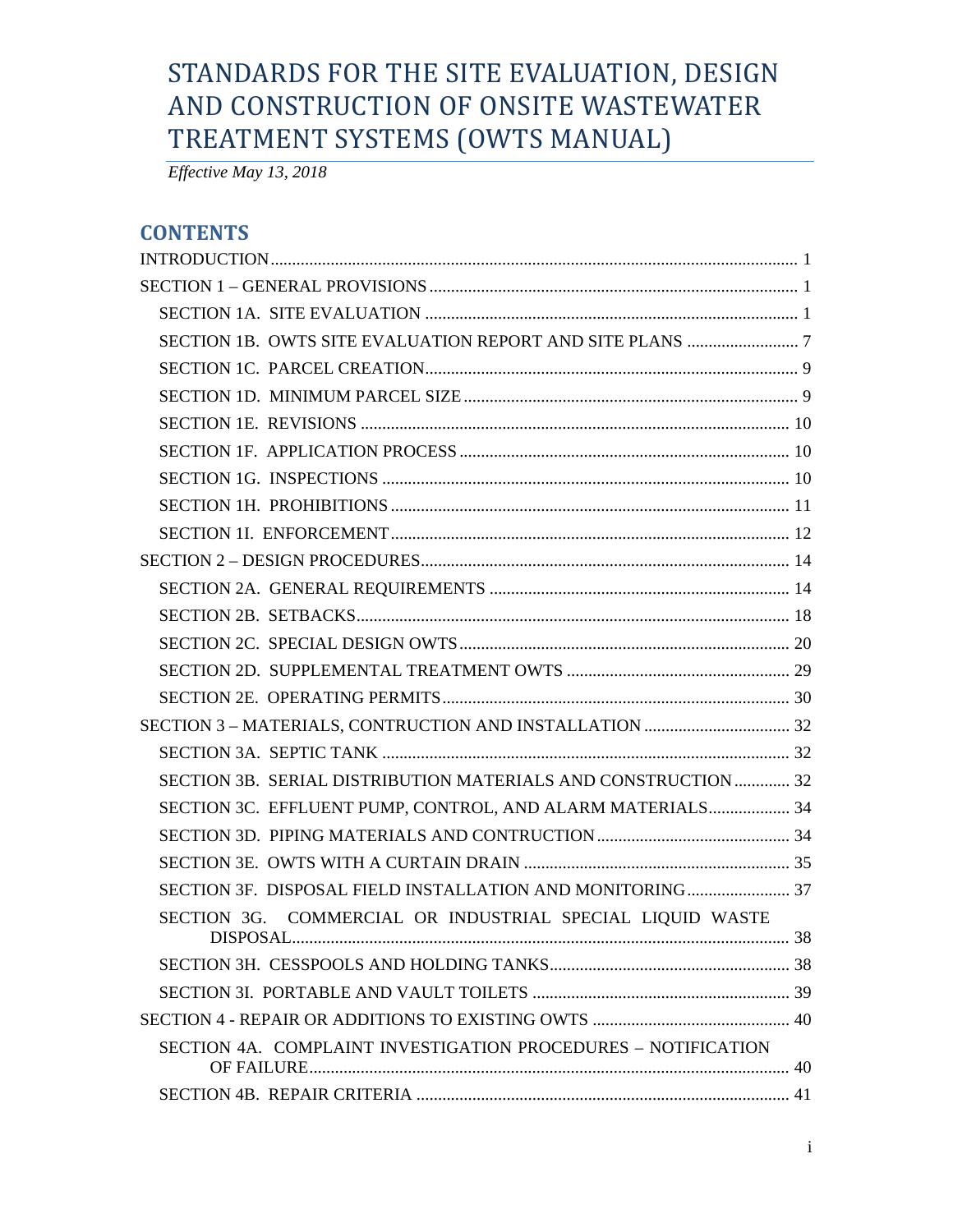| SECTION 4D. SMALL PARCELS AND LIMITED AREA FOR REPAIR  41   |  |
|-------------------------------------------------------------|--|
|                                                             |  |
|                                                             |  |
| SECTION 4G. ABANDONED SEWERS AND WASTEWATER DISPOSAL        |  |
| SECTION 4H. REPORTING TO OWNERS OF PUBLIC WATER SYSTEMS AND |  |
|                                                             |  |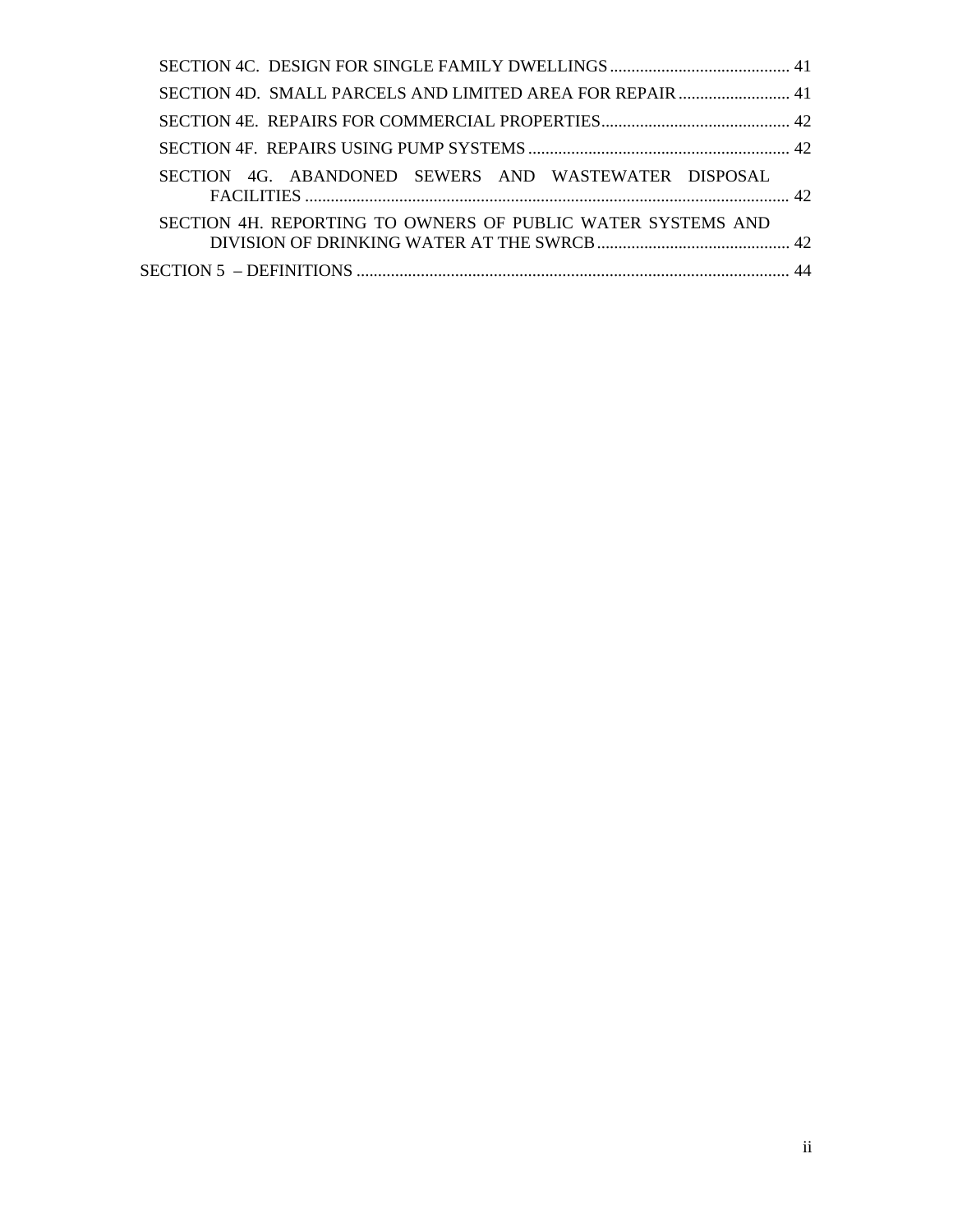# <span id="page-2-0"></span>**INTRODUCTION**

The County of El Dorado, Community Development Services, Environmental Management Department (EMD) is responsible for protecting public health and the environment from the potential adverse health and environmental impacts associated with Onsite Wastewater Treatment Systems (OWTS). This responsibility is carried out through the review of OWTS design proposals, review of design criteria, and inspection of construction of new, and repair of existing, OWTS to determine conformance with applicable codes.

The Standards for the Site Evaluation, Design and Construction of OWTS (OWTS Manual) has been prepared in conjunction with El Dorado County's Local Agency Management Plan (LAMP) to meet the California State Water Resources Control Board OWTS Policy (State OWTS Policy) dated June 19, 2012.

# <span id="page-2-1"></span>**SECTION 1 – GENERAL PROVISIONS**

# <span id="page-2-2"></span>**SECTION 1A. SITE EVALUATION**

#### **Purpose of Site Evaluation**

The purpose of the site evaluation is to determine whether or not a parcel can accommodate OWTS. The site evaluation is used to determine soil depths and Groundwater levels when siting and designing OWTS on existing parcels to accomplish the following:

- Protect Groundwater quality by ensuring proper treatment of the sewage Effluent prior to its entering into Groundwater.
- Protect the public health from Failing OWTS caused by high Groundwater.
- Provide a methodology for the evaluation of potential building sites using OWTS with regard to maintaining minimum Groundwater separation requirements of the adopted State OWTS Policy and ensuring utilization of the most porous or absorptive portions of the soil formation consistent with this Manual.

A site evaluation, EMD site approval and an OWTS Permit are needed to install, repair or change an OWTS. The site evaluation is the procedure in which the Qualified Professional and the EMD staff meet at the property and evaluate the site's ability to dispose of sewage during the initial evaluation using Soil Observation Pits. Once the site evaluation is completed, the Qualified Professional will prepare and submit to EMD a site evaluation report.

The site approval is separate from the OWTS construction Permit. The OWTS construction Permit application is the process for obtaining the Permit to work, and generally is issued in conjunction with a building permit.

#### **Site Evaluation Process**

The site evaluation for OWTS includes soil test data (soil profile, percolation tests, Groundwater monitoring results, and/or soil boring logs) to determine the soil's ability to treat and dispose of Wastewater. A site evaluation is required for all parcels that will be utilizing OWTS. Only a Qualified Professional may conduct the site evaluation. The Qualified Professional assists the property Owner in locating the appropriate OWTS on the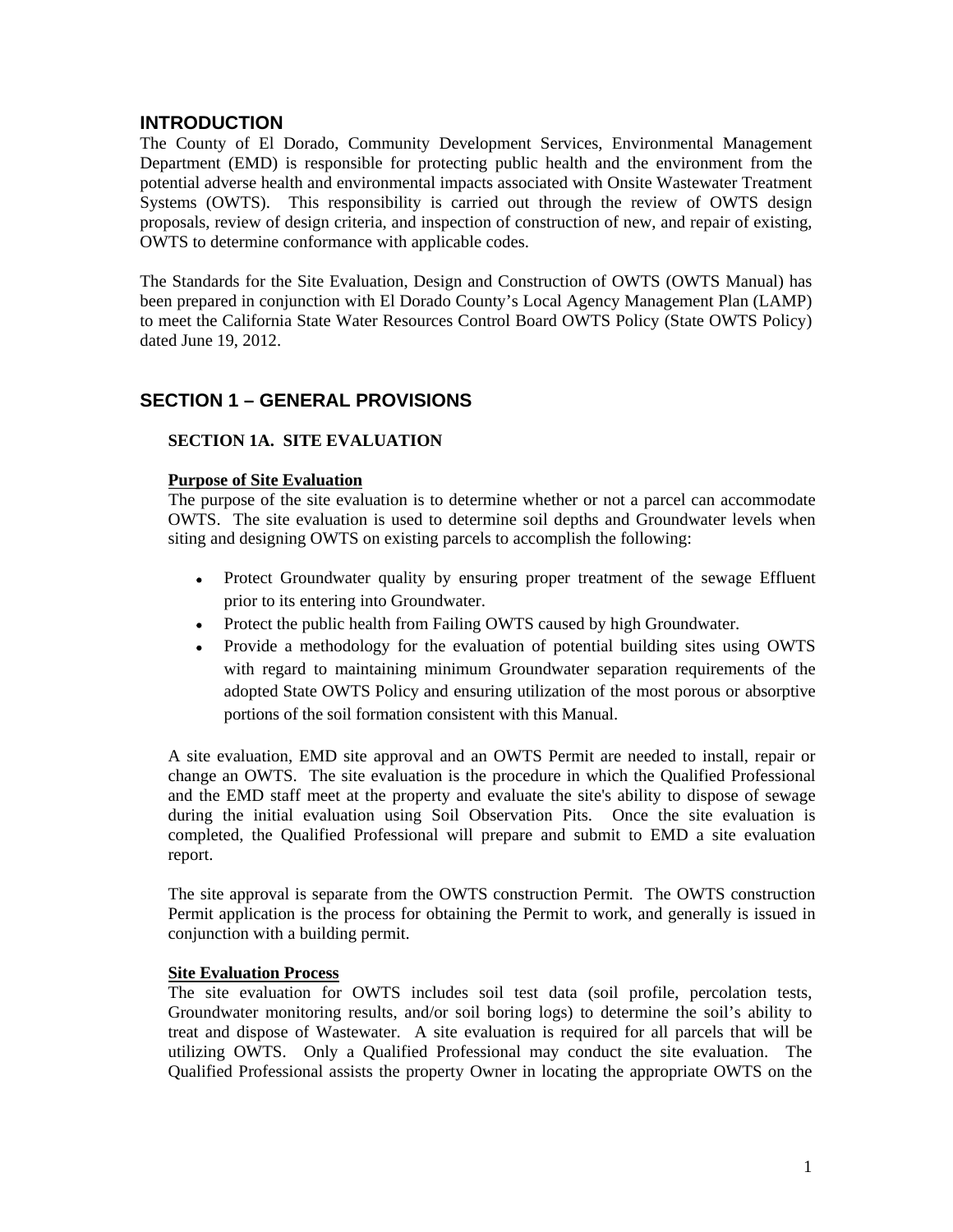parcel. The Qualified Professional shall evaluate the data collected and prepare the site evaluation report.

The soil test data is required to determine the type of system proposed and may be modified depending on the site characteristics. Collection of soil test data is typically required when:

- There is no data available:
- An existing parcel, created prior to test requirements for land divisions, is proposed for development;
- Grading or other soil disturbance has occurred in the previously tested/approved area;
- The system is being shifted out of the previously tested/approved area;
- An OWTS other than the type of system previously approved is being considered; or
- An existing OWTS fails or is proposed for expansion and no previous soil test data is available for the specific parcel.

#### **Move On Notification Request for Site Evaluation**

The following information shall be on the Soil Observation Pit Move On Notification request:

- Date of the soil observation pit;
- Time soil observation pit ready for inspection;
- Assessor's parcel number and map;
- Parcel size;
- Location map and driving directions;
- Name of Owner/builder/buyer of property;
- Name of Qualified Professional and contact phone number;
- Name of excavator; and
- Project description; i.e., single family residence, parcel split, subdivision, boundary line adjustment, or commercial project.

The Qualified Professional shall notify EMD of the time and date of the scheduled Soil Observation Pits using the Appointment Scheduler on the EMD website. Site evaluations shall be scheduled between 9 a.m. and 4 p.m., Monday through Friday, and shall not be scheduled on recognized El Dorado County holidays.

EMD may require that a parcel be tested for the presence of Groundwater during wet weather before an OWTS site is approved, based on the presence of soil mottling or gleyed colors in the Soil Observation Pit and/or the presence of hydrophilic vegetation. This requirement may also be set based on historical soils information available for an area.

#### **Soil Profile - Soil Observation Pits:**

A soil profile is logged using a soil observation Pit. The soil observation pit(s) must be located in the proximate area of the proposed Wastewater Disposal Area and must be excavated on each lot. If needed, additional soil observation Pits may be required to locate a suitable area for the OWTS, specifically in an area of potential Groundwater, shallow soils or fractured Bedrock.

The soil profile shall be logged by a Qualified Professional. EMD staff must be present to inspect soil observation pit excavation, unless other arrangements have been made with EMD.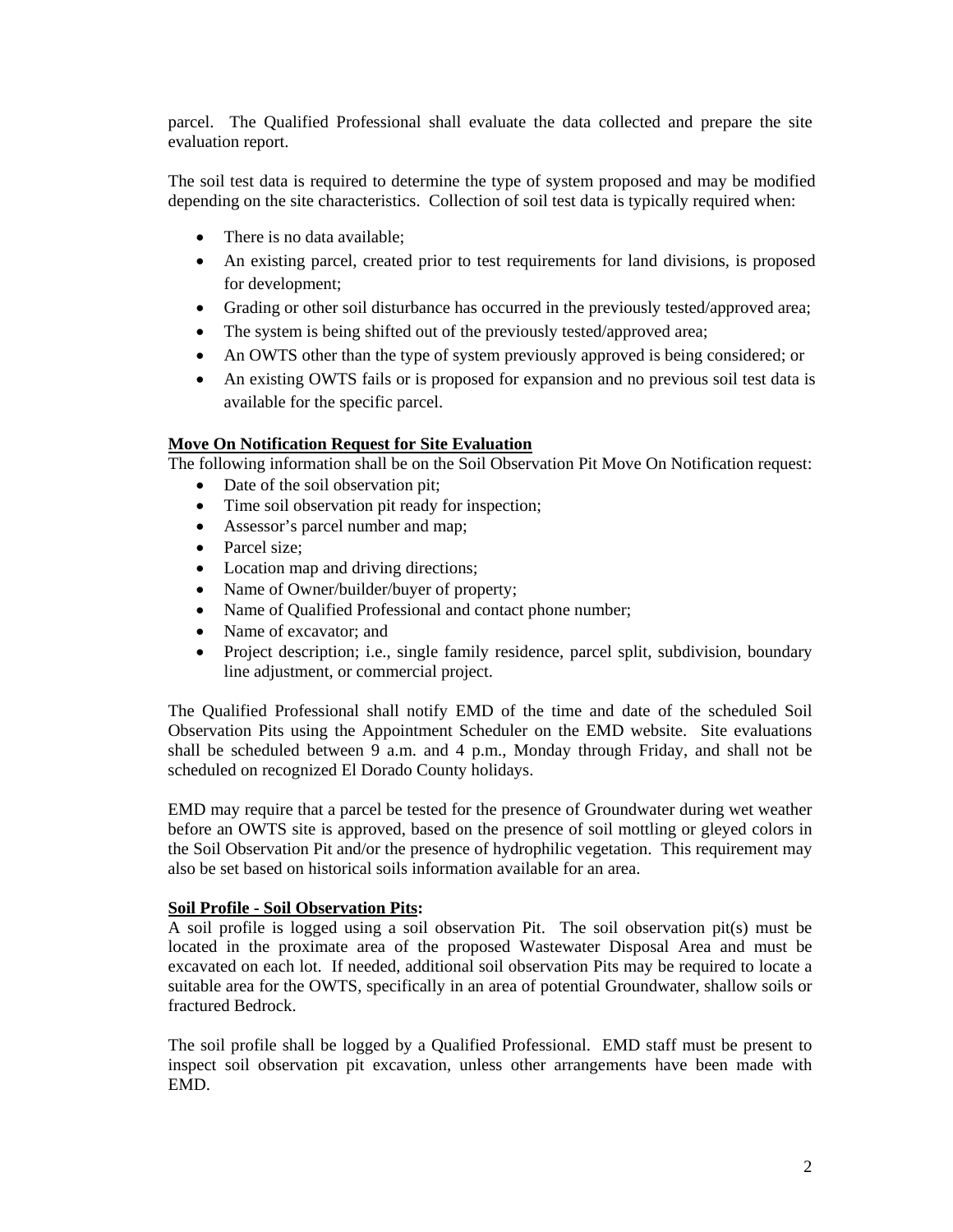All soil observation Pit(s) and deep borings shall have soils described as follows:

- For each pit or deep boring identify the property Owner, pit/deep boring number, the Slope percent of the area of the pit/boring, the date logged, and the Qualified Professional logging the pit/boring;
- All pit or deep boring logs, including failing pits/borings are to be submitted to EMD for review; and
- Within each pit/boring, from the surface to bottom of the excavation, the following is to be provided for each horizon:
	- o Depth within the pit/boring;
	- o Color(s);
	- o Amount (by percent) and size of gravels;
	- o Soil texture;
	- o The number, size, and prominence of soil mottles, where present;
	- o Soil structure;
	- o Consistency; and
	- o Boundary thickness between horizons.

# **Percolation Test Hole Procedures:**

The location of the percolation test holes should be evenly distributed horizontally in the proposed leaching area. A minimum of four (4) percolation tests representative of the dispersal area shall be conducted on each proposed dispersal area. Deep trench designs shall be tested at varying depths for proper evaluation of soil.

Depth of Percolation Test Holes: Percolation test-hole depth shall be representative of the proposed Dispersal System or one (1) foot for systems such as an at-grade or drip Dispersal System. For each lot of proposed land divisions, two to three tests are to be conducted at a depth of three (3) feet and the remainder at a depth of one (1) foot.

Conditions which may require percolation testing deeper than dispersal depth include:

- Consolidated rock or suspected impervious soil layers beneath the site;
- Slopes exceeding 30%; or
- Other factors as might be determined by sound site evaluation practices.

Location of Percolation Test Holes: Percolation test holes shall be excavated in the area representing the proposed location of the Dispersal System or within an expected proposed Disposal Area of a proposed parcel to be created by a land division. Percolation tests shall be conducted in soils suitable for dispersal of Effluent that otherwise meet soil depth and Groundwater depth for the type of system proposed for construction. Test holes shall be representative of the dispersal area demonstrating site conditions throughout the entire OWTS or proposed sewage dispersal area (land divisions) with equal consideration of primary and reserve Dispersal Systems.

Identification of Percolation Test Holes: When specifically requested, locations are to be staked and flagged so the test-hole locations can be located. They are to be identified as to location on the site plan with:

- A test hole number or letter:
- Depth of the test hole; and
- Proposed lot/parcel number or letter if associated with a subdivision or other land use project requiring soil testing.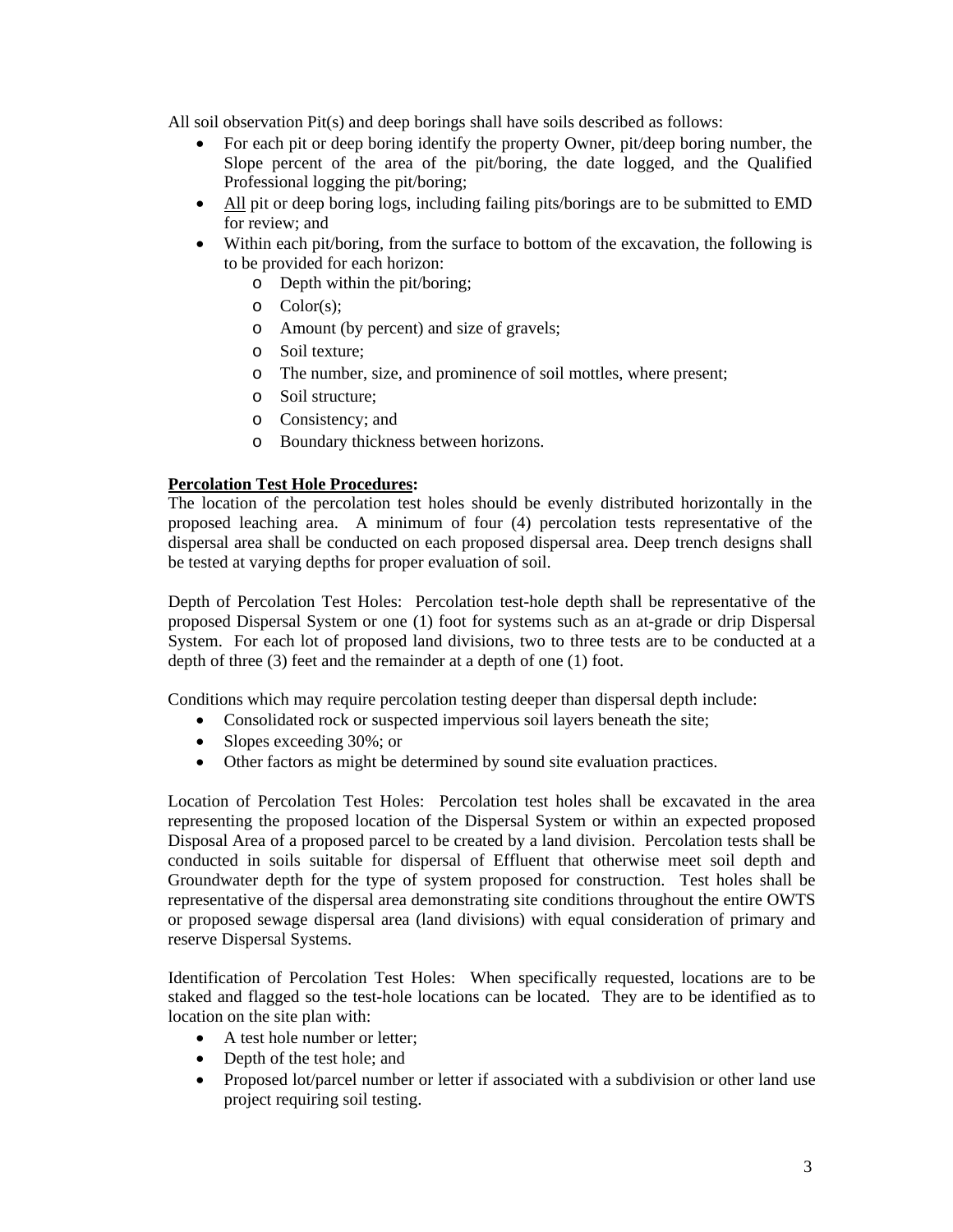Percolation Test Holes shall be constructed as follows:

- Diameter of percolation test holes shall be a minimum of six (6) inches. If a shallow backhoe excavation is used, a percolation test hole at twelve (12) to fourteen (14) inches in depth shall be excavated into the bottom of the backhoe bucket trench (the bottom of the percolation hole within this trench is to be at the percolation test-hole depth required for the project);
- Scarify the sides and bottom of the holes, as needed, to remove the soil surface areas that became smeared by the auger or other tool used to excavate the hole;
- Remove as much loose material as possible from the hole; and
- Add two (2) inches of clean pea gravel to protect the bottom from scouring.

Presoaking the percolation test holes shall be conducted as follows:

- Fill the test hole with a minimum of twelve (12) to fourteen (14) inches of clear water over the gravel or to the ground surface in shallower test holes;
- Refill the test hole as needed or otherwise maintain clear water in the hole for a minimum of four (4) hours. After four (4) hours, allow the water column to drop overnight. Testing must begin twenty-four (24) hours after water was first added to the hole; and
- To prevent sloughing of the sidewall in unstable soils, hardware cloth, perforated pipe or other rigid liner may be used.

Additional tests may be required on a site specific basis for reasons that include the following:

- Unacceptable or failed tests:
- Areas of the dispersal field requiring defined limits for exclusion;
- The dispersal field is located out of a concentrated area:
- Soil conditions are variable or inconsistent; or
- To verify suitable soil permeability beneath the chosen leach field depth

#### **Percolation Rate Determination**

 $\overline{a}$ 

Depending on the soil type and permeability, and the results of the presoak, variations in the procedures used for determining percolation rates can be allowed. The time interval for readings shall reflect the actual times and shall be maintained as near as possible to the intervals outlined for the test (i.e. ten (10) or thirty (30) minutes). Testing shall proceed based on the conditions outlined in the following cases<sup>[1](#page-5-0)</sup>:

Case 1. Water remains overnight in the test hole following initiation of the twenty-four (24) hour presoak.

- Adjust the depth of water over the gravel to six  $(6)$  inches.
- Measure the drop in the water level over a single thirty (30) minute period and calculate the percolation rate.

Case 2. No water remains twenty-four (24) hours after the presoak period was initiated.

- Begin the test twenty-four (24) hours after presoak was initiated.
- Fill the hole with six (6) inches of water over the gravel. If, after the first two fillings, the water column seeps away in less than thirty (30) minutes go to Case 3.

<span id="page-5-0"></span> $1$  In all three of these cases, readings shall be taken from a fixed reference point and shall be accurate to one-sixteenth (1/16) of an inch.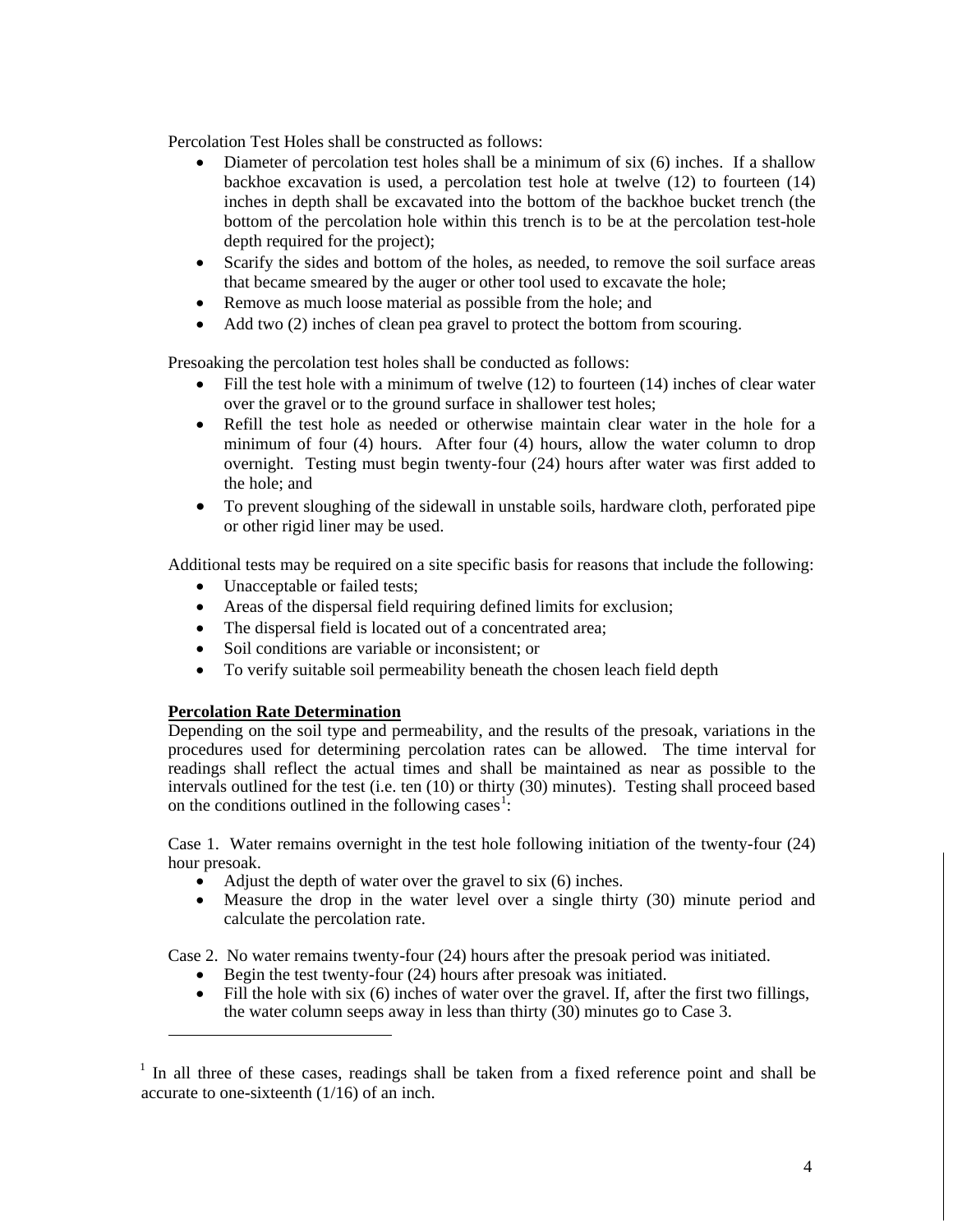- If water remains after thirty (30) minutes complete the test by adjusting the water depth to six (6) inches over the gravel and record the drop at the end of every thirty (30) minute period.
- Including the first two (2) readings above, continue the readings and refilling every thirty (30) minute interval for four (4) hours.
- The last water level drop is used to calculate the percolation rate.

Case 3. No water remains in the hole after the first two (2) thirty (30) minute periods.

- Refill the test hole to six (6) inches above the gravel.
- Record the water level drop at ten (10) minute intervals for a period of one (1) hour, refilling to the six (6) inch depth after each reading.
- The last water level drop is used to calculate the percolation rate.

Measurements to the nearest one-sixteenth  $(1/16)$  inch should be adjusted to the slowest rate. For example a reading observed between three-eighth  $(3/8)$  inch and five-sixteenth  $(5/16)$  inch which yields a range of 80 minutes per inch (MPI) to 96 MPI would be reported 96 MPI.

Percolation Rates - Calculation Examples:

For a thirty (30) minute time interval with 0.75 inch drop:

 $30 \, min/0.75$  inch =  $40 \, min/inch(MPI)$ 

For a ten (10) minute interval with a two (2) inch drop:

 $10 \text{ min}/2$  inch = 5 min/inch(MPI)

Special Considerations for Percolation Rates:

- Percometer devices are encouraged and are required when conducting tests greater than sixty (60) inches below the ground surface.
- Reports shall be signed with an original signature from the Qualified Professional who either performed or supervised the testing.
- Qualified Professionals who employ technicians are responsible for the work performed by the technician. It is incumbent upon the Qualified Professional to properly train, equip, and supervise anyone performing work under his or her direction and license.
- The percolation test is only one of several critical factors in siting an OWTS. Site considerations may require special evaluation by a Qualified Professional to technically address issues such as high Groundwater, steep Slope, nitrate impacts, and cumulative impacts such as mounding and loading.

#### **Groundwater Monitoring – Determination Required**

The end result of Soil Observation Pit(s) or soil borings is to have knowledge of the useable soil depth and depth to Groundwater at the site. However, it is not always possible to determine the depth to seasonal Groundwater by observing soil pits or borings alone. When the highest anticipated depth to Groundwater cannot be determined with the use of Observation Pit(s) or soil borings, EMD may require Groundwater monitoring wells to be installed to determine the highest anticipated depth to Groundwater. Groundwater monitoring wells may be indicated if the following conditions exist: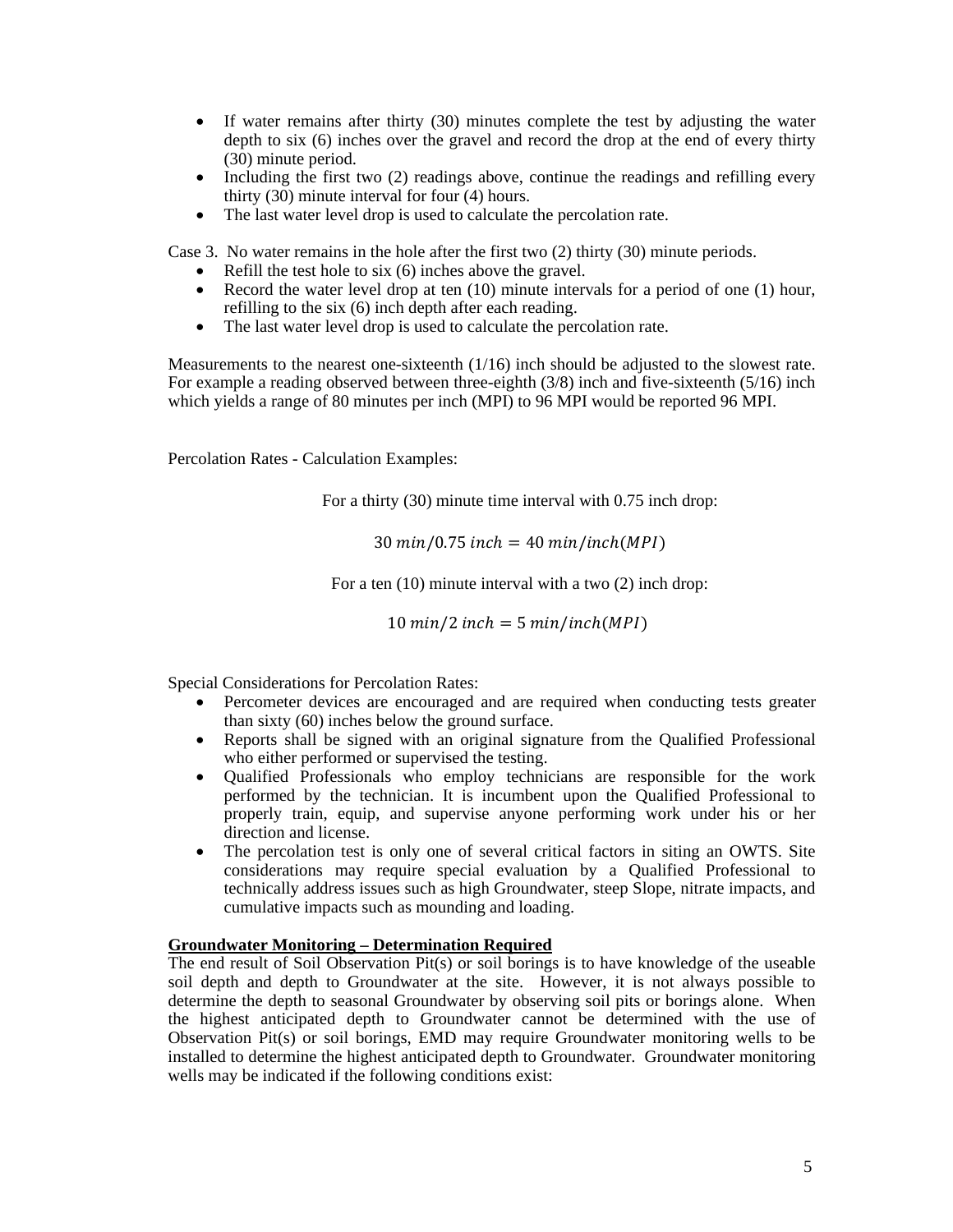- Vegetation tolerant of, or indicative of, a high Water Table present or in the vicinity of the parcel;
- High Groundwater has previously been found in the vicinity;
- Other conditions or historical data preclude accurate determination of the Groundwater levels;
- The Soil Observation Pit indicates less than five (5) feet of the dispersal material over an impervious stratum or eight (8) feet for lots less than one acre or for community leach fields;
- Free water from seepage is observed in the Soil Observation Pit; or

The height of the seasonal high Groundwater shall be determined by actual measurements of observation wells during periods of maximum soil moisture content, after sufficient precipitation has occurred to meet or exceed field capacity of the soil, and produce a response in observation wells acceptable to EMD.

Groundwater Monitoring - Direct Observation<sup>[2](#page-7-0)</sup>:

- All of the testing shall be done by, or under the supervision, of a Qualified Professional.
- Standard OWTS are not permitted where Groundwater levels are less than five (5) feet below ground surface.
- The Groundwater measurements shall be taken at the time and intervals specified by the EMD in response to local conditions.
- Except as otherwise directed, measurements shall be taken at monthly intervals from January 1 to April 30.
- At least one (1) observation well shall be included within each proposed dispersal area suspected of having Groundwater less than five (5) feet below the ground surface, except where a nearby monitoring well shows Groundwater contours representative of the proposed dispersal area. Observation well construction guidance is provided in next section.
- If Groundwater levels are less than five (5) feet during any observation, weekly observations shall be recorded throughout the remainder of the wet weather season to ensure that the standards are not exceeded for longer than any two-week period.
- The depth to Groundwater shall never be less than two (2) feet on any observation.
- If seasonal rainfall up to the April 30 cutoff date has not exceeded 80% of the normal rainfall, as determined by the nearest rainfall reporting station approved by the EMD, during the period from December 1 to April 30, testing shall be continued the next year. However, EMD may accept monitoring in years with less than the required amount of rainfall as long as the results appear to represent the highest Groundwater depth for the site.
- Results of all percolation tests and Groundwater monitoring shall be reported and the logs of all excavations shall be submitted to EMD. They shall be accompanied by a plot plan to scale showing the test, well and pit locations. The map shall include five (5) foot contour intervals. Logs or tests that do not appear to represent soil condition at the parcel may be rejected by EMD.

# **Observation Well Construction Guidelines**

 $\overline{a}$ 

Observation wells, for OWTS purposes, are typically completed as follows:

<span id="page-7-0"></span> $2$  Lots less than one (1) acre in size or community dispersal fields shall be evaluated using either direct observation or using Soil Analysis.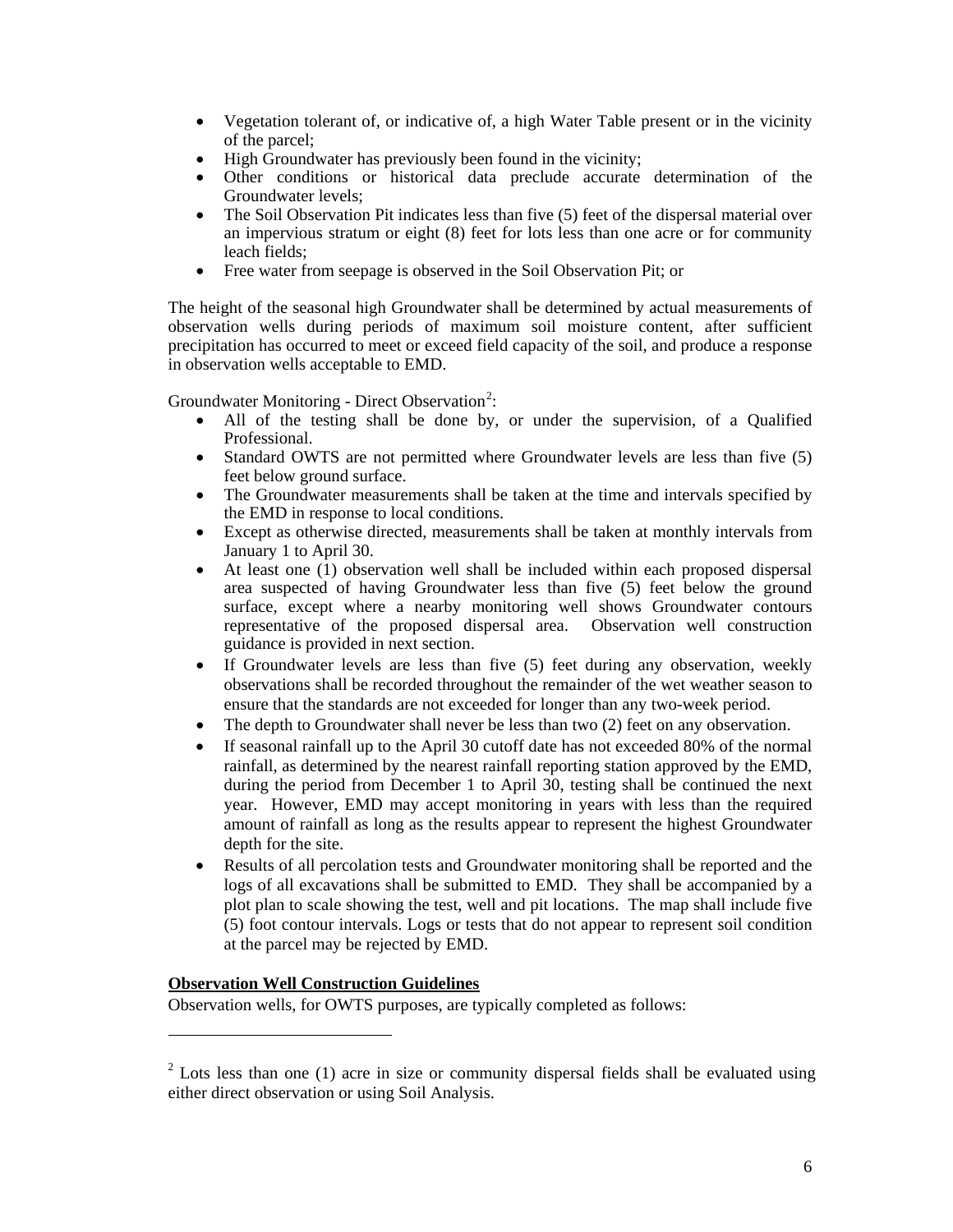- Soil Observation Pit(s) are converted to observation wells by placing a perforated pipe into the pit prior to backfilling with native soil; or
- A hole is drilled or bored to a desired depth, a perforated pipe is placed into the hole, clean pea gravel is placed around the perforated pipe, and a surface concrete seal is placed.

Observation well construction materials specifications:

- Pipe perforations will be engineered slots, rather than drilled holes;
- Filter fabric will be used to cover the perforations in Soil Observation Pits;
- Use of solid pipe for the upper two (2) feet of the well is required;
- A minimum of twelve  $(12)$  inches of concrete will be placed on the upper annular space of drilled/bored wells;
- A minimum two (2) mil plastic sheet may be draped over entire excavated area of a soil pit used as a monitoring well to exclude direct access of surface water into the backfilled pit; and
- At no time is a pit or bored/drilled hole to extend through a restrictive layer.

#### **Soil Analysis Alternative to Direct Observation**

As an alternative to direct observation an application may be submitted to EMD for individual evaluations utilizing conditions associated with saturation. Conditions associated with saturation include:

- Reddish brown or brown soil horizons with gray (chromas of three or less) and/or red or yellowish red mottles;
- Gray soil horizons, or gray soil horizons with red, yellowish red, or brown mottles;
- Dark-colored highly organic soil horizons; or
- Soil profiles with concentrations of soluble salts at or near the ground surface.

If conditions associated with saturation do not occur in soil with rapid or very rapid permeability, saprolite, or fractured Bedrock, prediction of the highest level of the Water Table shall be based on direct observations.

- Soil with rapid or very rapid permeability is defined as follows:
	- o Soil which contains 35% or more of course fragments two (2) millimeters in diameter or larger by volume with interstitial soil of sandy loam texture or coarser;
	- o Coarse textured soil (loamy sand or sand as classified in a Soil Textural Classification Chart); or
	- o Stone, cobbles, gravel and rock fragments with too little soil material to fill interstices larger than one (1) millimeter in diameter.
- Saprolite means weathered material underlying the soil that grades from soft thoroughly decomposed rock to rock that has been weathered sufficiently so that it can be broken in the hands or cut with a knife. It does not include hard Bedrock or hard fractured rock. It has rock structure instead of soil structure.

#### <span id="page-8-0"></span>**SECTION 1B. OWTS SITE EVALUATION REPORT AND SITE PLANS**

The OWTS Site Evaluation Report shall include a site plan, percolation report, design calculations, and four (4) legible copies of the OWTS design. A copy of grading plan shall also be included when required by EMD. The design shall be on a scale not exceeding one (1) inch to fifty (50) feet, and shall be not smaller than standard letter sized paper (8  $\frac{1}{2}$  inches by 11 inches). (NOTE: Design will not be accepted drawn on the grading plan or topographic contour map).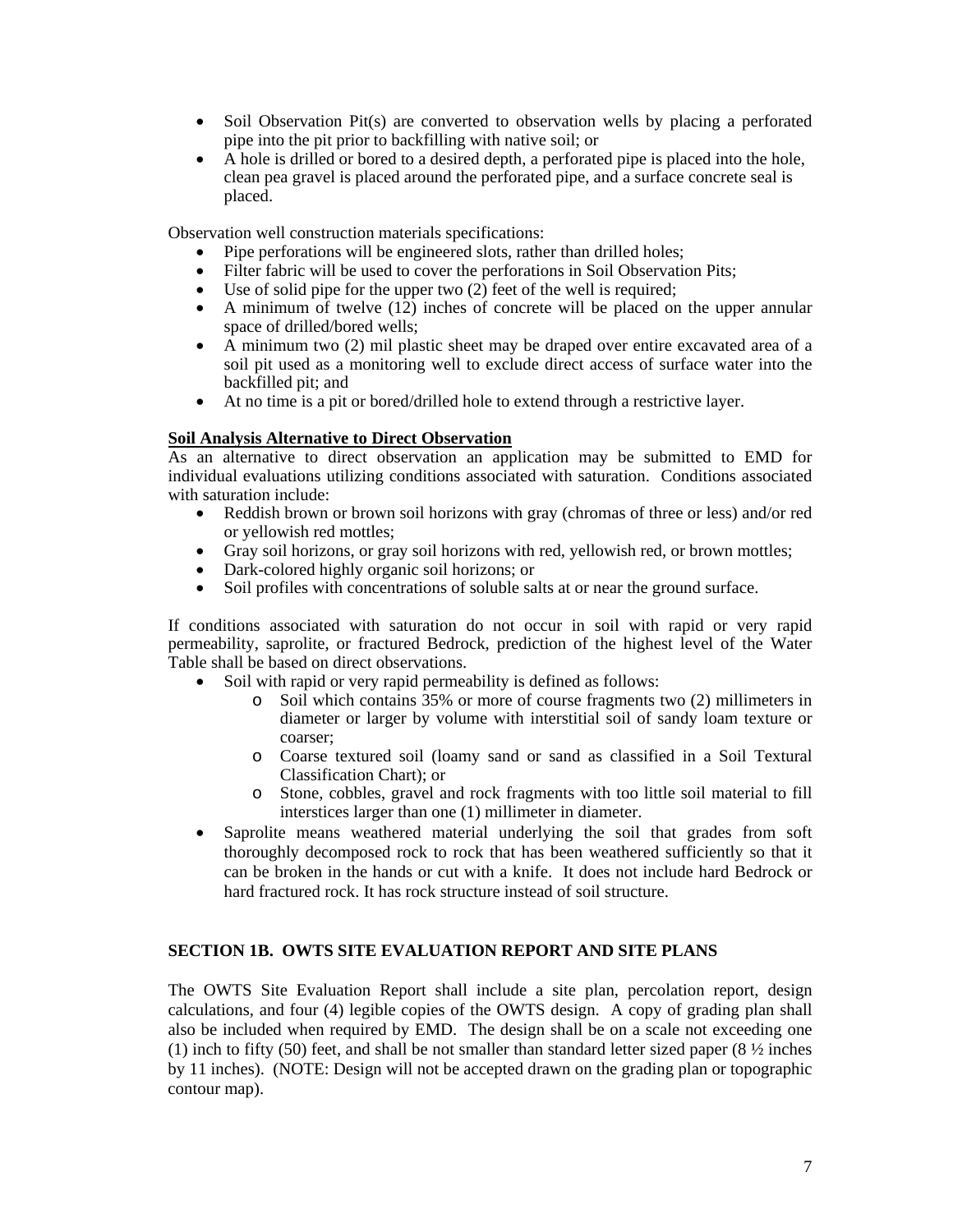A Site Evaluation Report that details test procedures and results shall include the following:

- Current Assessor's parcel number of property;
- The Person who performed the test, his/her address, zip code, phone number, title, registration number, and signature;
- Weather conditions, time, and temperature at time of test;
- Water source:
- The number of Bedrooms in the existing or proposed structure(s), or number of fixture units if other than Single Family Dwelling;
- The location of test holes on a plot map. Include the contours or direction of Slope of the land; location of lakes or streams, outcrops, existing or proposed structures or wells; location and approximate height of road Cuts, if any, and location and type of surface vegetation;
- Depth and soil profiles of each hole;
- All percolation rate measurements taken and stabilized percolation rate. Report the percolation measurements and rates as minutes per inch (the minutes required for the water to drop one (1) inch in a six (6) inch hole);
- Description of soil profile in the leach field area, including roots, clay lenses, rock type and amount, texture, moisture, depth to Groundwater, and other unusual aspects;
- Soil description as per the USDA soil survey of El Dorado County;
- Site plan; and
- Any special considerations required in the installation of the proposed OWTS.

The site plan shall have following information:

- The outline and dimensions of the parcel;
- A north arrow and scale:
- Proposed project details including exact length, width, and depth of leach lines (include cross section of trench). (NOTE: designs cannot be deeper than 6 inches of the deepest percolation test hole, but can be shallower);
- Location of 100% / 300% Replacement Area;
- Percent of Slope of the ground in the OWTS Disposal Area and the 100% / 300% Replacement Area. (All development of a parcel shall reserve areas that are less than 30% Slope for Wastewater disposal, unless a Slope stability report is provided by a Qualified Professional);
- Location of land features that may affect the proposed OWTS Dispersal Area(s) (i.e. drainage courses, wet areas, Cut banks, waterways, water bodies, seasonal or dry creek beds, and Slopes greater than 30%);
- Local geology including significant rock outcrops, cuts, and fills;
- All roads and driveways shown and labeled, including length, width, turn radius, and estimated grade;
- Frontage road and all easements pertaining to the property, which may affect the siting of OWTS;
- Dimensions, square footage, footprint and use of all structures, including mobile homes or houses, attached garage(s) or any other structures on the parcel including proposed structures, retaining walls, and pools;
- All OWTS and well locations, both existing and proposed. Also show the distance to all neighboring OWTS and well(s); and
- Locations of all percolation tests, soil profile pits, borings, and Groundwater monitoring well, if applicable;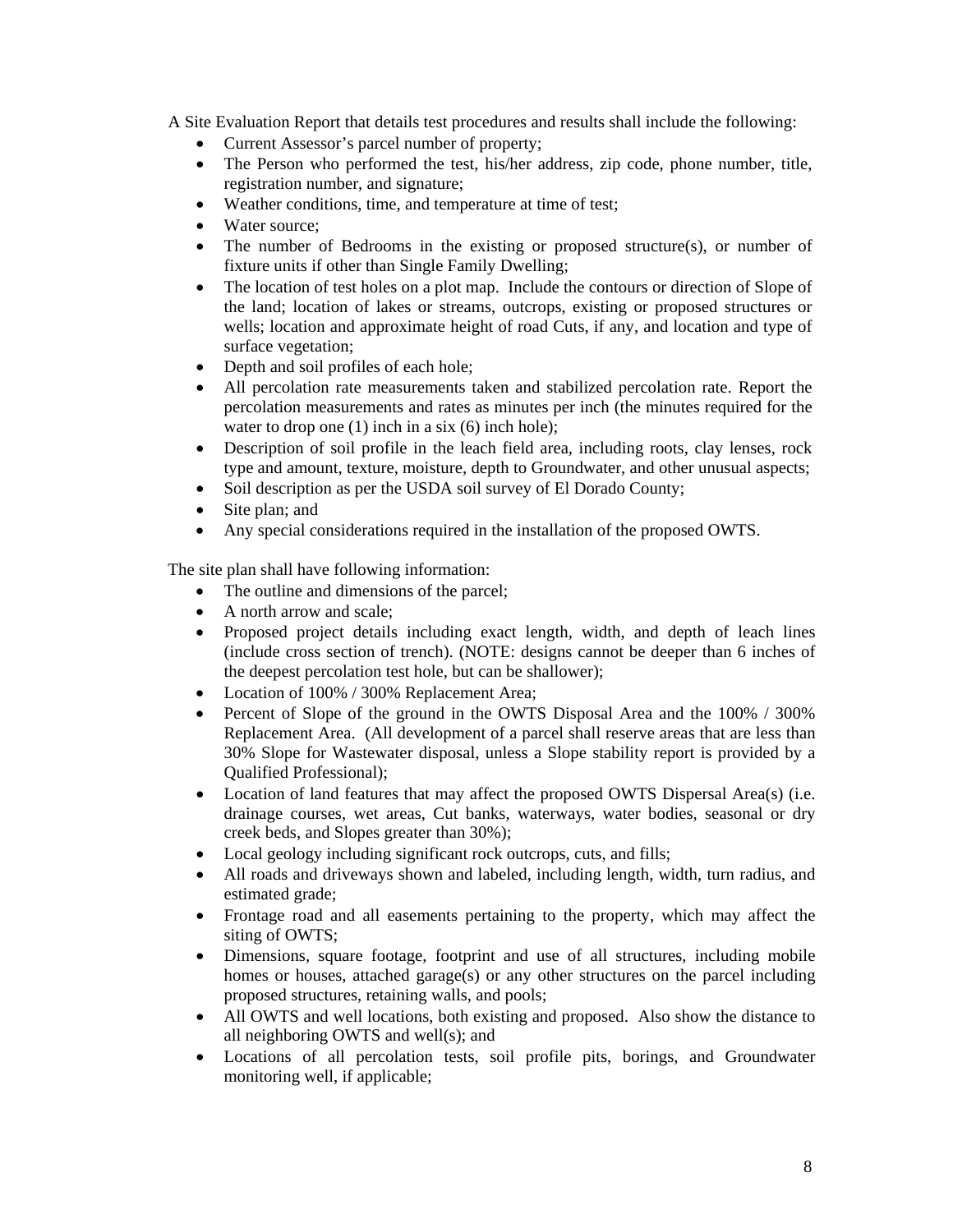Additional information may be requested for a proposed OWTS based on specific site features or conditions.

The Site Evaluation Report is transferable and runs with the land. The report is based upon property conditions at the time of the site evaluation. Changes made to the property after the site evaluation may render the proposed designated OWTS area unacceptable. Examples of types of changes include: grading, Cuts and fills, new buildings, wells, ponds, etc. The property Owner must take care not to encumber or alter the designated area in a manner that affects the future OWTS. Changes in statutes governing OWTS may also necessitate modifications to the site evaluation reporting requirements.

#### <span id="page-10-0"></span>**SECTION 1C. PARCEL CREATION**

For new parcel creation a Site Evaluation Report for each proposed parcel shall be completed for submittal to EMD. Site evaluations shall be scheduled to include EMD in the process.

Suitable OWTS Disposal Areas shall be shown on a tentative parcel or subdivision map. Suitable OWTS Disposal Areas shall meet all the requirements for a Standard OWTS or Special Design OWTS, with or without Supplemental Treatment, and shall be located such that there is no conflict with any other applicable County requirements, including those contained in the El Dorado County General Plan.

The size of available OWTS Disposal Area shown on each proposed parcel shall correspond to Table 1:

| Table 1. Minimum Disposal Area Based on Percolation Rate |                              |  |
|----------------------------------------------------------|------------------------------|--|
| PERCOLATION RATE                                         | MINIMUM DISPOSAL AREA        |  |
| (minutes/inch)                                           | (square feet)                |  |
| Less than 10                                             | 6,000                        |  |
| 11-20                                                    | 8,000                        |  |
| $21-40$                                                  | 10,000                       |  |
| $41 - 60$                                                | 12,000                       |  |
| 61-80                                                    | 14,000                       |  |
| 81-100                                                   | 16,000                       |  |
| 101-120                                                  | 18,000                       |  |
| Over 120                                                 | Not suitable for development |  |

Each parcel shall contain one (1) or more Disposal Areas, each consisting of minimum area as shown in Table 1 with useable soil in locations which could reasonably be utilized by a structure built at a desirable location and feasible site.

OWTS receiving a projected flow over 10,000 gallons per day must be referred to California Regional Water Quality Control Board, Central Valley Region (RWQCB) for waste discharge requirements.

#### <span id="page-10-1"></span>**SECTION 1D. MINIMUM PARCEL SIZE**

The average density for any subdivision of property, made by approval of a tentative map pursuant to the Subdivision Map Act, and occurring after the effective date of this OWTS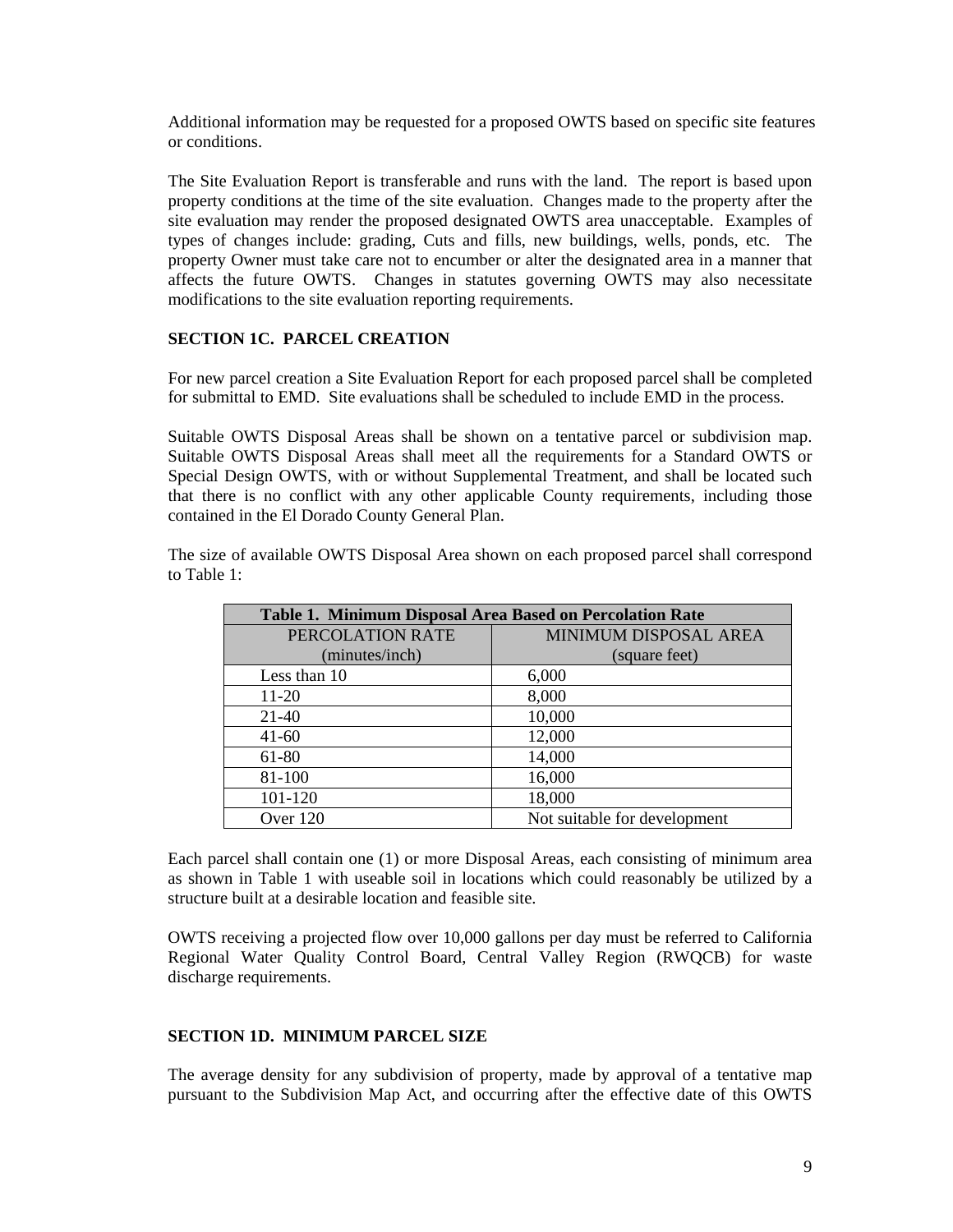| <b>Table 2: Allowable Average Densities per Subdivision</b> |                                                                 |  |
|-------------------------------------------------------------|-----------------------------------------------------------------|--|
| <b>AVERAGE ANNUAL</b><br><b>RAINFALL</b>                    | <b>ALLOWABLE DENSITY</b><br>(acres/Single Family Dwelling unit) |  |
| $0 - 15$                                                    | 2.5                                                             |  |
| $>15 - 20$                                                  | 2                                                               |  |
| $>20 - 25$                                                  | 1.5                                                             |  |
| $>25 - 35$                                                  |                                                                 |  |
| $>35 - 40$                                                  | 0.75                                                            |  |
|                                                             | 0.5                                                             |  |

Manual, shall not exceed the allowable density values in Table 2 for a single family Dwelling unit, or its equivalent, for those units that rely on OWTS.

# <span id="page-11-0"></span>**SECTION 1E. REVISIONS**

The Qualified Professional shall approve all revisions to approved site plans. Major revisions require a new site plan reviewed and approved by EMD. Some of the major revisions include: relocating the Disposal Area a significant distance from the approved OWTS area; changes in trench depth and width or type of OWTS; and changes in media used in the trenches.

Minor Revisions that do not require a new site plan include change in tank or distribution box locations; or adjustments to the leach lines for contour or obstructions when those changes are within the approved OWTS area. Any changes must meet all other requirements, including setbacks.

# <span id="page-11-1"></span>**SECTION 1F. APPLICATION PROCESS**

After the site evaluation has been conducted and the Site Evaluation Report has been reviewed by EMD, an application for an OWTS construction Permit must be submitted to EMD for approval. All OWTS construction Permit applications for new installation, repair, replacement, addition or expansion of OWTS within El Dorado County will be submitted to EMD with the appropriate fees. The application form shall identify the location of the property, Owner, Owner's authorized representative, Contractor, proposed use, parcel size, specific assessor parcel number, and proposed water supply for the proposed project. The application shall identify any previous land use projects that may have required that soil testing be conducted. The application shall also identify the OWTS project as a new installation, repair, replacement, addition or expansion. A complete OWTS Permit application shall include the Site Evaluation Report. A Permit will only be issued to an Owner or the Owner's authorized representative.

#### <span id="page-11-2"></span>**SECTION 1G. INSPECTIONS**

#### **Installation, Inspections**

Inspections for the installation, replacement, repair or expansion of OWTS shall only be performed under a valid Permit. The Permit number shall be provided when an inspection is requested. The OWTS shall be accessible and ready for the type of inspection requested. If extra inspections are needed, additional inspection fees may be charged.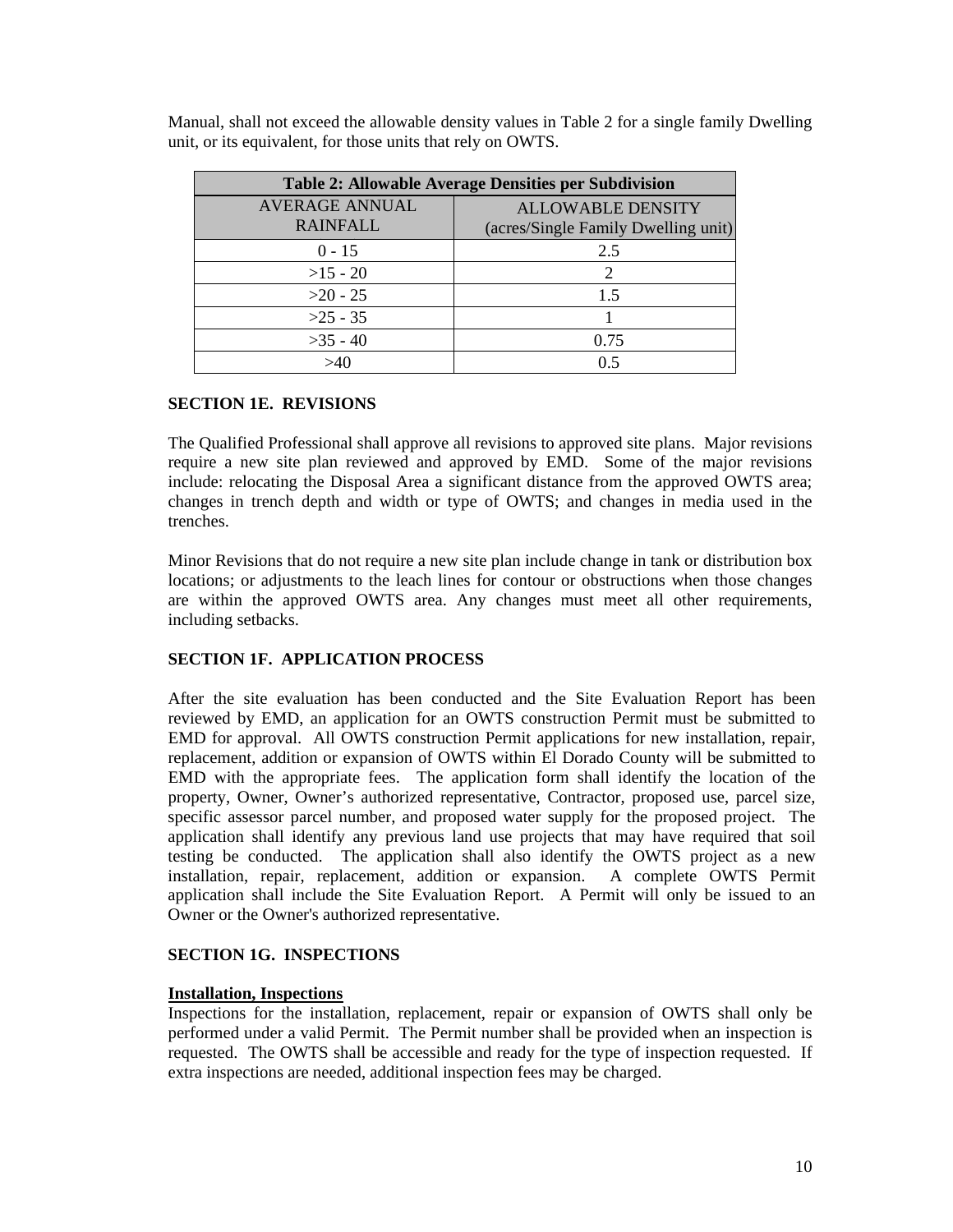#### **Open Trench Inspections**

After obtaining an approved OWTS construction Permit to install, repair, replace or expand an OWTS, an open trench inspection shall be performed by the Qualified Professional on all OWTS. The Qualified Professional shall sign the EMD stamp on the site plan indicating that he/she has conducted the open trench inspection and that it complies with his/her design specifications. EMD staff shall perform an open trench inspection for all Standard OWTS after the Qualified Professional has inspected the open trench. (NOTE: this does not preclude the Qualified Professional from performing additional inspections, as he/she deem necessary). At the time of the open trench inspection, all the following shall be completed:

- All excavations necessary for the OWTS at designed depth, width, and length;
- All smeared or compacted surfaces shall be scarified:
- Bottom of the trenches shall be level; and
- Minimum setbacks shall be in accordance with the approved site plan.

# **Final Inspections**

Final inspections shall be performed by EMD on all OWTS within two (2) weeks of the open trench inspection. The as-built design site plan and necessary paperwork shall be available on site at the time of the scheduled inspection. A final inspection will only be conducted after the Qualified Professional and the Contractor have signed the approved site plan. The site plan shall show all revisions. At the time of final inspection, all the following shall be completed:

- Trenches filled with rock or Medium specified in the design to the specified level with the filter material in place or gravel-less chambers shall be installed;
- Approved distribution boxes, with covers, installed level on undisturbed soil and at the proper elevation. Sealing around pipe is also to be completed;
- All pipe, other than in leach lines, installed on undisturbed soil (1/8 in/ft. minimum drop), and grouted at tank and distribution boxes;
- The Septic Tank set level in place on undisturbed soil. A layer of approved bedding material may be used;
- All trenches shall be left uncovered to the filter material and visible for inspection do not backfill unless the filter material cannot be installed in multiple trench designs. When necessary, portions of the trenches may be backfilled with the soil cover to access other trenches. A minimum of ten (10) feet at the ends of the trenches must be left uncovered. The Contractor may have to uncover portions of the trench at the direction of the EMD; and
- Observation risers shall be installed in every leach line.

# <span id="page-12-0"></span>**SECTION 1H. PROHIBITIONS**

Pursuant to the State OWTS Policy, the following will not be authorized:

- Cesspools of any kind or size;
- Wooden Septic Tanks;
- OWTS receiving a projected flow over 10,000 gallons per day;
- OWTS that utilize any form of Effluent dispersal that discharges on or above the post installation ground surface such as sprinklers, exposed drip lines, free-surface wetlands, a pond, or any other similar surface discharge;
- Slopes greater than 30% without a Slope stability report approved by a Qualified Professional;
- Decreased leaching area for International Association of Plumbing and Mechanical Officials (IAPMO) certified Dispersal System using a multiplier less than 0.70;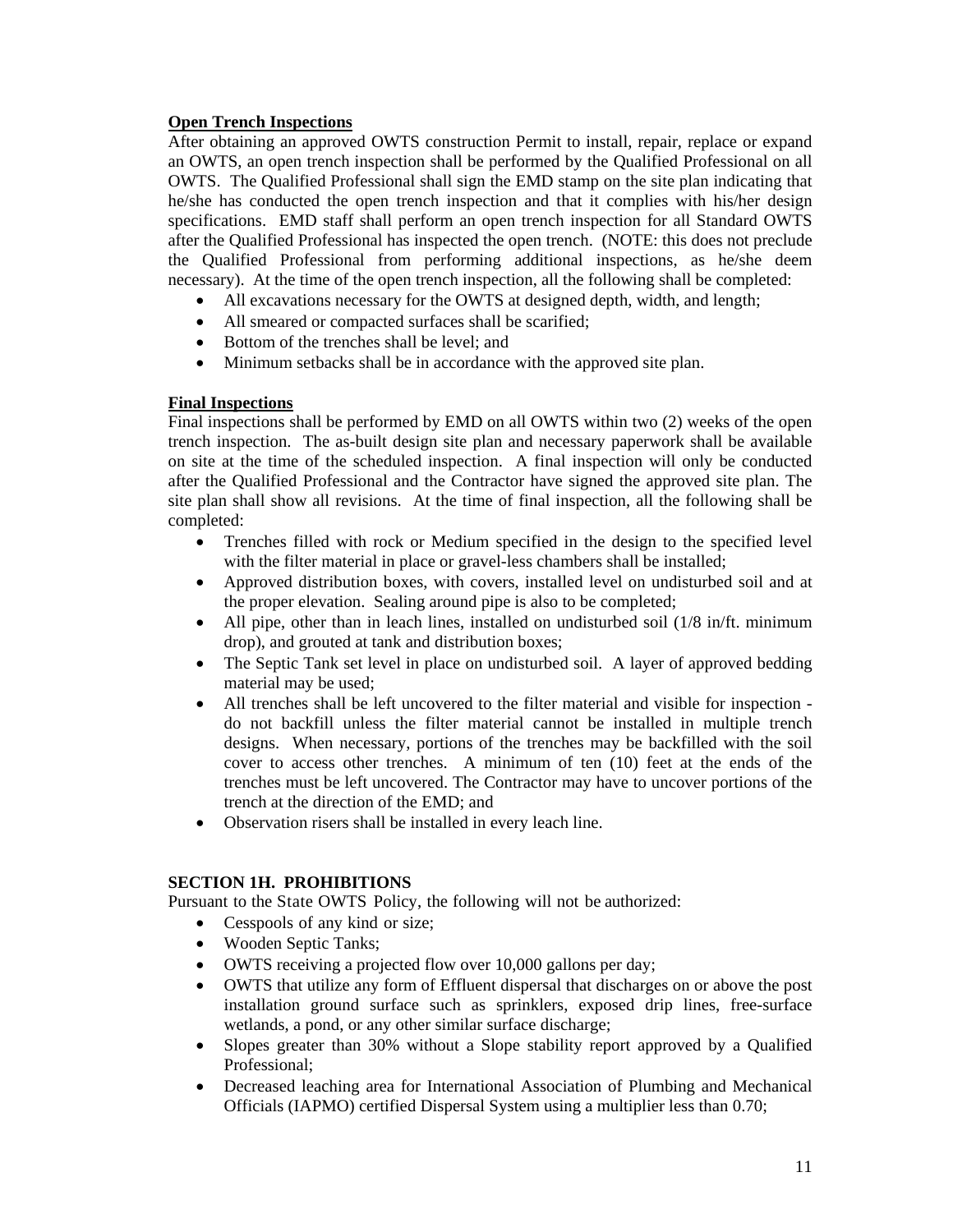- OWTS utilizing Supplemental Treatment without an Operating Permit specifying requirements for periodic monitoring or inspections;
- OWTS dedicated to receiving significant amounts of wastes dumped from recreational vehicle holding tanks; and
- Separation of the bottom of Dispersal System to Groundwater less than two (2) feet, except for seepage pits, which shall not be less than ten (10) feet.

Installation of new or replacement OWTS where public sewer is available will not be permitted in El Dorado County; however, the public sewer may be considered unavailable when such public sewer or any building or exterior drainage facility is located more than two hundred ( 200) feet from any proposed building or exterior drainage facility on any lot or premises that abuts and is served by such public sewer. In addition, this provision will not apply to replacement OWTS where the connection fees and construction costs are greater than two (2) times the total cost of the replacement OWTS and the EMD determines that the discharge from the OWTS will not affect Groundwater or surface water to a degree that makes it unfit for drinking or other uses.

#### <span id="page-13-0"></span>**SECTION 1I. ENFORCEMENT**

Enforcement Actions: As provided for in Ordinance Chapter 110.32, when a violation occurs, EMD may exercise enforcement action in any or all of the following manner(s):

- 1. Issue a written notice of inspection, correction notice, stop work order, or permit suspension; decline to renew a Permit; revoke a permit; deny a permit; and/or record a notice of non-compliance with the County of El Dorado Recorder Clerk's Office.
- 2. Impose administrative citations and fines or seek summary abatement pursuant to Chapter 9.02. The Director may serve as the "Enforcement Officer" for purposes of administrative enforcement under Chapter 9.02.
- 3. Seek reimbursement for the necessary and actual costs incurred to mitigate the threat of contamination and to protect the health and safety of the public pursuant to California Health and Safety Code section 5412.5.
- 4. Refer the violation to the office of the district attorney for enforcement of any criminal penalty or penalties in accordance with Chapter 1.24.

Enforcement Action Procedures:

- Notice of Inspection: EMD may direct the cessation or correction of a violation or a public health hazard. The notice will direct immediate measures required to eliminate a potential or actual public health hazard or a public nuisance. Failure to comply with the requirements of a Notice of Inspection is a violation of the terms of the OWTS Manual, and is subject to any or all of the enforcement actions prescribed in County Ordinance Code.
- Correction Notice: EMD may issue a Correction Notice upon a Person responsible for working on an OWTS or operating an OWTS where that work or operation is in violation of the terms of the OWTS Manual or County Ordinance Code and/or conditions of a Permit. The Correction Notice will state the violation(s). Failure to correct the stated violation(s) is a violation of the terms of the OWTS Manual and is subject to any or all of the enforcement actions prescribed in County Ordinance Code.
- Stop Work Order: EMD may issue a Stop Work Order for work that is in violation of the terms of the OWTS Manual, County Ordinance Code, an OWTS Permit, or is occurring in an unsafe and dangerous manner. The Stop Work Order will be issued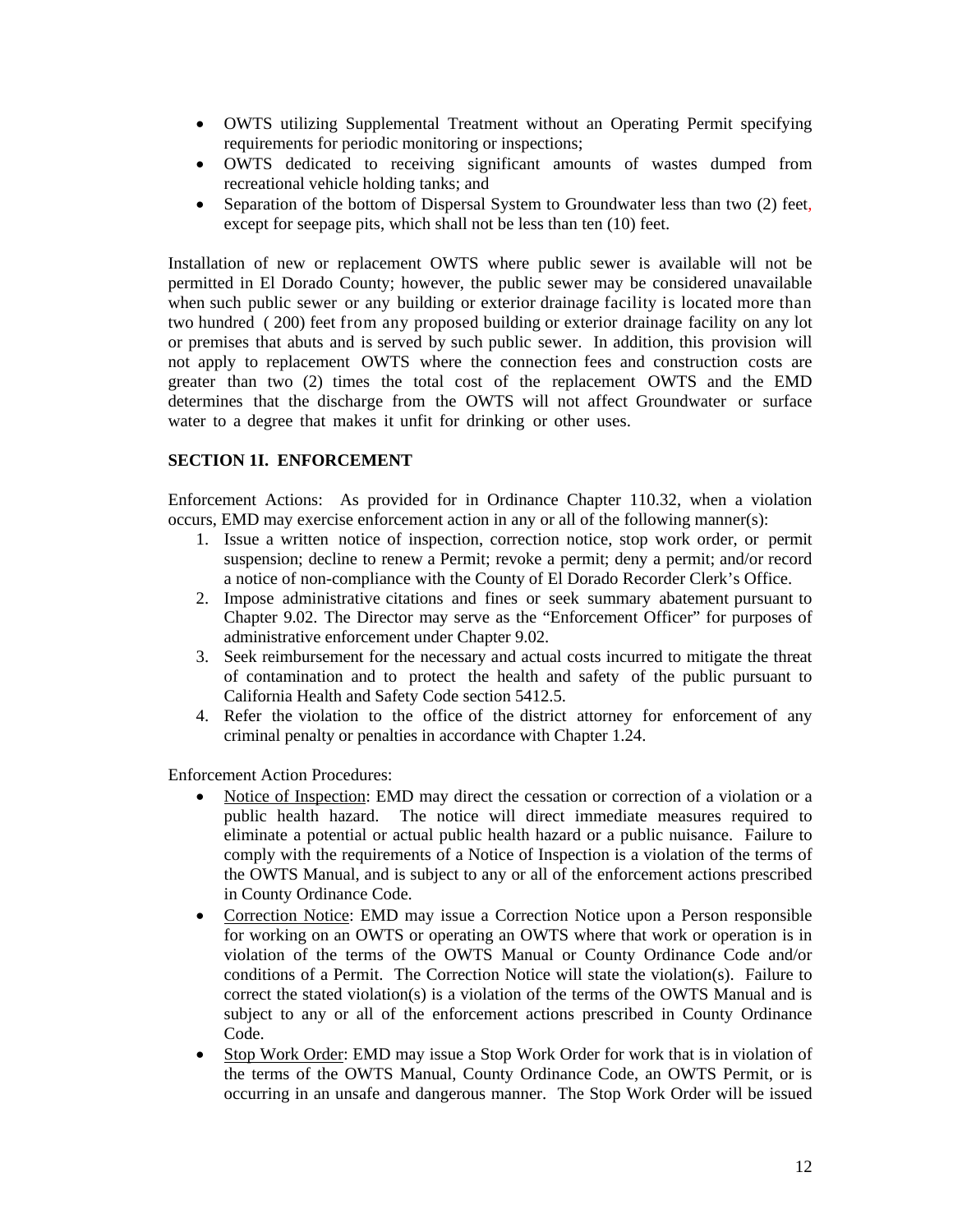to the Person responsible for the work, and will specify the reason for the Stop Work Order. It may also direct corrective measures necessary to abate the violation. Work may only recommence upon written release by EMD. Failure to comply with the requirements of a Stop Work Order is a violation of the terms of the OWTS Manual and is subject to any or all of the enforcement actions prescribed in County Ordinance Code.

- Permit Suspension:
	- o Construction Permit: A construction Permit issued by EMD is valid for a two (2) year period. EMD may suspend a construction Permit when the construction of an OWTS is in violation of the terms of the OWTS Manual, County Ordinance Code, or conditions of a Permit; or where a Person has misrepresented any material fact in the application for a Permit. EMD will provide the Owner a written notice of intent to suspend a Permit. The Owner will be given the opportunity to request a hearing with EMD. Within ten (10) working days of the written notice of suspension, EMD must receive a written request for a hearing. Failure to request the hearing within the ten (10) working days is deemed a waiver of the right to a hearing. EMD will schedule a hearing within ten (10) working days from the receipt of a written request for a hearing. The Director of EMD or designee shall conduct the hearing. The decision resulting from the hearing may be appealed in accordance with El Dorado County Code Chapter 110.12. No work may continue on an OWTS where the Permit has been suspended. Work on an OWTS with a suspended Permit may recommence upon reinstatement of the Permit in writing by EMD. Before the Permit will be reinstated, any hourly fees pending shall be paid in full.
- Operating Permit:
	- o An Operating Permit is valid for one (1) year. Failure to pay the required fee or submit the specified monitoring and inspection information, or failure to undertake any required corrective work specified by EMD, may be cause for issuance of a citation, penalty fees, non-renewal and/or revocation of the operating permit by EMD and referral to the RWQCB.
	- o The RWQCB may require the owner of the OWTS to submit a report of waste discharge for evaluation on a case-by-case basis. RWQCB response to such reports of waste discharge may include, but is not limited to, enrollment in general waste discharge requirements, issuance of individual waste discharge requirements, or issuance of waiver of waste discharge requirements.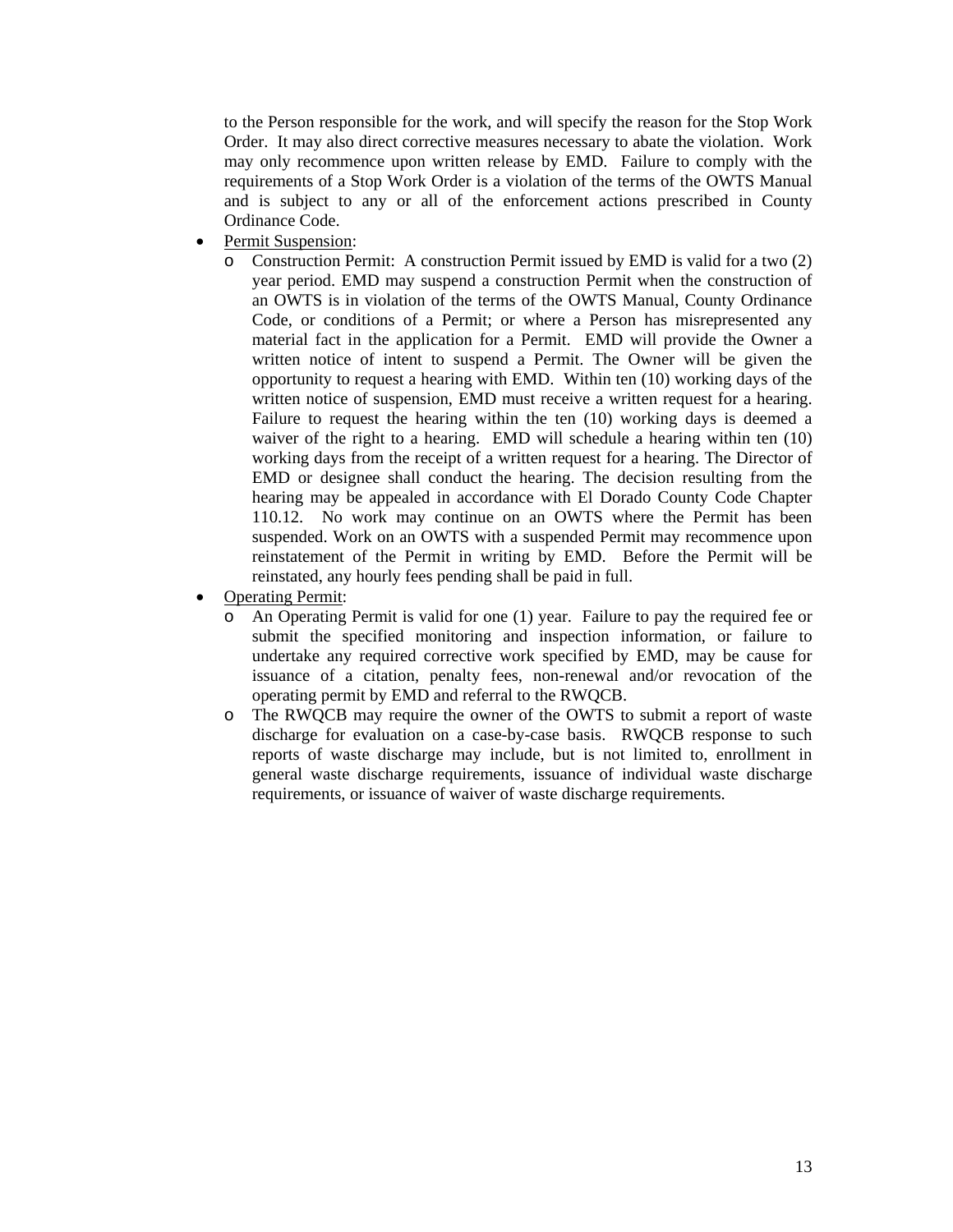# <span id="page-15-0"></span>**SECTION 2 – DESIGN PROCEDURES**

# <span id="page-15-1"></span>**SECTION 2A. GENERAL REQUIREMENTS**

The following are general requirements for all OWTS. Additional design requirements for Special Design OWTS are provided in Section 2C, and for Supplemental Treatment, in Section 2D.

Wastewater from bathrooms, kitchens, laundry fixtures, and other household, commercial or industrial plumbing shall pass through a septic or other approved sedimentation tank prior to its discharge into a disposal field.

#### **Location**

No private OWTS, or part thereof, shall be located on any lot other than the lot which is the site of the building or structure served by such private OWTS; nor shall any private OWTS or part thereof be located at any point having less than the minimum setback distances indicated in the OWTS Manual.

Nothing contained in this Manual shall be construed to prohibit the use of all or part of an abutting lot to provide additional space for a private OWTS or part thereof, when a valid transfer of ownership or change of boundary has been first established to the satisfaction of the Director or under circumstances where a recorded easement may be used. The instrument recording such action shall constitute an agreement with the EMD which shall clearly state and show that the areas so joined or used shall be maintained as a unit during the time they are so used. Such agreement shall be notarized and recorded in the office of the El Dorado County Recorder Clerk as part of the conditions of ownership of said properties. A copy of the recorded document shall be filed with the EMD.

#### **Replacement Area**

All single family residential OWTS , the OWTS shall be designed such that they include the equivalent replacement area of at least 100 percent (100%) of the required original system. No division of the lot or erection of structures on the lot shall be made if such division or structure impairs the usefulness of the 100% replacement area.

Commercial, agricultural, industrial, multifamily, recreational, and mobile home park projects shall require a minimum of 300 percent (300%) replacement area. No division of the lot or erection of structures on the lot shall be made if such division or structure impairs the usefulness of the 300% replacement area.

#### **Septic Tank Capacity**

Septic Tanks shall be sized following the specifications in Table 3 or based on the most recent version of the California Plumbing Code (CPC).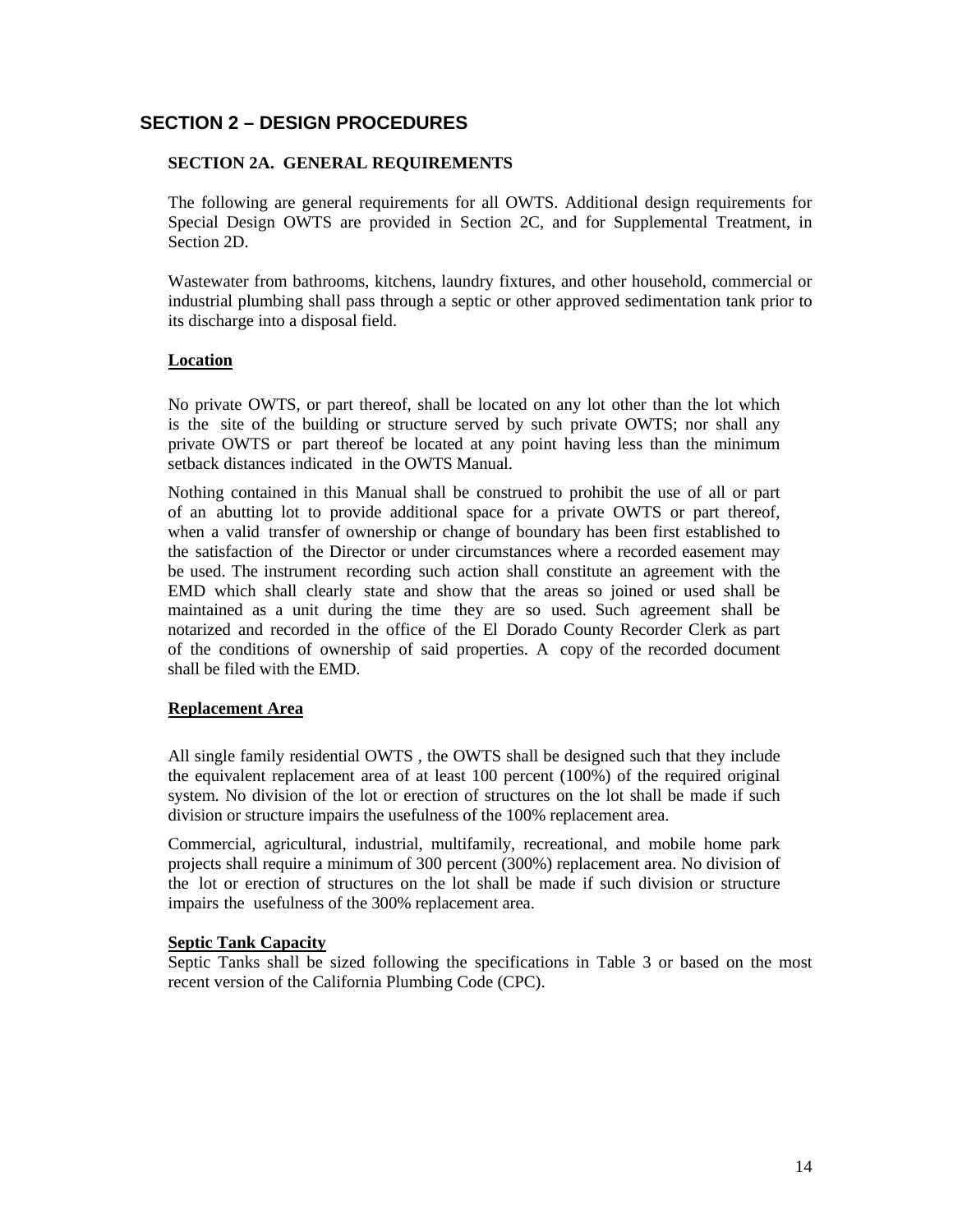| TABLE 3. SEPTIC TANK CAPACITY <sup>1</sup>                                      |                                                                                                                    |                                                                                                                                           |                                                                    |
|---------------------------------------------------------------------------------|--------------------------------------------------------------------------------------------------------------------|-------------------------------------------------------------------------------------------------------------------------------------------|--------------------------------------------------------------------|
| <b>SINGLE FAMILY</b><br><b>DWELLING-</b><br><b>NUMBER OF</b><br><b>BEDROOMS</b> | <b>MULTIPLE</b><br>DWELLING UNITS <sup>2</sup><br><b>OR APARTMENTS-</b><br><b>ONE BEDROOM</b><br>EACH <sup>3</sup> | <b>OTHER USES-</b><br><b>MAXIMUM FIXTURE</b><br>UNITS SERVED <sup>4</sup><br>(PER TABLE 702.1 OF THE<br>2016 CALIFORNIA<br>PLUMBING CODE) | <b>MINIMUM SEPTIC</b><br><b>TANK CAPACITY IN</b><br><b>GALLONS</b> |
| $1 - 2$                                                                         |                                                                                                                    | 15                                                                                                                                        | $1000^5$                                                           |
| 3                                                                               |                                                                                                                    | 20                                                                                                                                        | 1000                                                               |
| 4                                                                               | 2 units                                                                                                            | 25                                                                                                                                        | 1200                                                               |
| 5 or 6                                                                          | 3                                                                                                                  | 33                                                                                                                                        | 1500                                                               |
|                                                                                 | 4                                                                                                                  | 45                                                                                                                                        | 2000                                                               |
|                                                                                 | 5                                                                                                                  | 55                                                                                                                                        | 2250                                                               |
|                                                                                 | 6                                                                                                                  | 60                                                                                                                                        | 2500                                                               |
|                                                                                 | 7                                                                                                                  | 70                                                                                                                                        | 2750                                                               |
|                                                                                 | 8                                                                                                                  | 80                                                                                                                                        | 3000                                                               |
|                                                                                 | 9                                                                                                                  | 90                                                                                                                                        | 3250                                                               |
|                                                                                 | 10                                                                                                                 | 100                                                                                                                                       | 3500                                                               |

<sup>1</sup>Septic Tank sizes in the table include sludge capacity and the connection of domestic food waste disposal units without further volume increase.

 ${}^{2}$ Extra Bedroom, one hundred-fifty (150) gallons each.

 ${}^{3}$ Extra Dwelling units of greater than ten (10): two hundred-fifty (250) gallons each.

 ${}^{4}$ Extra fixture units over 100: twenty-five (25) gallons each.

<sup>5</sup>CPC requires a minimum of 750 gallon septic tank; El Dorado County requires a minimum 1,000 gallon septic tank.

#### **Septic Tank Design Minimum Requirements**

- The liquid capacity of all Septic Tanks shall conform to Table 3 or by the number of plumbing fixture units as determined from the California Plumbing Code, whichever is greater;
- Plans for all Septic Tanks shall be submitted to EMD for approval. Such plans shall show all dimensions, reinforcing structural calculations, and such other pertinent data as may be required;
- Septic Tanks shall be designed to produce a clarified Effluent consistent with accepted standards and shall provide adequate space for sludge and scum accumulations;
- Septic Tanks shall be structurally designed to withstand all anticipated earth or other loads;
- Septic Tank covers shall have watertight risers, the tops of which shall be set at a minimum of six (6) inches below finished grade and capable of supporting a load of not less than three hundred (300) pounds per square foot, or access openings at grade or above shall be locked or secured to prevent unauthorized access.
- Fiberglass and polyethylene Septic Tanks must be certified by a Qualified Professional;
- Septic Tanks shall be constructed of solid durable materials, not subject to excessive corrosion or decay and shall be watertight;
- Septic Tanks shall have a minimum of two (2) compartments. The inlet compartment of any Septic Tank shall be not less than two-thirds (2/3) of the total capacity of the tank and shall be at least three (3) feet in width and five (5) feet in length. Liquid depth shall not be less than two (2) feet, six (6) inches, or more than six (6) feet. The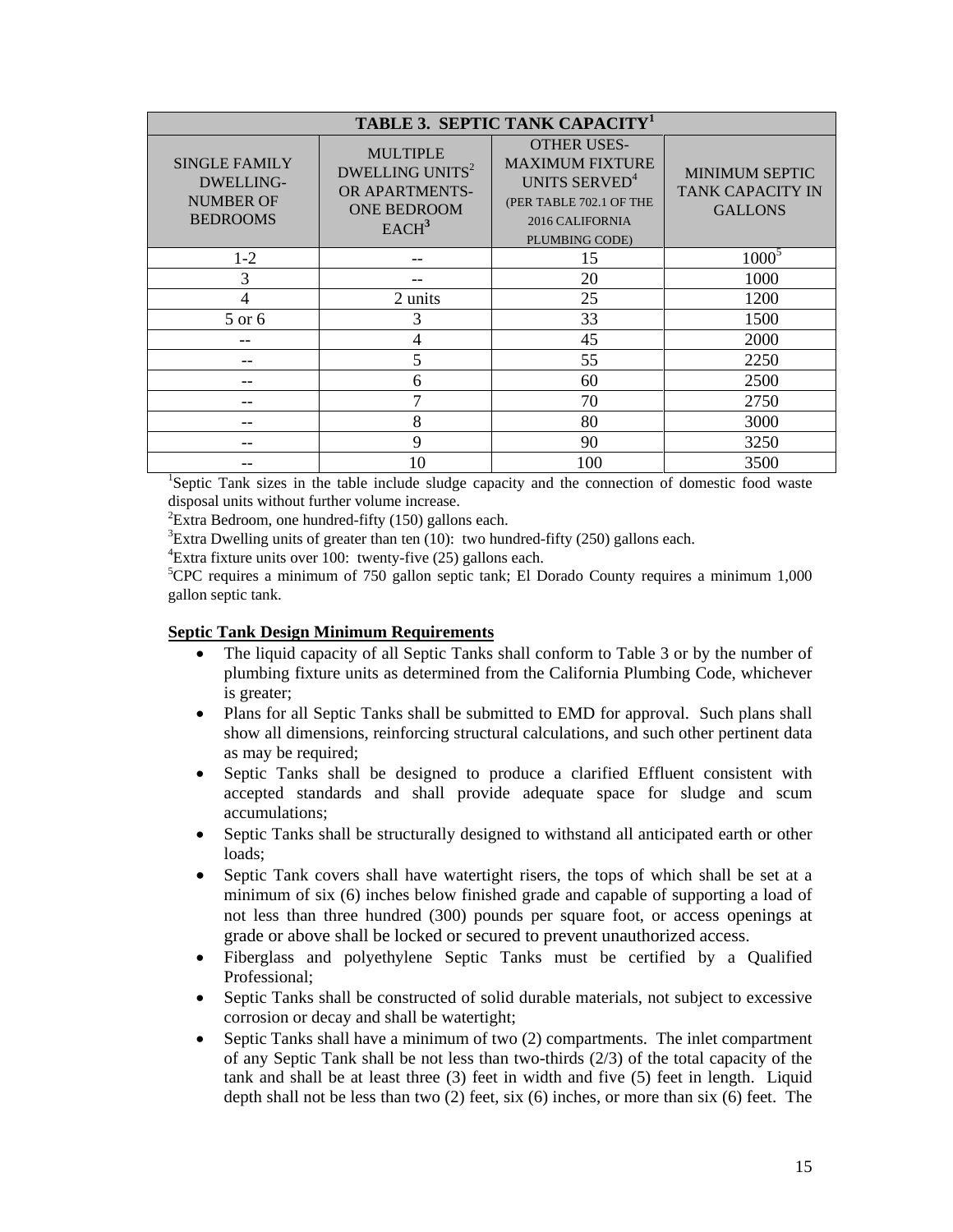secondary compartment of any Septic Tank shall have a maximum capacity of onethird (1/3) of the total capacity of such tank. In Septic Tanks having over fifteen hundred (1,500) gallons capacity, the secondary compartment may be not less than (5) feet in length;

- Access to each Septic Tank shall be provided by at least two (2) manholes twenty (20) inches in minimum dimension or by an equivalent removable slab cover. One access manhole shall be located over the inlet and one access manhole shall be located over the outlet. Wherever a first compartment exceeds twelve (12) feet in length, an additional manhole shall be provided over the baffle wall;
- The sidewalls shall extend at least nine (9) inches above the liquid depth. The cover of the Septic Tank shall be at least two (2) inches above the back vent openings;
- Partitions or baffles between compartments shall be of solid durable material and shall extend at least four (4) inches above the liquid level. An inverted fitting equivalent in size to the tank inlet, but in no case less than four (4) inches in size, shall be installed in the inlet compartment side of the baffle with the bottom of the fitting placed midway in the depth of the liquid. Wooden baffles are prohibited; and
- Alternate construction materials shall be approved by the EMD.

#### **Disposal Field Area**

Pursuant to the State OWTS Policy, the minimum depth to the anticipated highest level of Groundwater below the bottom of the leaching trench, and the native soil depth immediately below the leaching trench, shall not be less than the following:

| Table 4. Minimum Depth to Groundwater and Soil Depth Based on |                      |  |
|---------------------------------------------------------------|----------------------|--|
| <b>Percolation Rate</b>                                       |                      |  |
| PERCOLATION RATE                                              | <b>MINIMUM DEPTH</b> |  |
| Percolation Rate 1 to $\leq$ 5 MPI                            | Twenty $(20)$ feet   |  |
| Percolation Rate > $5$ to $\leq$ 30 MPI                       | Eight $(8)$ feet     |  |
| Percolation Rate>30 to 120 MPI                                | Five $(5)$ feet      |  |

• Area of disposal fields shall be sized based on the proposed daily sewage flow and percolation rate. A minimum of three hundred (300) square feet absorption area shall be provided for each system.

Residential Facilities:

Residential OWTS shall be designed to accommodate a daily flow of 350 gallons per day plus 150 gallons per day for each additional bedroom. Apartments (up to 5 dwelling units), granny flats, and hardship mobile homes shall be calculated as follows:

| <b>Single Family Residence</b> | Daily Flow (GPD) |
|--------------------------------|------------------|
| 1 Bedroom                      | 350              |
| 2 Bedrooms                     | 500              |
| 3 Bedrooms                     | 650              |
| 4 Bedrooms                     | 800              |
|                                |                  |

Commercial Facilities:

• Projected daily flows for Commercial Facilities shall be estimated using the CPC. EMD may approve, on a case-by-case basis, metered water use data or other reliable supporting data in lieu of the estimated Wastewater flows in the CPC;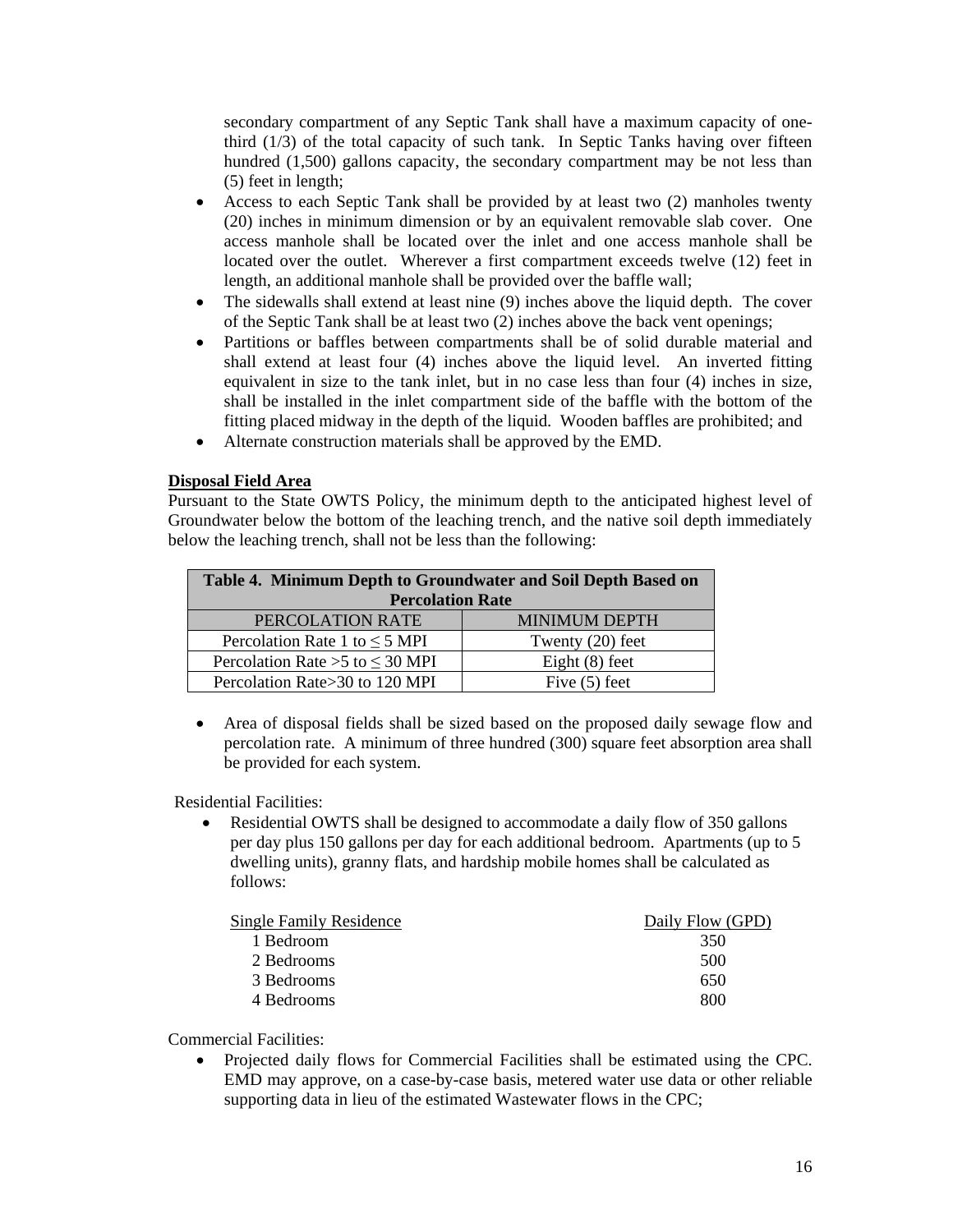- Commercial facilities that prepare foods, (e.g., kitchens, restaurants) shall install a grease trap or interceptor pursuant to the most recent County adopted edition of the CPC and amendments thereto unless an acceptable alternative is recommended by a Qualified Professional and approved by EMD;
- OWTS with Wastewater flows exceeding 10,000 gallons per day will be referred to the RWQCB for approval; and
- Other reliable projected daily flows may be approved by the EMD upon submission of supporting data and calculations.

#### **Disposal Field - Design Requirements**

A standard disposal field is considered to be three (3) feet wide and three (3) feet deep with a length as required. A non-standard leach line is wider, narrower, and/or deeper than three (3) feet with a length as required.

#### **Disposal Field Sizing**

• Standard and deep trench systems shall be sized using the following:

| Table 5. Allowable rate of sewage application to a soil absorption system |                                                                      |  |
|---------------------------------------------------------------------------|----------------------------------------------------------------------|--|
| PERCOLATION RATE (time in minutes                                         | <b>MAXIMUM RATE OF SEWAGE</b>                                        |  |
| for water to drop one-inch)                                               | APPLICATION (gallons per square foot per                             |  |
|                                                                           | $\text{day})^1$ for adsorption trenches <sup>2</sup> , seepage beds, |  |
|                                                                           | and seepage pits <sup>3</sup>                                        |  |
| 1 or less                                                                 | 5.0                                                                  |  |
| $\overline{2}$                                                            | 3.5                                                                  |  |
| 3                                                                         | 2.9                                                                  |  |
| 4                                                                         | 2.5                                                                  |  |
| 5                                                                         | 2.2                                                                  |  |
| 10                                                                        | 1.6                                                                  |  |
| 15                                                                        | 1.3                                                                  |  |
| 30                                                                        | 0.9                                                                  |  |
| 45                                                                        | 0.8                                                                  |  |
| 60 <sup>4</sup>                                                           | 0.6                                                                  |  |

<sup>1</sup>Not including Effluent from Septic Tanks that receive wastes from garbage grinders.

<sup>2</sup>Absorption Area is figured as trench bottom area, and includes a statistical allowance from vertical sidewall area.

<sup>3</sup>Absorption Area for seepage pits is effective sidewall area.

<sup>4</sup>Percolation rates other than those listed up to 120 MPI use: 5 divided by the square root of the percolation rate.

Example 1 – Absorption trenches:

Amount of Wastewater for disposal  $= 2,000$  gallons per day;

Percolation rate is 1-inch in five (5) minutes; and

From Table 5 the maximum rate of sewage application is 2.2 gallons per square foot per day.

2,000 *gal/day*  $\div$  2.2 *gal/ft*<sup>2</sup> = **909ft**<sup>2</sup> of Absorption Area required

Example 2 – Seepage Pits– using 2,000 gallons per day of Wastewater flow:

 $\pi D(d) = 909 ft^2$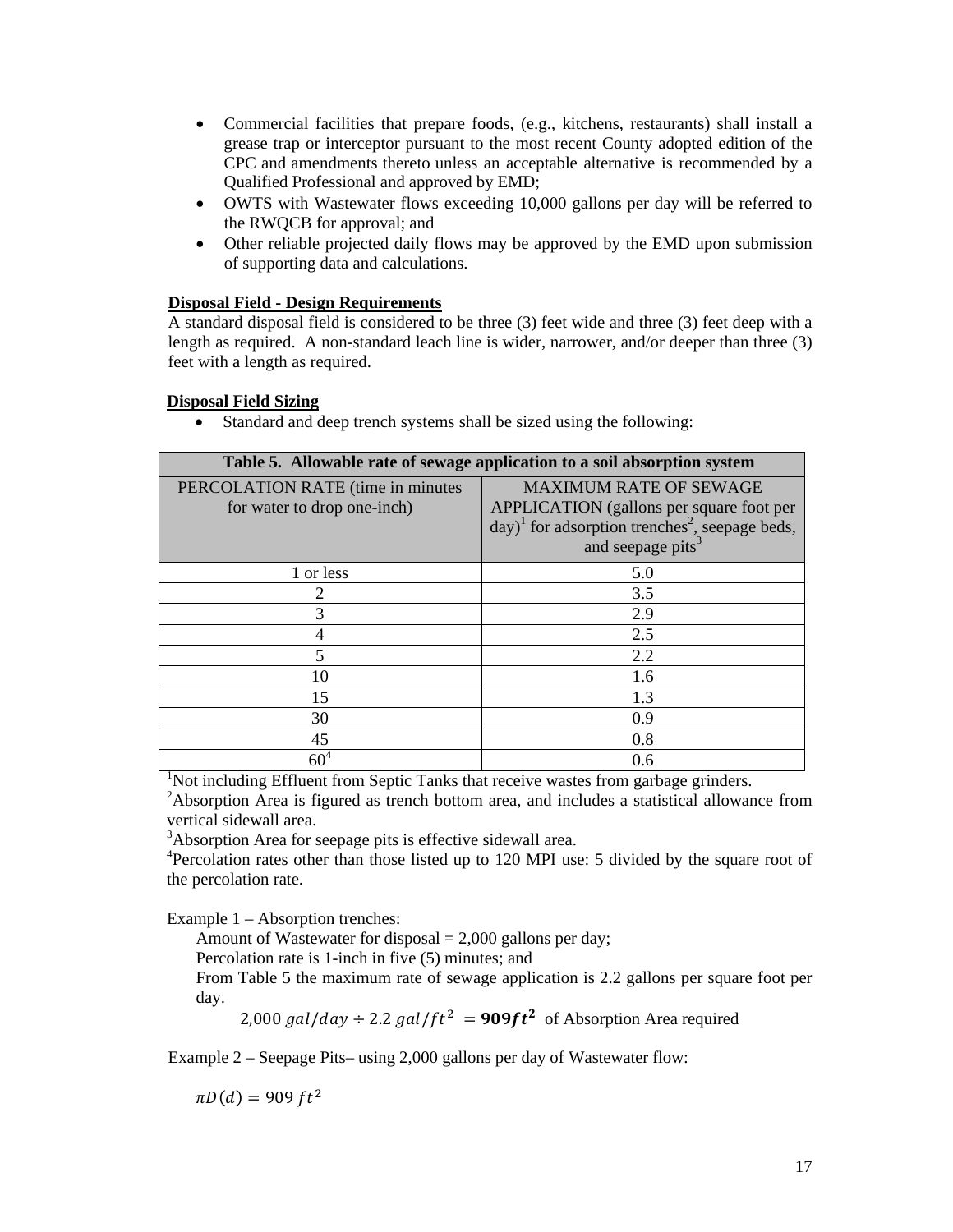Where the diameter of the pit (D) is 10-feet and d is the effective depth in feet.

Solving for d:

$$
d = 909 ft^2/(3.14)(10 ft)
$$
  

$$
d = 29 ft
$$

Therefore more than one (1) pit will be needed. To design for two (2) pits, 10-feet in diameter:

$$
d = 29 ft/2 = 14.5 ft depth for each pit
$$

• Disposal Field Design based on Soil Data (reference 2016 California Plumbing Code, Table H201.1(3)):

| Table 6. Design Criteria Using Soil Data |                         |                            |
|------------------------------------------|-------------------------|----------------------------|
| <b>SOIL TYPE</b>                         | <b>REQUIRED SQUARE</b>  | <b>MAXIMUM ABSORPTION</b>  |
|                                          | <b>FEET OF LEACHING</b> | <b>CAPACITY IN GALLONS</b> |
|                                          | AREA PER 100            | PER SOUARE FEET OF         |
|                                          | <b>GALLONS OF</b>       | <b>LEACHING AREA FOR A</b> |
|                                          | <b>WASTEWATER</b>       | <b>24 HOUR PERIOD</b>      |
| Coarse sand or gravel                    | 20                      | 5.0                        |
| Fine sand                                | 25                      | 4.0                        |
| Sandy loam or sandy clay                 | 40                      | 2.5                        |
| Clay with considerable sand or gravel    | 90                      | 1.1                        |
| Clay with small amount of sand or gravel | 120                     | 0.5                        |

• For gravel-less OWTS:

Size the disposal field according to the manufacture's specifications. High capacity gravel-less chambers equal five (5) square feet per lineal foot and in accordance with EMD for the Medium to be used in the OWTS.

EZ Flow or equivalent designs are calculated the same as a graveled trench side wall plus the bottom area of the trench.

# <span id="page-19-0"></span>**SECTION 2B. SETBACKS**

1. General setback requirements are provided in Table 7.

| <b>Table 7. General Setback Requirements</b>      |                                                                        |                                         |
|---------------------------------------------------|------------------------------------------------------------------------|-----------------------------------------|
| FEATURE REQUIRING SETBACK                         | <b>DISPOSAL FIELD</b><br><b>AND</b><br><b>REPLACEMENT</b><br>AREA (ft) | <b>SEPTIC TANK</b><br>(f <sub>t</sub> ) |
| Domestic well                                     | 100                                                                    | 100                                     |
| Seasonal wet area                                 | 50                                                                     | 50                                      |
| Ephemeral stream or drainage course               | 50                                                                     | 25                                      |
| Lake or pond used for drinking water <sup>2</sup> | 200                                                                    | 100                                     |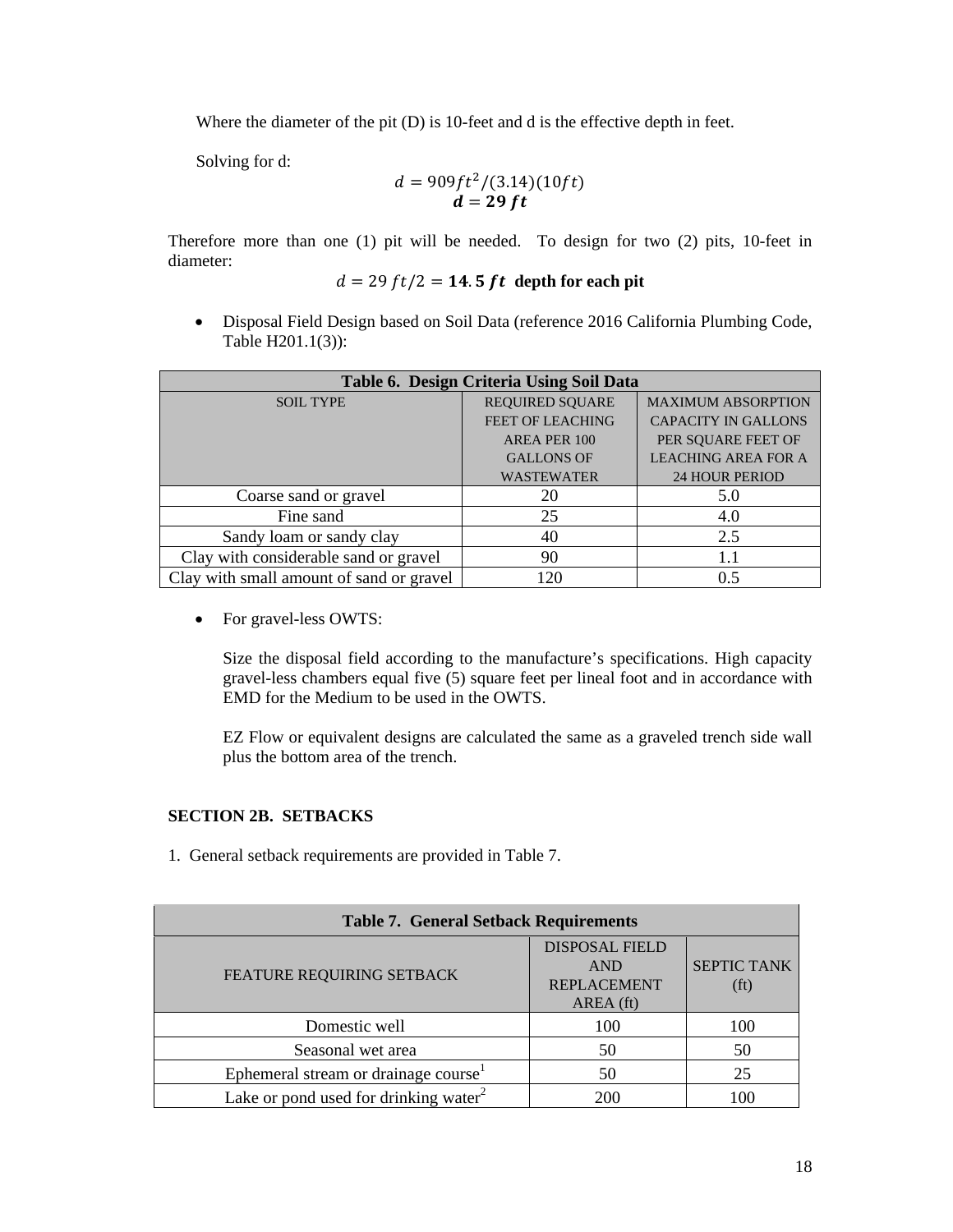| Flowing stream, lake, pond, marsh or wetland <sup>2</sup>    | 100                                                                                  | 50 |
|--------------------------------------------------------------|--------------------------------------------------------------------------------------|----|
| Lot lines, road easements, driveways, buildings <sup>3</sup> | 8                                                                                    |    |
| Domestic water service line                                  |                                                                                      |    |
| Cuts or fills (down gradient)                                | Four $(4)$ times<br>maximum depth<br>below<br>grade, 25 feet<br>maximum <sup>4</sup> | 10 |
| Swimming pools                                               |                                                                                      |    |

 $\frac{1}{1}$  As measured from the edge

 $\frac{2}{3}$  As measured from the ten (10) year high water mark

 $\frac{3}{2}$  Buildings include porches and steps, whether covered or uncovered, breezeways, roofed porte-cocheres, roofed patios, carports, walks, covered driveways, and similar structures or appurtenances

 ${}^{4}$ Land divisions require a fifty (50) foot setback uphill from an existing or proposed cut.

In addition to those setbacks cited on Table 7, Dispersal Areas shall not be permitted in the following areas:

- Land subject to flooding. In case of disputes concerning flooding potential, the flooded area shall be determined by calculating the expected ten-year frequency flood.
- Land closer than two hundred (200) feet to a lake or reservoir, measured from the high water line or one hundred (100) feet if down Slope from the lake or reservoir.
- Land closer than two hundred (200) feet to any spring, or 100 feet if downhill from the spring.
- Land within one hundred (100) feet of any existing or proposed private well site for the parcel or any adjoining parcel
- Land one hundred-fifty (150) feet from a public water well where the depth of the Effluent Dispersal System does not exceed 10 feet in depth.
- Land two hundred (200) feet from a public water well where the depth of the Effluent Dispersal System exceeds ten (10) feet in depth. Land within and two hundred (200) feet from public wells.
- Where the Effluent dispersal system is within six hundred (600) feet of a public water well and exceeds twenty (20) feet in depth and the separation from the bottom of the OWTS and Groundwater is less than five (5) feet the horizontal setback required to achieve a two-year travel time for microbiological contaminants shall be evaluated. A Qualified Professional shall conduct this evaluation. However in no case shall the setback be less than two hundred (200) feet.
- Land closer than one hundred (100) feet to an intermittent, seasonal, or Perennial Waterway measured from the top of the bank or other physically evident high water line. An intermittent stream is one which may continue to flow for five days or more after the passage of a storm.
- Land closer than fifty (50) feet to an Ephemeral Stream, measured from the edge of a channel.
- Land closer than fifty (50) downhill from an irrigation ditch or canal.
- Land closer than fifty (50) uphill from an existing or proposed Cut.
- Land with a grade steeper than 30 percent (30%) unless there is a Slope stability report completed by a Qualified Professional.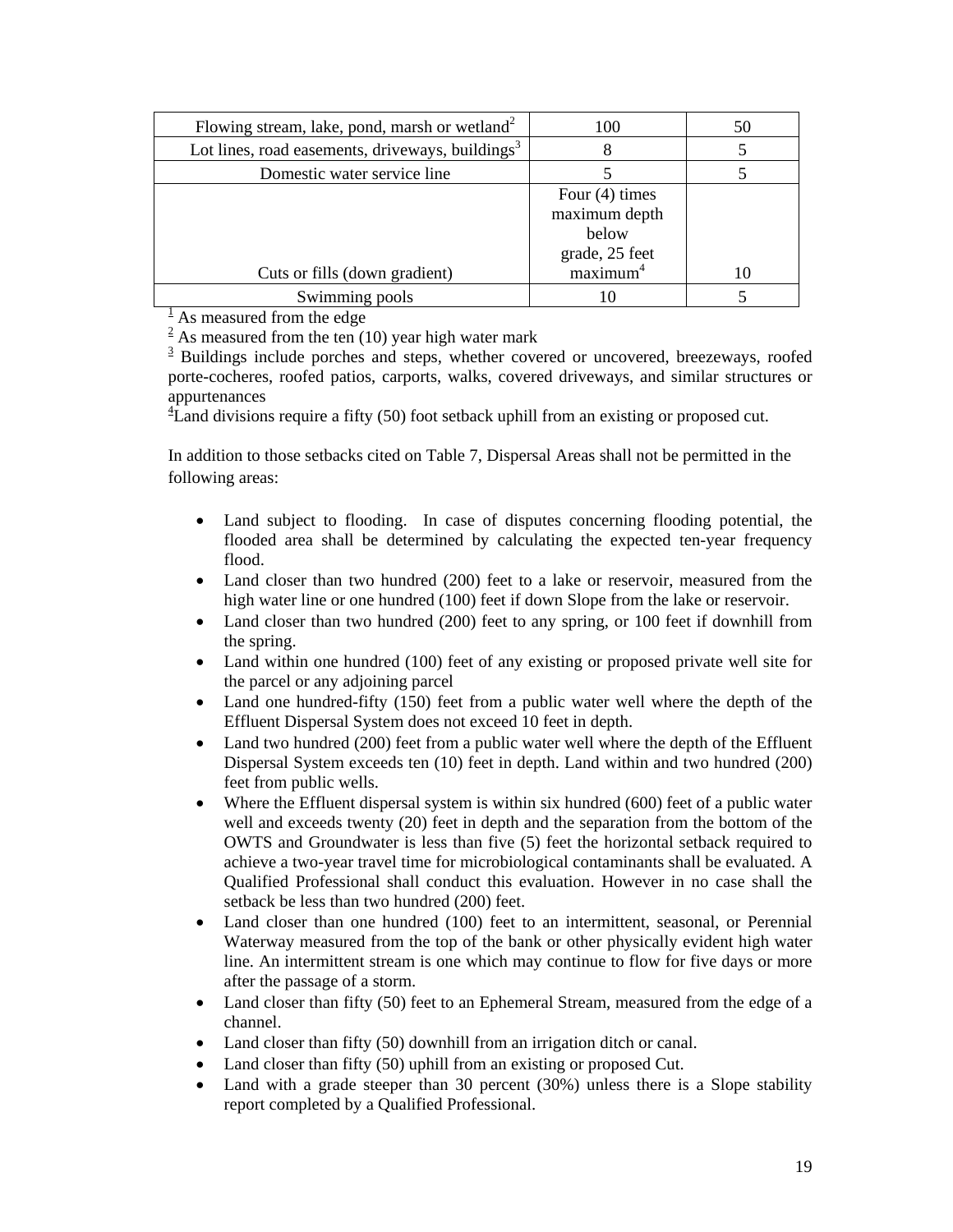- Filled land, unless the fill is engineered for sewage dispersal and approved by EMD.
- Gravel bars of very porous materials adjoining a stream or body of water.
- Land used for utility or road easements. Overhead utility easements may be included if the utility, entity or agency holding the easement gives a permanent and irrevocable release, easement, or license for sewage dispersal within the easement.
- Where the Effluent Dispersal System is within twelve hundred (1,200) feet from a public water system surface water intake point, and within the catchment of the drainage, and located such that it may impact water quality at the intake point such as upstream of the intake point for flowing water bodies, the Dispersal System shall be no less than four hundred (400) feet from the high water mark of the reservoir, lake or flowing water body; and
- Where the Effluent Dispersal System is located more than twelve hundred (1,200) feet but less than twenty five hundred (2,500) feet from a public water system surface water intake point and within the catchment area of the drainage, and located such that it may impact water quality at the intake point such as upstream of the intake point for flowing water bodies, the Dispersal System shall be no less than two hundred (200) feet from the high water mark of the reservoir, lake or flowing water body.

For replacement OWTS that do not meet the above horizontal separation requirements, the replacement OWTS shall meet the horizontal separation to the greatest extent practicable. In such cases, the replacement OWTS shall utilize Supplemental Treatment and other mitigation measures, unless the EMD finds that there is no indication that the existing OWTS is adversely affecting a public water source, and there is limited potential that the replacement OWTS could impact a water source based on topography, soil depth, soil texture, and Groundwater separation.

New OWTS installed on parcels of record existing at the time of the effective date of this OWTS Manual, that cannot meet the above horizontal separation requirements, shall meet the horizontal separation to the greatest extent practicable and shall utilize Supplemental Treatment for pathogens.

Supplemental Treatment components designed to perform disinfection shall provide sufficient pretreatment of the Wastewater so that Effluent from the Supplemental Treatment components does not exceed a thirty (30) day average Total Suspended Solids (TSS) of thirty mg/L and shall further achieve an Effluent fecal coliform bacteria concentration less than or equal to two hundred (200) Most Probable Number (MPN) per 100 milliliters.

#### <span id="page-21-0"></span>**SECTION 2C. SPECIAL DESIGN OWTS**

A Special Design OWTS is any EMD approved OWTS that is not a Standard OWTS.

All Special Design OWTS shall require written certification by the Qualified Professional that the Special Design OWTS has been installed and completed under his or her supervision, and according to the approved site plan. The written certification shall be a wet signature on the EMD stamp located on the site plan as follows: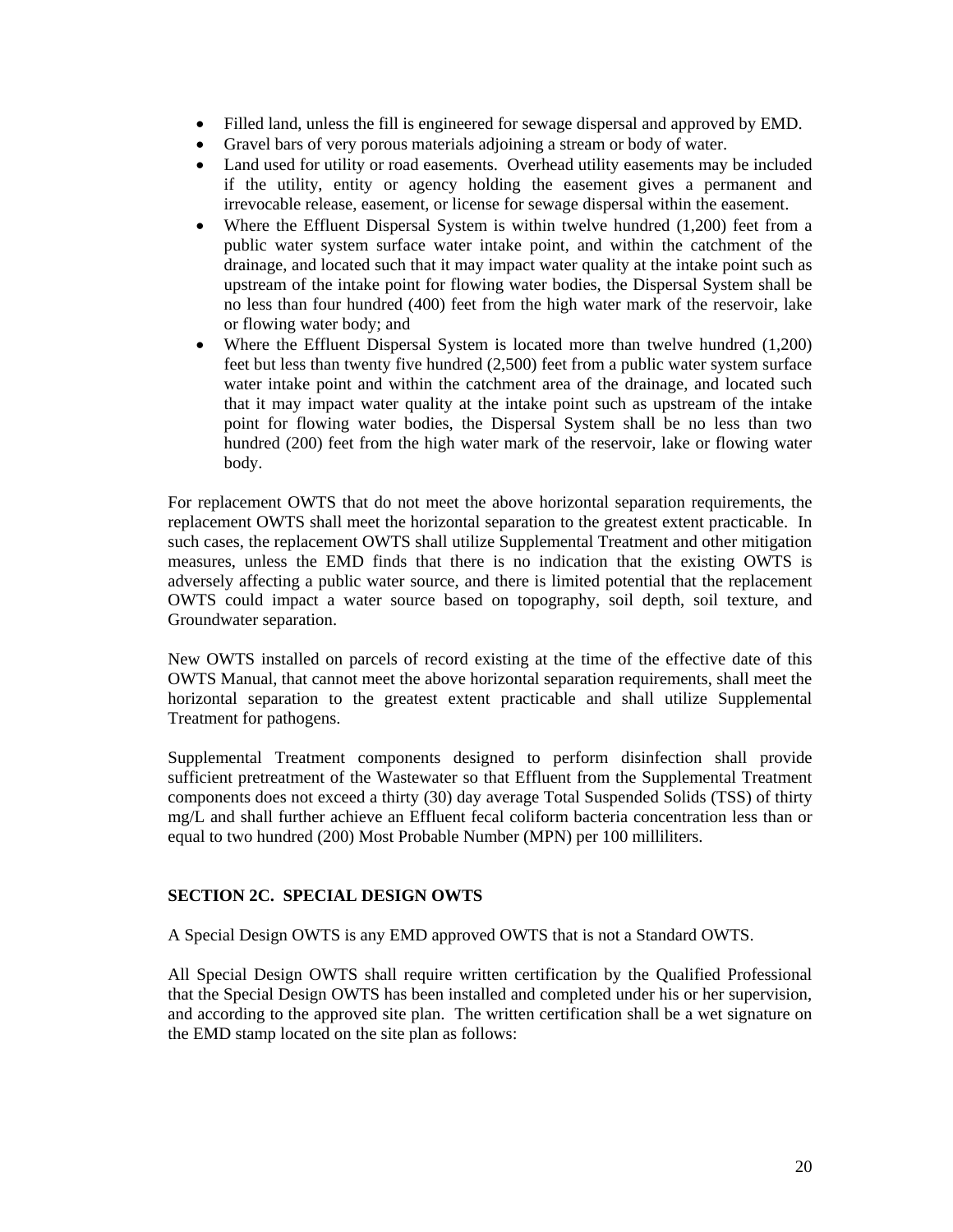|                                                                                                                                                                                                                  | SPECIAL DESIGN ONSITE WASTEWATER TREATMENT OWTS |  |
|------------------------------------------------------------------------------------------------------------------------------------------------------------------------------------------------------------------|-------------------------------------------------|--|
| I hereby certify that this Special Design OWTS has been installed and completed under my<br>supervision according to the approved site plan, and according to the El Dorado County OWTS<br>Manual and Ordinance. |                                                 |  |
|                                                                                                                                                                                                                  |                                                 |  |
|                                                                                                                                                                                                                  |                                                 |  |
|                                                                                                                                                                                                                  |                                                 |  |
|                                                                                                                                                                                                                  |                                                 |  |

The following are Special Design OWTS requiring EMD approval:

- OWTS infill
- Capping fill OWTS
- Pressurized distribution OWTS\*
- Pump systems
- Steep slopes greater than  $30\%$ <sup>\*</sup>
- Mound OWTS\*
- Large OWTS\*
- Supplemental Treatment OWTS<sup>\*</sup> (see Section 2D)

\*Shall require annual Operating Permits specifying monitoring and reporting requirements.

Unless otherwise approved by EMD, the Effective Soil Depth and depth to Groundwater shall be a minimum of five (5) feet below the bottom of the leaching trench.

Unless otherwise indicated in Special Design OWTS sections or by EMD, site evaluation criteria, design (including sizing), installation, and construction shall be in accordance with this OWTS Manual. All Special Design OWTS shall be installed by a Contractor.

#### **OWTS Infill**

An OWTS infill is a Special Design OWTS where the disposal trench is in compacted fill.

- Compaction shall be completed in six  $(6)$  inch lifts, and supervised by a Professional Civil Engineer or Professional Geologist.
- Compaction test data shall be provided to ensure proper compaction to nearly the same degree as native soil.
- Area to receive fill shall have the vegetation removed and shall be plowed, ripped, scarified, or disked on contour.
- The imported material shall have consistent characteristics as the native soil with a percolation rate equal to or slower than the percolation rate of the native soil, but not greater than one hundred twenty (120) MPI.
- Area to receive fill shall be less than 20% Slope unless the Qualified Professional makes a site specific justification and approval by EMD.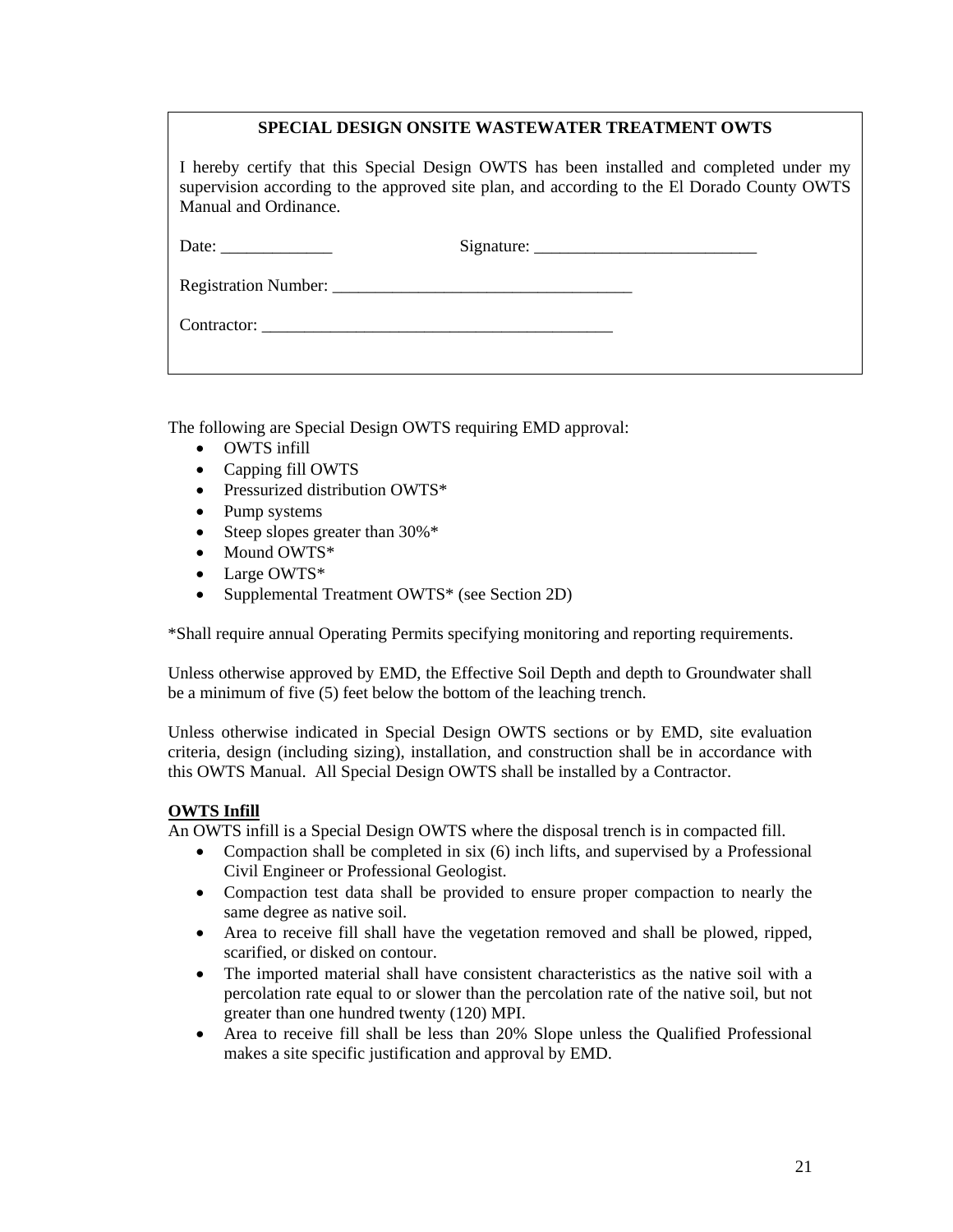# **Capping Fill OWTS**

A capping fill OWTS is a Special Design OWTS where the disposal trench effective sidewall is installed a minimum of twelve (12) inches into native soil below a soil cap of specified depth and texture (Diagram 1). The shallow construction of the capping fill OWTS allows for installation where depth to a limiting layer or Groundwater is closer to ground surface. This section describes the requirements for gravity-fed capping fill OWTS. Pressure-dosed capping fill OWTS shall meet the requirements of this section as well as the next section: Pressurized Distribution OWTS.

In order to be approved for a capping fill OWTS, each site must meet all of the following conditions:

- The Slope shall not exceed 20% in the Disposal Area and Replacement Area.
- Unless otherwise approved by EMD, the Effective Soil Depth shall be a minimum of five (5) feet below the bottom of the disposal trench and depth to Groundwater shall be five (5) feet minimum.

Unless otherwise specified, the capping fill OWTS shall conform to the provisions of this OWTS Manual and the following:

- Disposal trench depth of: Twelve (12) inches minimum;
- Disposal trench width of: Eighteen (18) inches minimum / Thirty-six (36) inches maximum;
- Cap depth: Twelve (12) inches minimum (after settling);
- The cap soil texture shall be of the same textural class as the native topsoil or one textural class finer;
- The Disposal Area shall have the vegetation removed and shall be scarified, parallel to contours, and no deeper than six (6) inches;
- Soil cap shall extend a minimum of five (5) feet beyond the exterior trench sidewall and have a three (3) foot horizontal to one (1) foot vertical ratio;
- The site shall be protected from erosion in accordance with County and Resource Conservation District erosion control requirements; and
- Capping fill finish grade elevation shall be determined using an established benchmark to ascertain there is twelve (12) inches minimum fill.

Required inspections by the Qualified Professional:

- The Disposal Area and fill material shall be inspected for scarification, soil texture, and moisture content prior to backfill of the installed disposal fields; and
- The final placement of the soil cap.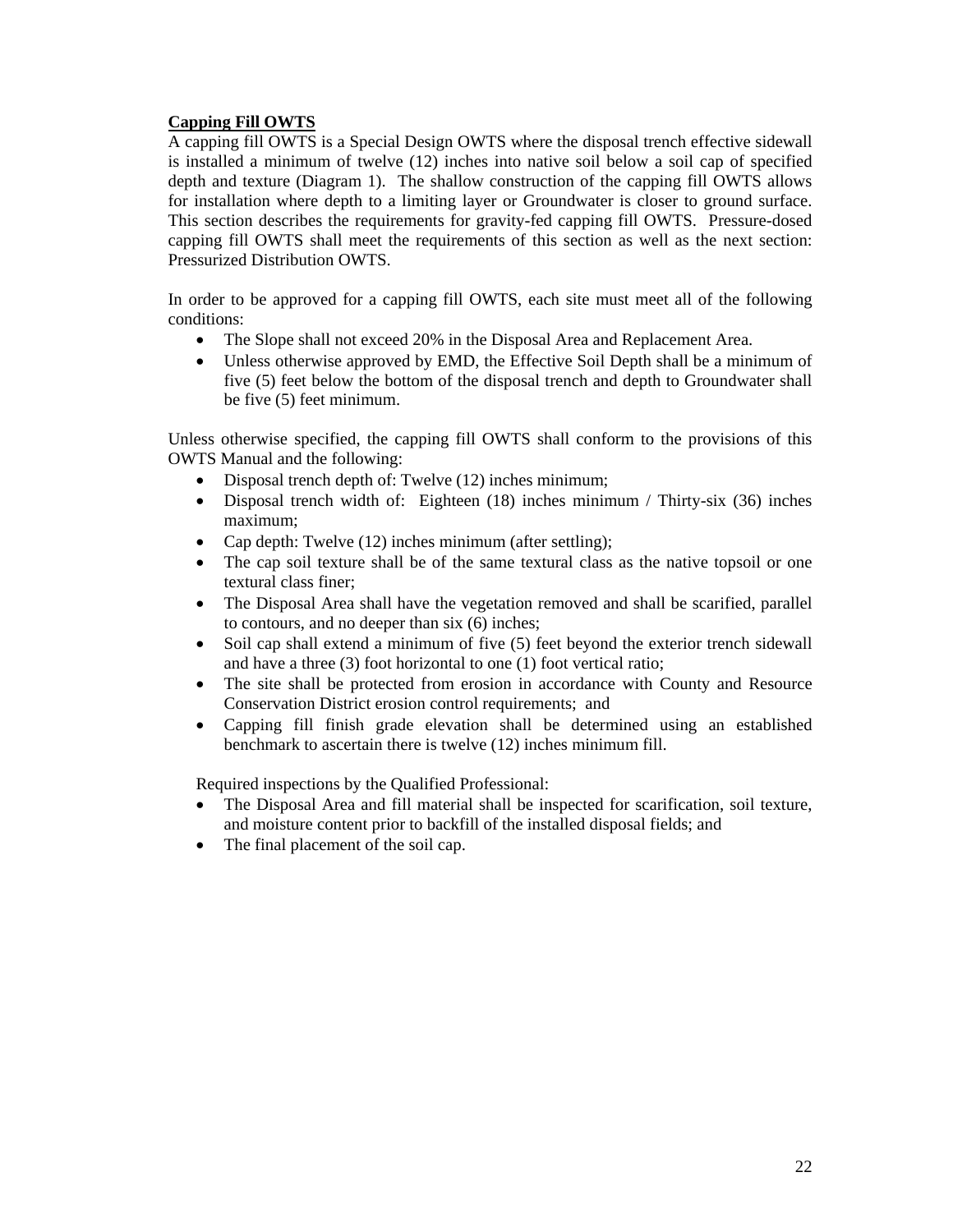



#### **Pressurized Distribution OWTS**

Pressurized Distribution OWTS is a Special Design OWTS where the Effluent is evenly distributed over the entire soil Absorption Area through a network of small diameter pipes under low pressure. Pressurized Distribution OWTS will require an annual Operating Permit.

Design, materials, and construction requirements:

- The proposed Disposal Area and Replacement Area shall demonstrate a minimum of five (5) feet of Effective Soil Depth beneath the disposal trench bottom;
- All materials used in pressurized systems shall be structurally sound, durable, and capable of withstanding normal stresses incidental to installation and operation;
- Nothing in these rules shall be construed to set aside applicable building, electrical, or other codes. An electrical permit and inspection from the County of El Dorado Building Services Department shall be obtained if required for pump wiring installation;
- For Pressurized Distribution OWTS where trench depth is less than twenty-four (24) inches, percolation tests shall be performed in the layer of most restrictive permeability that occurs within five (5) feet of the trench bottom. The deeper percolation test data shall be considered in the site evaluation design of the OWTS; and
- Piping, valves, and fittings for pressurized systems shall meet the following minimum requirements: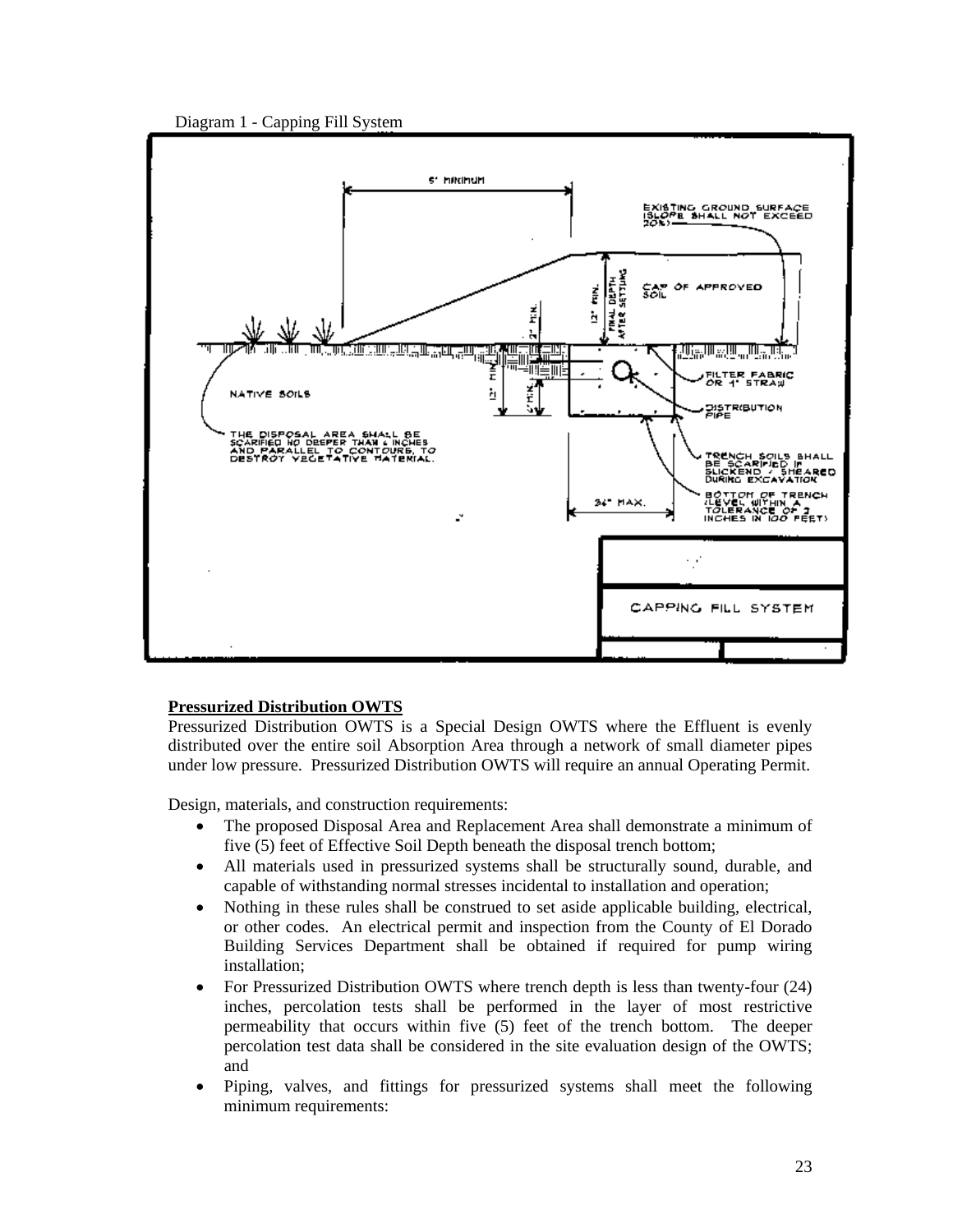- o All pressure transport, manifold, distribution lateral piping and fittings shall meet or exceed the requirements for Schedule 40 PVC pressure pipe as identified in ASTM Specification D1785 or other material approved by the EMD;
- o All pressure distribution laterals and fittings shall be adequately sized for the design flow; a minimum of two (2) feet per second velocity at the end of the OWTS and a minimum three (3) feet residual head;
- o All pressure transport and manifold piping shall be adequately sized for the design flow and minimum two (2) feet per second velocity;
- o Pressure transport piping shall be uniformly supported along the trench bottom, and at the discretion of EMD, it shall be bedded in sand or other material approved by EMD;
- o The ends of lateral piping shall have blow-off risers that accommodate threaded plugs or caps, (Diagram 2);
- o All joints in the pressure distribution manifold, lateral piping, and fittings shall be solvent welded, using the appropriate solvent for the pipe material. Pressure transport piping may be solvent welded, threaded, or rubber ring jointed;
- o A ball valve shall be placed on the pressure transport pipe, near the dosing tank, when required; and
- o A check valve shall be placed between the pump and the ball valve, when required. A check valve is not required if the pump has an internal check valve. All check valves and ball valves must be in an accessible and protected location for maintenance and repair.



Diagram 2 - Disposal Trench Risers

- The pump shall meet the minimum design, materials, and construction standards for use in Wastewater applications.
- Dosing tank design, materials, and construction requirements:
	- o Materials and construction for dosing tanks shall have a minimum capacity of five hundred (500) gallons;
	- o The float level elevations shall be clearly identified on the plan;<br>  $\circ$  A minimum 1.500-gallon Septic Tank must be used:
	- A minimum 1,500-gallon Septic Tank must be used;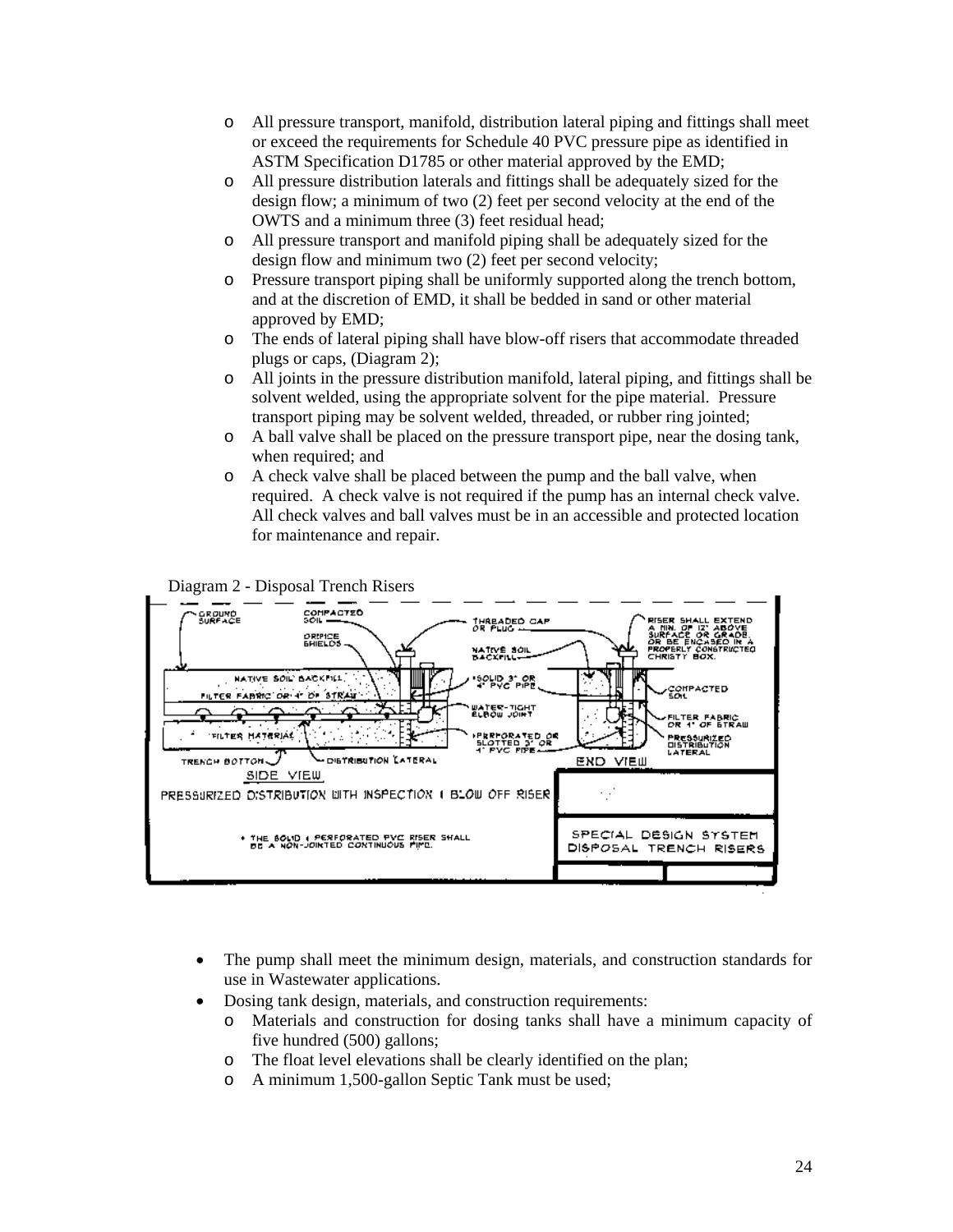- $\circ$  In no event shall the liquid portion be drawn down to within twelve (12) inches of the tee fitting or baffle slot in the common compartment wall; and
- o The pump will be located within a screened vault.
- The dose volume shall be calculated using the following minimum and maximum dosing range formulas:

$$
V_{min} = V_s + 5V_1
$$

$$
V_{max} = V_s + 10V_1
$$

Where:  $V_{min}$  is the minimum volume of dose *Vmax* is the maximum volume of dose  $V<sub>s</sub>$  is the volume of supply line  $V_1$  is the total volume of lateral lines

Disposal trench design, materials, and construction requirements:

- Disposal trenches shall be constructed using the specifications for the standard disposal trench, except for the following:
	- o Pressure lateral piping shall have a minimum six (6) inches of filter material below, and not less than one (1) inch of filter material above the piping;
	- o Depth shall be a minimum of one (1) foot;
	- o Bottom width shall be a maximum of three (3) feet; and
	- o Length of lateral shall be limited to that length which will result in no more than a 10% head loss over the length of the lateral.
- The top of the filter material shall be covered with filter fabric or other material approved by the EMD.
- A minimum of twelve (12) inches of backfill is required over the soil barrier material within the disposal trench.
- Inspection and blow-off risers constructed in accordance with Diagram 2 shall be placed at the end of the pressure distribution lateral within the disposal trench.
- All orifices of pressure distribution laterals shall face upward and shall be covered with orifice shields to prevent soil washout.

Hydraulic design criteria:

- There shall be a minimum six (6) feet head (squirt) at the most remote orifice and no more than 10% head variation between the most near and remote orifices within a disposal field.
- Lateral piping shall have discharge orifices drilled upward, a minimum diameter larger than screen filter holes of one-eighth (1/8) inch, and evenly spaced at a distance not greater than two  $(2)$  feet in coarse textured soils or greater than six  $(6)$ feet in finer textured soils.
- Unless otherwise indicated on the Permit or elsewhere in this section, the installation standards specified in this manual shall apply;
	- o The pressure distribution lateral laid within the center of the trench above the gravel shall be level to within two (2) inches in one hundred (100) feet;
	- o Each dosing tank shall be installed on a stable level base;<br>  $\circ$  Each dosing tank shall be provided with a watertight
	- Each dosing tank shall be provided with a watertight riser extending to the ground surface or above, with a minimum inside horizontal measurement equal to or greater than the tank access manhole. The watertight riser shall meet the materials and construction provisions in the section for Septic Tanks; and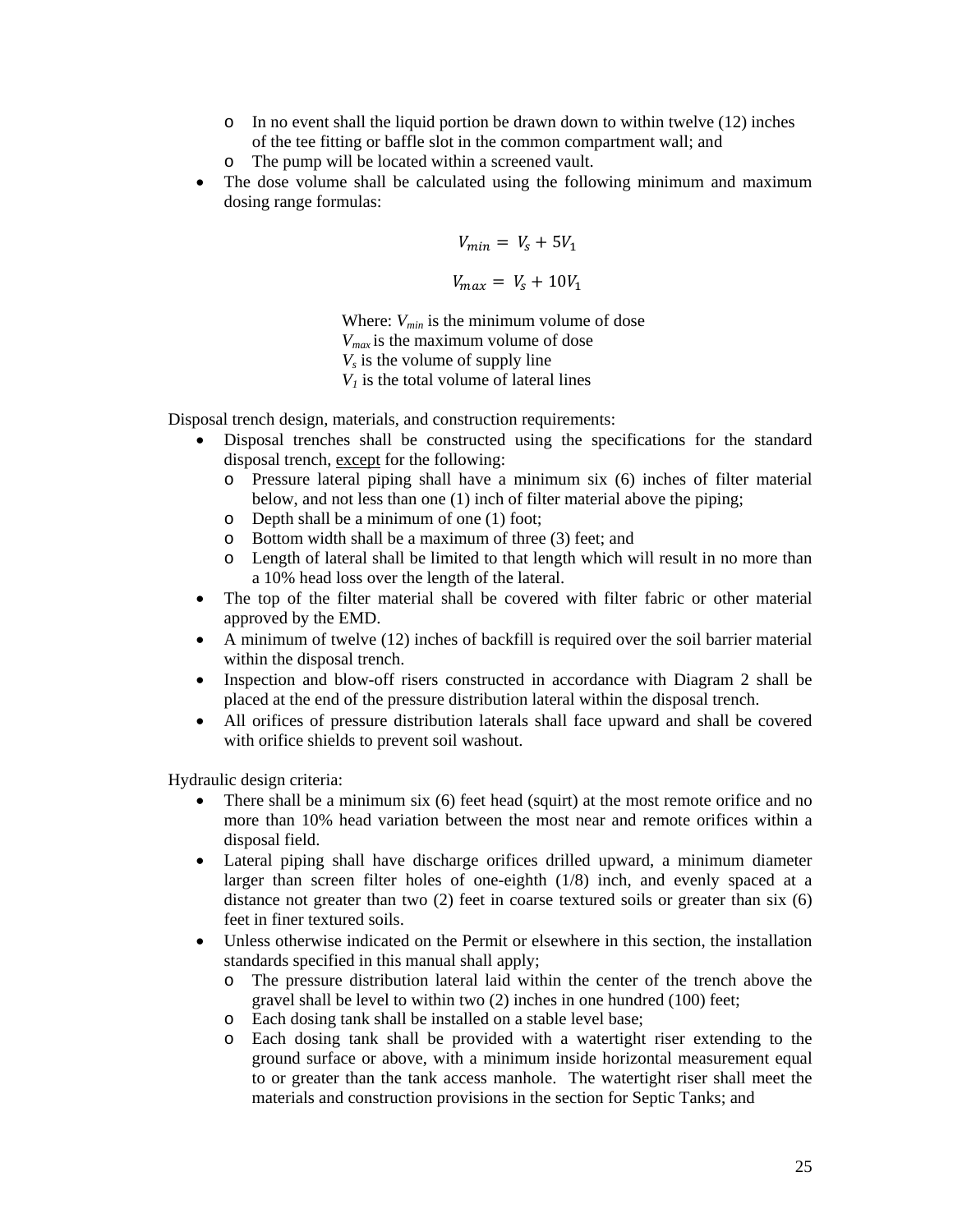o Dosing tanks located in high Groundwater areas shall be weighted or secured to prevent flotation.

Sloping site requirements:

- Ball valves or flow restrictors shall be installed on each pressure distribution lateral to facilitate regulation of flow within each lateral.
- Where the disposal field is located down Slope from the pump, an anti-siphon device placed at the highest point on the supply line to the trenches shall be installed in the dosing tank.
- Additional required inspections include the following:
	- $\circ$  Inspection of the dosing system components, e.g., the location of the pump, screen, switches, alarms, and valves.
	- o Inspection of the pressure distribution system and verification of hydraulic head over the pressure distribution laterals.

#### **Pump Systems**

Pump systems are typically utilized to enable the installation of a disposal field up Slope of the structure to be served. Wastewater flows by gravity to a Septic Tank followed by a pump tank, where the Effluent is distributed to the disposal field by pumping to a higher elevation. Pressure-dosed pump OWTS shall meet the requirements of this section as well as the previous section: Pressurized Distribution OWTS.

Criteria for approval:

- Drainage from Septic Tanks located below the level of the disposal field shall discharge into a separate, approved, watertight pump tank. The pump tank shall receive Septic Tank Effluent only;
- All pump systems shall have a surge box or distribution box;
- Community Service Districts maintained by a Public Entity shall follow their approved OWTS design guidelines;
- Nothing in these rules shall be construed to set aside applicable building, electrical, or other codes. An electrical permit and inspection from the El Dorado County Building Services Department shall be obtained if required for pump wiring installation; and
- Unless otherwise indicated on the Permit, installation requirements shall conform to the provisions of this OWTS Manual.

Pump tank requirements:

- The pump tank shall be located to receive the Wastewater by gravity drainage;
- Pump tanks shall be watertight and constructed of approved materials and in accordance with specifications for Septic Tanks;
- The pump tank shall have capacity sufficient to deliver the design dose and have a minimum capacity of five hundred (500) gallons;
- Each pump tank shall be provided with a riser extending to the ground surface or above, with a minimum inside horizontal measurement equal to or greater than the tank access manhole. The lids to the tank shall be water tight. Provision shall be made for securely fastening the manhole cover to prevent entrance by unauthorized Persons; and
- Pump tanks in high Groundwater areas shall be weighted or secured to prevent flotation.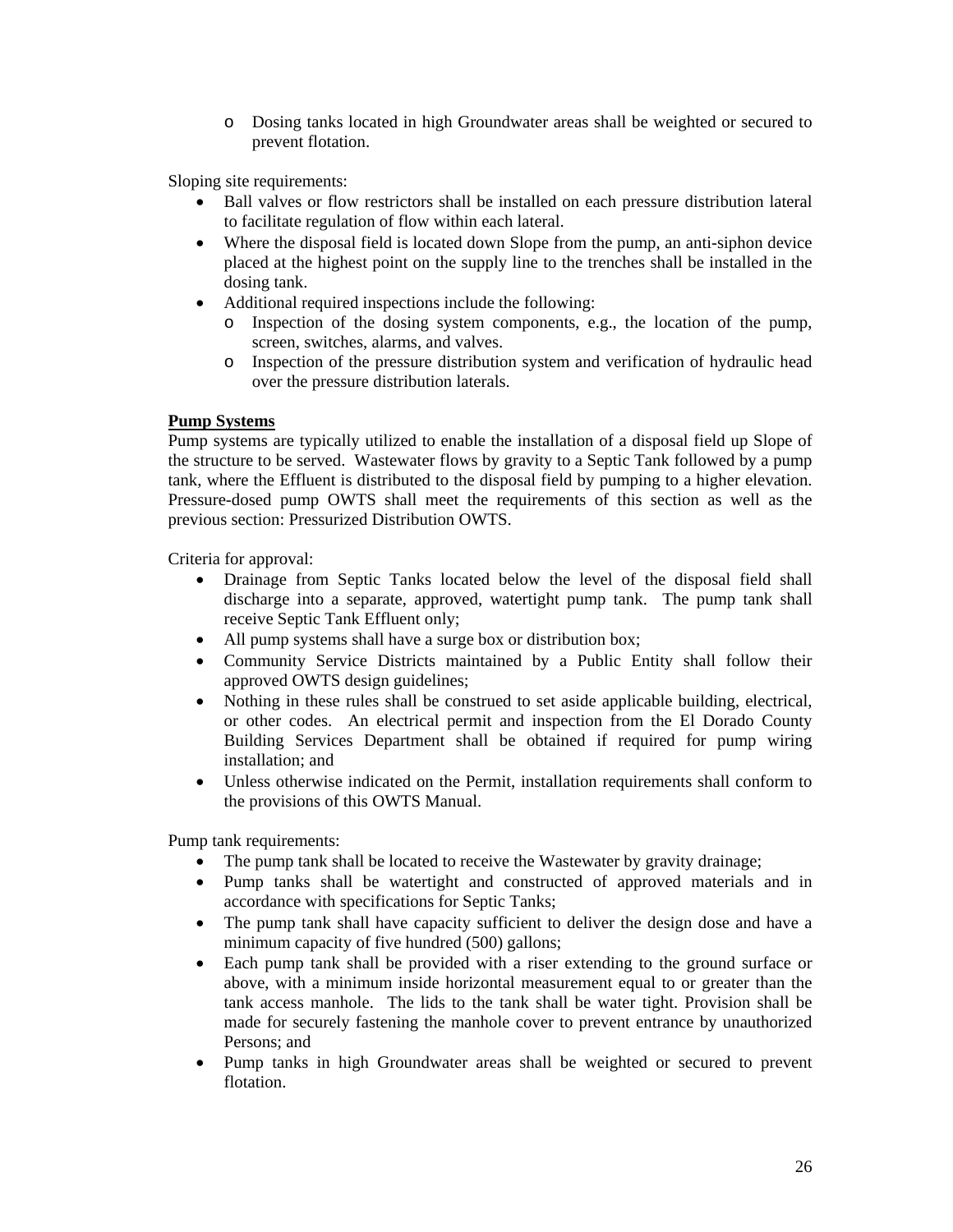Piping Requirements:

- The drainage piping connecting the Septic Tank and the pump tank shall be at least three (3) inches in diameter;
- The pump discharge piping shall be sized to adequately handle all expected flows;
- The discharge piping shall be provided with an accessible check valve and ball valve;
- Class 200 PVC water pipe or equivalent shall be used; and
- Velocities shall be maintained between two (2) to ten (10) feet per second.

Mechanical Device Requirements:

- Check valves, ball valves, pumps, motors, switches, and other mechanical devices required by this section shall be located where they will be readily and easily accessible for inspection and repair at all times and shall be enclosed in a watertight pit fitted with an adequately sized removable cover, unless continuously exposed;
- Check valves, ball valves, pumps, motors, switches, and other mechanical devices shall be designed and manufactured to operate in Septic Tank Effluent or Wastewater;
- The pumps shall be made specifically for Wastewater;
- All devices and equipment associated with pump tanks shall be protected by a weatherproof structure; and
- All pump tanks shall be equipped with a high water level alarm system.

Inspection Requirements:

- Qualified Professionals shall inspect the open trenches and the pump during operation for proper velocities;
- Pump Systems and alarms shall be operational at the time of final inspection; and
- Final sign off shall not occur until the electrical OWTS Permit has been approved by the El Dorado County Building Services Department.

#### **Steep Slope OWTS**

Steep slope OWTS is a Special Design OWTS installed on sites with Slopes greater than 30%. Slopes greater than 30% must have a Slope stability report approved by a Qualified Professional. Steep Slope OWTS will require an annual Operating Permit.

For proposed developments on Slopes exceeding 30%:

• The septic Effluent disposal field shall be placed on the portions of the property having the lowest Slope gradient unless physical conditions on the site, as documented by the Qualified Professional, render such placement infeasible or in conflict with other requirements as determined by the EMD.

A steep slope OWTS shall meet the following requirements:

- The Qualified Professional shall address distance from trench sidewall to soil surface (sidewall break out distance) and it shall be a minimum of twenty-four (24) inches to flow line as measured on the downhill side;
- Steep Slope OWTS will not be approved on unstable landforms; and
- For Steep Slope OWTS the site shall be protected from erosion in accordance with County and Resource Conservation District erosion control requirements.

#### **Mound OWTS**

A mound OWTS is an aboveground absorption field useful in mitigating some of the limitations associated with inadequate Effective Soil Depth. The mound OWTS consists of a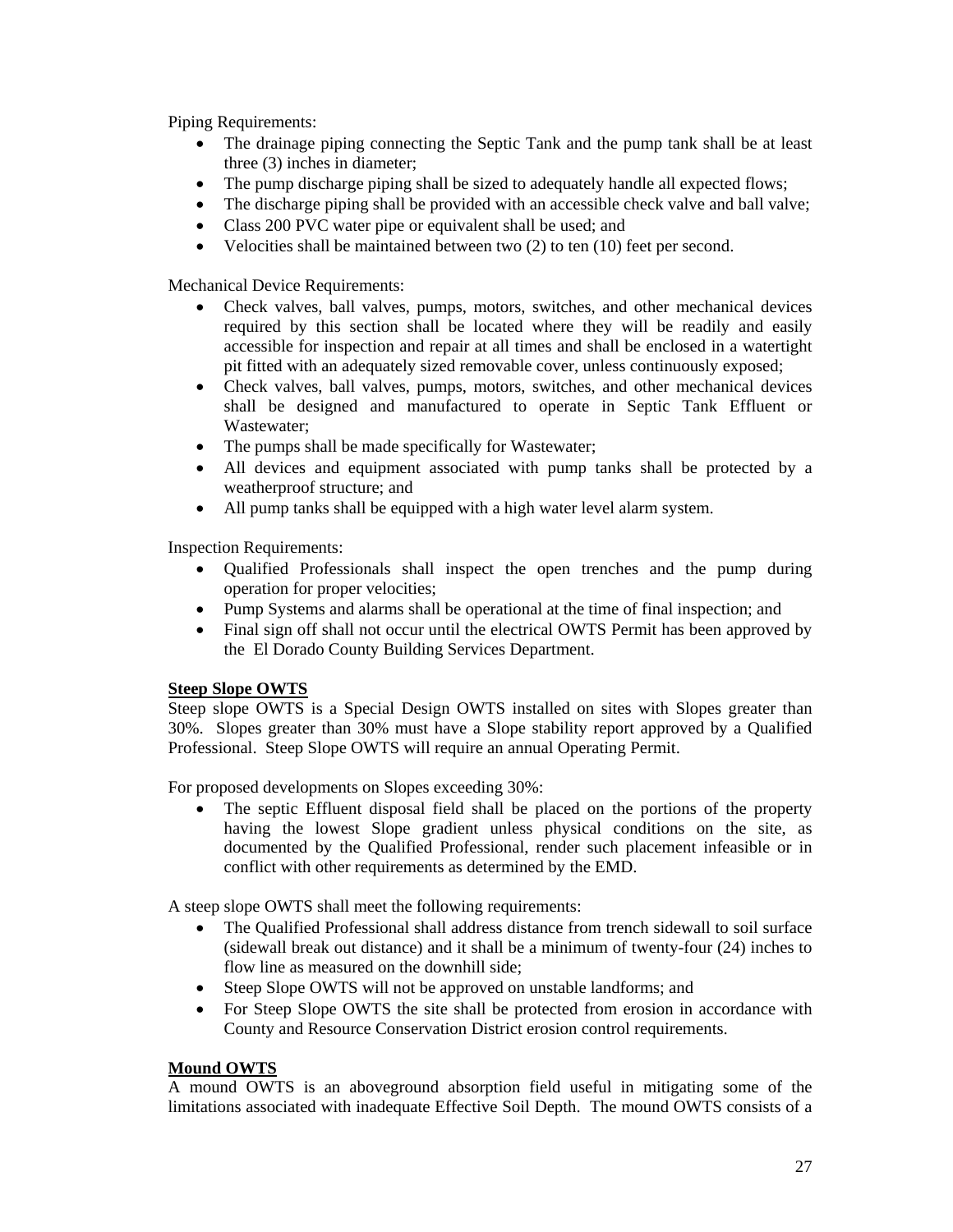distribution network that, under pressure (see section regarding Pressurized Distribution OWTS), evenly delivers Effluent from a Septic Tank to a "mounded" bed of filter material over sand media or other media approved by EMD. Mound OWTS are Special Design OWTS that require an annual Operating Permit.

Mound OWTS shall meet the following requirements:

- An absorption rate of 1.2 gallons per day per square foot (based on 150 gallons per Bedroom per day) shall be used for calculating the mound sand bed area;
- Sand media as defined in Table 8 shall be used for the sand bed; and
- Unless otherwise approved, the mound OWTS shall only be considered for use for a single-family Dwelling and shall not be installed on Slopes greater than 5%.

| <b>Table 8. Sand Specifications for Sand Filter Mounds</b> |                         |
|------------------------------------------------------------|-------------------------|
| <b>SIEVE SIZE</b>                                          | PERCENT PASSING THROUGH |
| 3/8                                                        | 100                     |
| 4                                                          | $95-100$                |
| 8                                                          | 75-85                   |
| 16                                                         | $45 - 55$               |
| 30                                                         | $20 - 30$               |
| 50                                                         | 5-15                    |
| 100                                                        | $0 - 2$                 |
| 200                                                        | ∩                       |

#### **Large OWTS**

Large OWTS have projected daily Wastewater flows greater than two thousand five-hundred (2,500) gallons, and have waste characteristics other than typical residential, from either residential or Commercial Facility. Large OWTS are Special Design OWTS and shall require an annual Operating Permit. Projected daily Wastewater flows greater than ten thousand (10,000) gallons must be reviewed and approved by the RWQCB.

The County may allow community OWTS and other alternative solutions as an acceptable option to traditional Wastewater treatment for mobile home parks, commercial and industrial centers, and multifamily residential. The Applicant must prove, and the County must find, that the proposed OWTS will be adequately and safely operated, and can accommodate the highest possible demand of the project. Community OWTS in remote areas may be considered where the geology may not be conducive to constructing individual OWTS.

Unless otherwise authorized by EMD, designs for large OWTS shall meet, at a minimum, all of the following:

- The disposal and Replacement Areas shall be divided into a minimum of two  $(2)$ disposal fields;
- Effluent distribution shall alternate between the disposal fields;
- If the OWTS is pumped, it shall have at least two (2) alternating pumps; and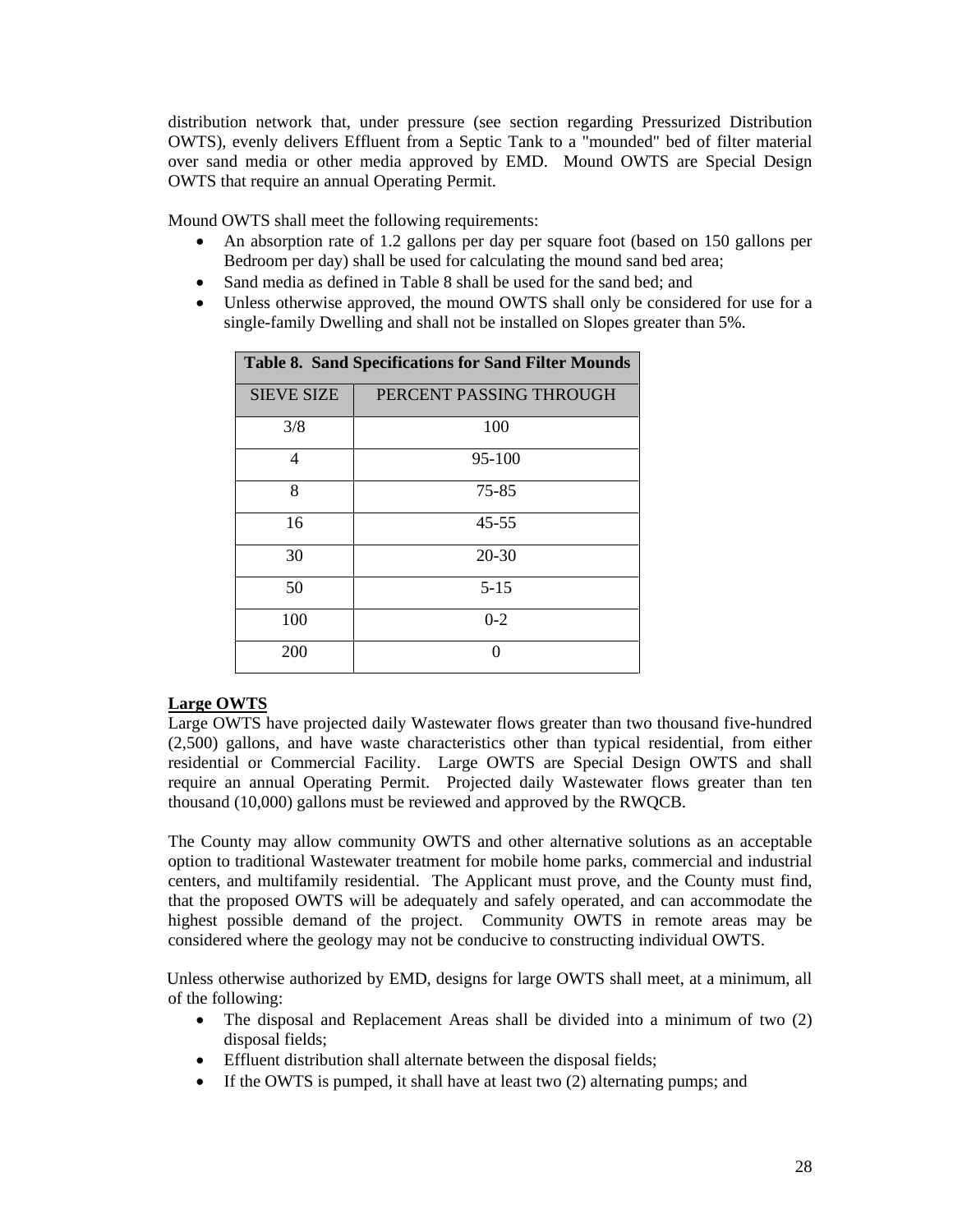• Unless otherwise specified, Septic Tank design, materials, and construction shall conform to the provisions of this OWTS Manual.

#### <span id="page-30-0"></span>**SECTION 2D. SUPPLEMENTAL TREATMENT OWTS**

Supplemental Treatment OWTS are Special Design OWTS that may be used to serve individual single-family residences, multi-family residential structures, commercial establishments, and institutional or industrial facilities. Supplement Treatment OWTS are required for OWTS that cannot meet setbacks and where Groundwater is less than five (5) feet but not less than two (2) feet below the depth of the Disposal Area. Supplemental Treatment OWTS shall require an annual Operating Permit.

All Supplemental Treatment OWTS shall be installed by an approved Contractor that is familiar with the Supplemental Treatment OWTS being installed. All Supplemental Treatment OWTS must be American National Standards Institute (ANSI) or National Sanitation Foundation (NSF) approved unless otherwise exempted by EMD.

Notwithstanding any other provisions, final approval of Supplemental Treatment OWTS proposals shall be at the discretion of the Director.

#### **Design standards**

Engineering plans and site data for Supplemental Treatment OWTS shall be submitted in accordance with Standard OWTS application procedures. Site evaluations, including soil profile evaluation and percolation testing, shall be conducted in accordance with standard procedures provided in Section 1A: Site Evaluation of this OWTS Manual. However, soil separation between the bottom of the dispersal field and high seasonal Groundwater, impervious layer of soil or Bedrock, or fractured/weathered Bedrock may be reduced to two (2) feet.

OWTS with Supplemental Treatment components shall be equipped with a visual or audible alarm as well as a telemetric alarm that alerts the Owner and Service Provider in the event of OWTS malfunction. OWTS using Supplemental Treatment shall, at a minimum, provide for twenty-four (24) hour Wastewater storage based on design flow as a means to minimize Pollution from overflow discharge after an OWTS malfunction or power outage.

#### **Inspections**

Designs for Supplemental Treatment OWTS shall be signed by a Qualified Professional. The Qualified Professional shall also be responsible for inspection of OWTS installation to assure conformance with approved plans, and shall provide an as-built drawing of the installation to the EMD and property Owner. The construction inspection by the Qualified Professional shall be in addition to the EMD inspection. The Qualified Professional shall provide a construction inspection schedule which identifies critical inspections to be conducted by the Qualified Professional.

#### **Operation, maintenance and monitoring instructions**

The Qualified Professional shall provide operation, maintenance and monitoring instructions in the design which are brief and simple guidelines regarding the operation of the OWTS, Owner's responsibilities, and OWTS monitoring requirements.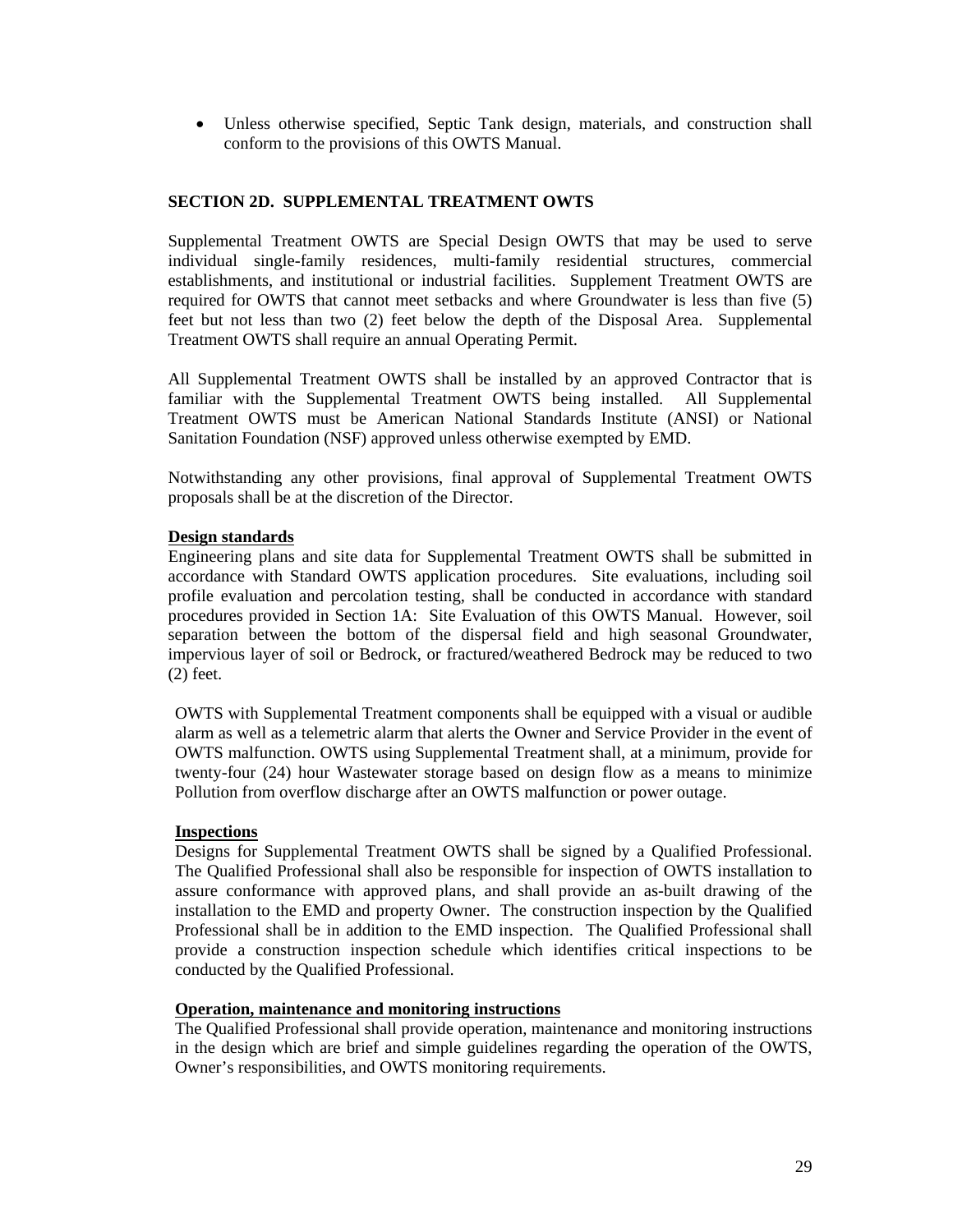# <span id="page-31-0"></span>**SECTION 2E. OPERATING PERMITS**

In addition to a construction Permit, an Operating Permit is required for steep slope, large OWTS, mound OWTS, pressurized distribution OWTS, and Supplemental Treatment OWTS. The provisions outlined in this section may also apply to any Special Design OWTS if determined necessary by the EMD.

Operating Permits shall be issued at the time of final approval of the OWTS and they are required to be renewed every year. Operating Permits shall also be renewed at the time of sale of the parcel or, in the case of commercial properties, upon change of occupants where the sewage flows increase or change significantly and may affect the OWTS operation.

The Operating Permit shall include a contract with a Service Provider to inspect the OWTS every six months and to file a report with EMD within thirty (30) days after the inspection. Further, if the OWTS has a grease trap or interceptor, it shall be inspected and cleaned every 3 months, or more frequently if needed.

Operating Permits when required are intended to serve as the basis for verifying the adequacy of OWTS performance, maintenance and continued proper operation for the protection of public health and safety, and the environment. The property owner must record the Operating Permits for the parcel with the El Dorado County Recorder Clerk's Office.

Operating Permit conditions shall include monitoring and inspection requirements, Permit duration, and other provisions that may be specified by the Qualified Professional. The Owner for the OWTS shall grant access to EMD for periodic inspection of OWTS operation.

Renewal of an annual Operating Permit requires payment of applicable fees and the results of required OWTS biannual monitoring and inspection, if not previously provided. Failure to submit a required fee, or specified monitoring and inspection data, or failure to undertake any required corrective work specified by EMD may be cause for non-renewal or revocation of the Operating Permit. The unpaid balance on the Operating Permit shall be sent to El Dorado County Revenue Recovery and further enforcement action may be pursued against the property Owner pursuant to the Enforcement provisions of this OWTS Manual and County ordinance code 110.32.

At the time a property is transferred or sold an Operating Permit application, the most recent biannual inspection report and applicable fees shall be remitted to EMD within thirty days of close of escrow or property sale.

#### **Performance Monitoring and Reporting**

- Monitoring of OWTS subject to annual Operating Permits shall be conducted by a Service Provider. EMD may conduct spot-check inspections of Supplemental Treatment OWTS and may also be present to observe the performance of monitoring activities conducted by the Service Provider.
- Monitoring requirements will vary depending upon the specific type of OWTS but, in general, they will include the following:
	- o Recording of Wastewater flow based on water meter readings, pump event counters, elapsed time meters, or other approved methods;
	- o Inspection and recording of water levels in any monitoring points in the disposal field;
	- o Inspection and observation of pump operation or other mechanical equipment;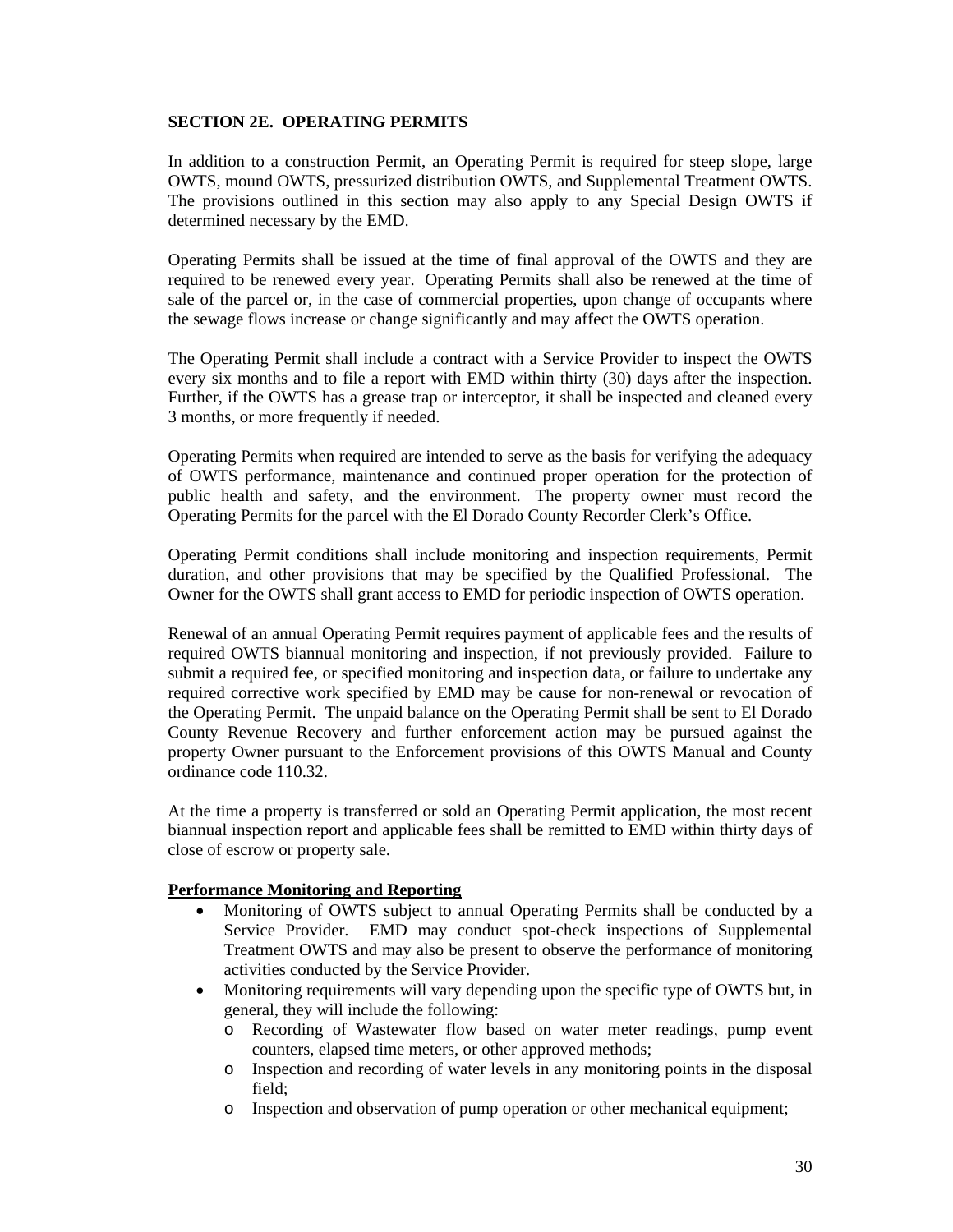- o General inspection of treatment and Disposal Area for evidence of seepage, Effluent surfacing, erosion, or other indicators of OWTS malfunction;
- o The frequency of monitoring shall be in accordance with the manufacturer's specification for OWTS performance requirements (where an Operating Permit is required), but monitoring shall be conducted at least twice per year;
- o Monitoring frequency may be increased if OWTS problems are experienced;
- A monitoring report shall be submitted to EMD biannually within thirty (30) days after the inspection. The monitoring report shall be signed by the Service Provider responsible for the monitoring. EMD shall be notified immediately of any OWTS problems observed during routine inspection and monitoring, or at any other time.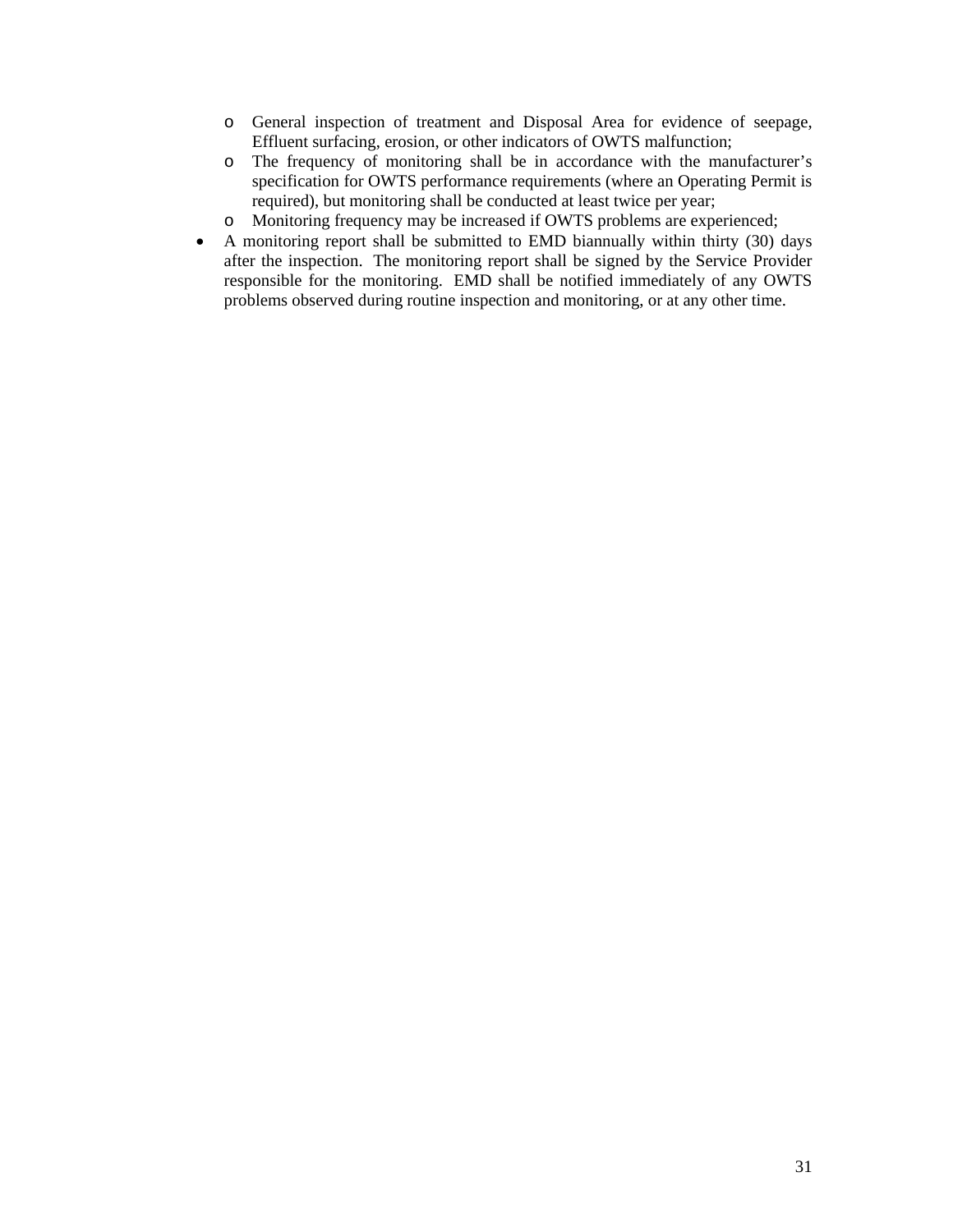# <span id="page-33-0"></span>**SECTION 3 – MATERIALS, CONTRUCTION AND INSTALLATION[3](#page-33-3)**

# <span id="page-33-1"></span>**SECTION 3A. SEPTIC TANK**

#### **Installation – General Provisions**

- The Septic Tank shall be set level in place on undisturbed soil. A layer of approved bedding material may be used;
- Septic Tanks installed in areas subject to vehicular traffic shall be designed to support an H-20 AASHTO traffic loading;
- Septic Tanks shall not be installed in areas of high Water Table unless specifically designed to account for this situation;
- Septic Tanks installed under concrete or black top paving shall have the required manholes accessible by extending the manhole openings to grade meeting H-20 AASHTO traffic loading; and
- Effluent filters designed to prevent solids in excess of one-eighth (1/8) inch in diameter from passing to the disposal field are required in the sanitary tee on the outlet side of the Septic Tank; and
- Fiberglass and Polyethylene Tank Requirements:
	- o Shall be bedded on at least six (6) inches of sand or soil not containing large or sharp rocks:
	- o Shall be bedded to the horizontal midpoint of a sewer pipe (spring line) with select material, hand tamped in not over twelve (12) inch lifts, or pond and jetted; and
	- o Shall be covered from the spring line up with material that will not puncture the tank. Care shall be taken during placement to minimize settling.

#### **Fittings**

 $\overline{a}$ 

- The inlet and outlet pipe openings and fittings shall not be less in size than the connecting sewer pipe. A baffle type fitting shall have the equivalent cross-sectional area of the connecting pipe and not less than four (4) inch horizontal dimension when measured at the inlet and outlet pipe inverts;
- The inlet and outlet pipe or baffle (sanitary tee) shall extend four (4) inches above and at least twelve  $(12)$  inches below the water surface. The base of the inlet pipe shall be at a level not less than two (2) inches above the base of the outlet pipe; and
- Inlet and outlet pipe fittings or baffles, and compartment partitions shall have a free vent area equal to the required cross-sectional area of the house sewer or private sewer discharging therein to provide free ventilation above the water surface from the disposal field or seepage pit through the Septic Tank, house sewer, and stack to the outer air.

#### <span id="page-33-2"></span>**SECTION 3B. SERIAL DISTRIBUTION MATERIALS AND CONSTRUCTION** (See Diagram 3)

Serial distribution shall be used for gravity fed OWTS where multiple trenches are utilized unless otherwise approved by EMD.

<span id="page-33-3"></span><sup>&</sup>lt;sup>3</sup> All Special Design OWTS shall be installed by a licensed Contractor, holding an active Class A, B, C36, or C42 license.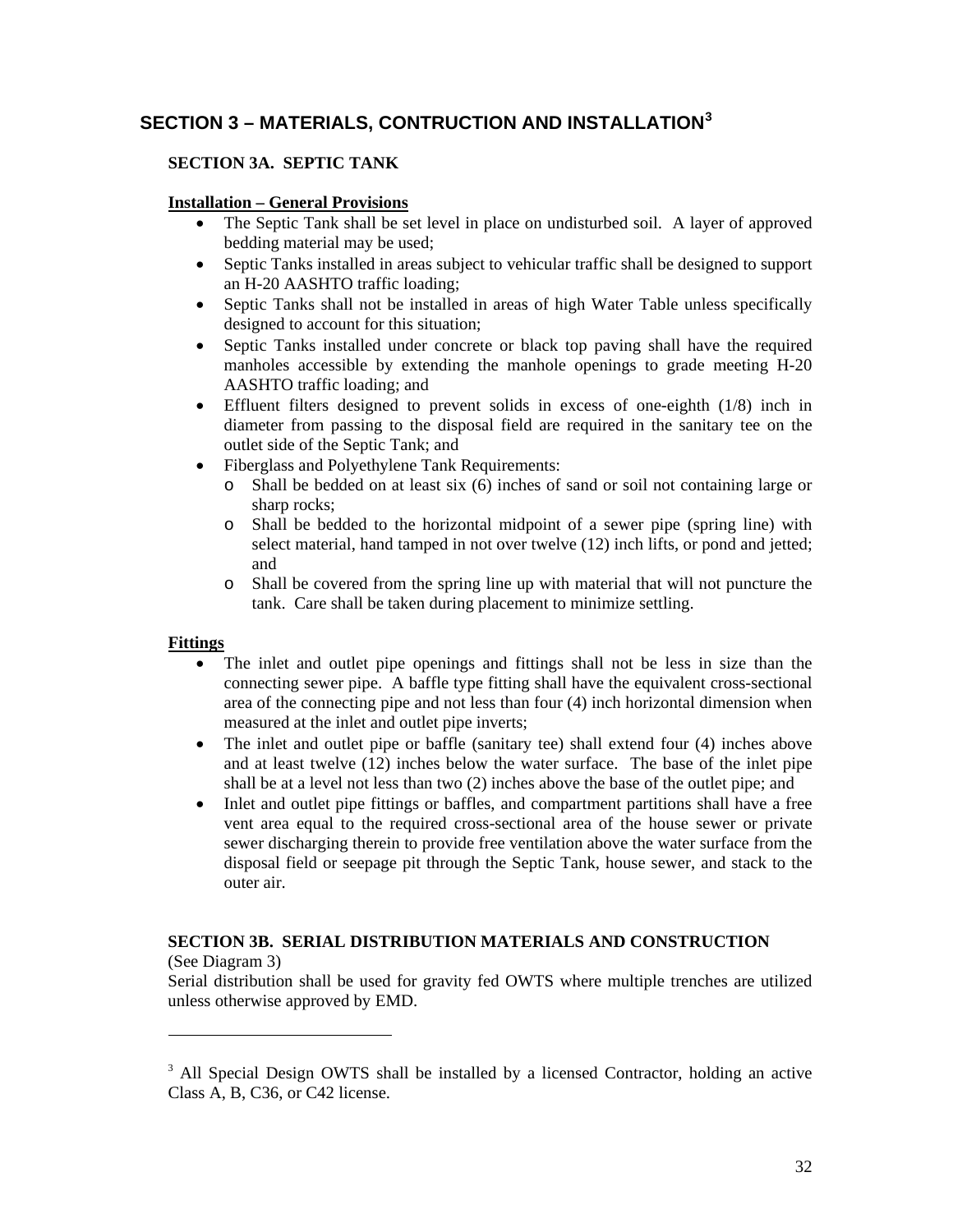



# **Distribution Box Construction**

At a minimum distribution boxes shall be constructed as follows:

- Distribution boxes shall be constructed of concrete, high density polyethylene or other materials acceptable to EMD;
- Distribution boxes shall be watertight and designed to accommodate the necessary distribution laterals and expected flows. The top, walls, and bottom of concrete distribution boxes shall be at least one and one-half (1.5) inches thick;
- Distribution boxes, when used, shall be installed level on undisturbed soil or on concrete, with leach field piping to allow serial distribution to multiple leach lines; and
- Distribution boxes shall be installed on native soil with a five (5) foot separation from leach lines by an undisturbed soil platform.

# **Serial distribution**

- Serial distribution is to be utilized on sloping ground as determined by the Qualified Professional;
- Each horizontal leaching trench shall be utilized to the maximum capacity before the Effluent shall pass to the next lower leach line;
- The lines between each horizontal leaching section shall be made with watertight joints;
- Connections between a Septic Tank and a distribution box, or between a distribution box and a leach line, shall be laid in native ground; and
- Effluent sewer pipe, header pipe, and fittings (all Tight Line). Tight Line shall extend a minimum of five (5) feet out of the distribution box toward Disposal Area.

# **Pipe Fitting**

• Pipe fittings shall meet the minimum standards established in Section 3A;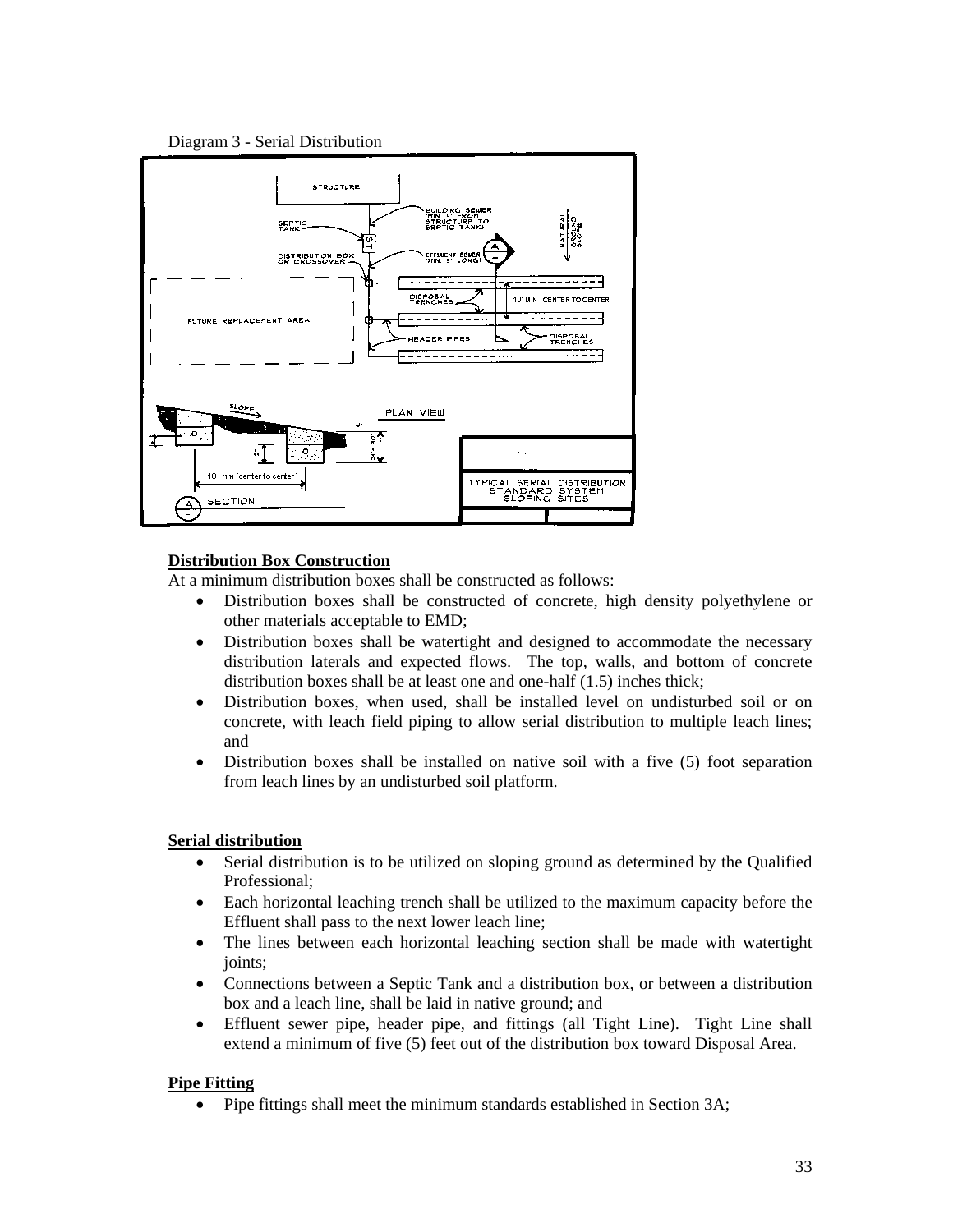- Pipe fittings shall be located within the disposal trench, firmly bedded in the filter material;
- All joints shall be glued so as to be watertight; and
- Diversion valves shall be constructed of durable material and be corrosion-resistant, watertight, and designed to accommodate the inlet and outlet pipes. EMD shall approve all diversion valves.

# <span id="page-35-0"></span>**SECTION 3C. EFFLUENT PUMP, CONTROL, AND ALARM MATERIALS**

Unless otherwise specified, Effluent pumps, control boxes, and alarm materials, and their construction shall be in conformance with this section.

# **Electrical Components**

Electrical components used in OWTS shall comply with the California Uniform Electrical Code, and the following provisions:

- Pumps shall be automatically controlled by sealed mercury float switches with a minimum mercury tube rating of twelve (12) amps at one hundred fifteen (115) volts AC or by a EMD approved equivalent;
- Pumps shall have automatically resetting audible and visual high water level alarm with manual silence switch that is located in or near the building served by the pump. The audible alarm shall be installed and constructed so that it can only be canceled by the user;
	- Wiring must be of proper construction and gauge, and permanently fixed to a supporting structure under permit from the El Dorado County Building Services Department;
- The pump and alarm must be connected to separate circuits;
- Pump control panel shall have a cycle counter and an elapsed time meter; and
- There shall be a manual override switch in the electrical box to facilitate dosing control during inspections.

#### <span id="page-35-1"></span>**SECTION 3D. PIPING MATERIALS AND CONTRUCTION**

#### **Effluent Sewer Pipe and Pressurized Pipe**

Unless otherwise specified, piping shall consist of materials and be constructed in conformance with the standards of this section:

- All piping shall be free of defects or damage;
- All connection of pipes of different diameters shall be glued with the proper fittings;
- Effluent sewer, header pipe, (Tight-Lines), and fittings shall be a minimum four (4) inch diameter, watertight, and shall be one of the following:
	- o Schedule 40 PVC that meets the most current American Society for Testing Materials (ASTM) D-2672 for minimum four (4) inch pipe;
	- o Schedule 40 Acrylonitrile-Butadiene-Styrene (ABS) that meets the most current ASTM Specification D-2468;
	- o ASTM SDR 35 with solvent-welded or rubber-gasket joints; or
	- o Other material approved by EMD.
- Pressure transport pipe, pressure distribution manifolds, and pressure distribution laterals (piping and fittings) shall meet the most current requirements for schedule 40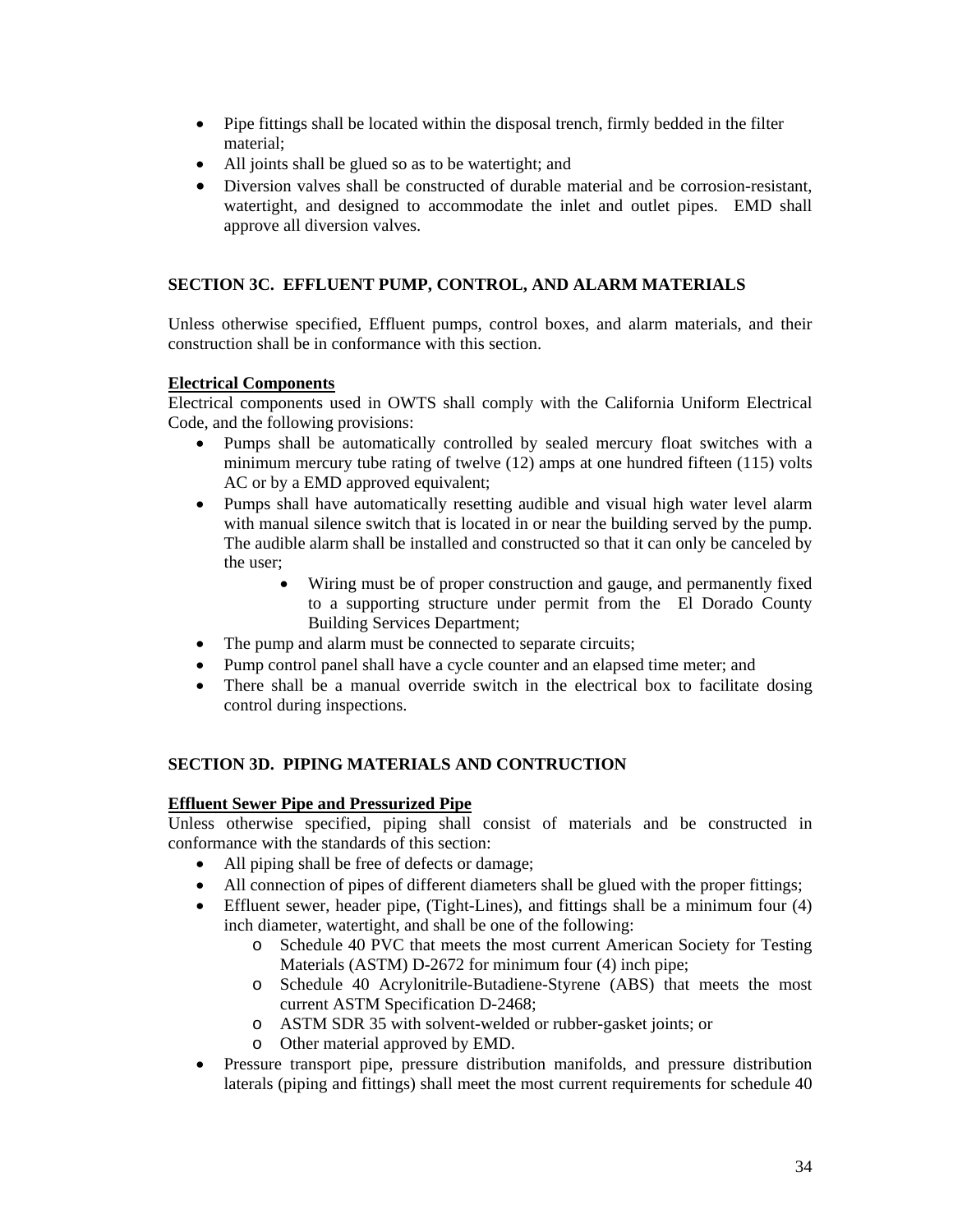PVC pressure pipe as identified in ASTM Specifications D-1785, or other material approved by EMD;

- Pressure transport pipe, pressure distribution manifolds, and pressure distribution laterals shall be adequately sized for the design flow;
- Tight-Line under driveways shall be Schedule 40, SDR 35, or other approved pipe with at least twelve (12) inches of natural soil cover; and
- Suspended tight line crossing streams or drainage courses shall be piped and installed within a protective sleeve of approved material that extends ten (10) feet on each side of the seasonal or high water mark for the seasonal drainage course or twenty five (25) feet for a year-round stream. Crossings above streams or drainage courses shall be designed to support the weight of the sleeve, the tight line flowing full, and other loading conditions as set forth in the Uniform Building Code. Crossings above the stream or drainage course shall be installed a minimum of one (1) foot above the 100 year recurrence interval high water level.

#### **Perforated Pipe**

- Perforated distribution piping for gravity flow OWTS shall be a minimum of four (4) inches diameter, constructed of 3000 HDPE (or equivalent) that meets the most current ASTM Specifications F-810, or other material approved by EMD.
- Perforated distribution piping for gravity flow OWTS shall have two (2) rows of holes spaced one hundred-twenty (120) degrees apart and sixty (60) degrees on either side of a centerline facing down.

#### <span id="page-36-0"></span>**SECTION 3E. OWTS WITH A CURTAIN DRAIN**

**General Requirements** Unless otherwise approved, a curtain drain (Diagram 4) shall meet the minimum requirements as follows:

- All curtain drains shall be designed and inspected by a Qualified Professional;
- Curtain drains shall be ten (10) to fifteen (15) feet uphill from the Disposal Area and the outflow shall be placed so as to not to affect the OWTS;
- All other requirements for OWTS approval, except depth to Groundwater, shall be met at the time of installation. After the drain is installed, the depth to Groundwater shall conform to the requirements for vertical separation to Groundwater for the proposed OWTS; and
- EMD has the discretion of requiring demonstration that a proposed curtain drain is effective prior to issuing a construction Permit.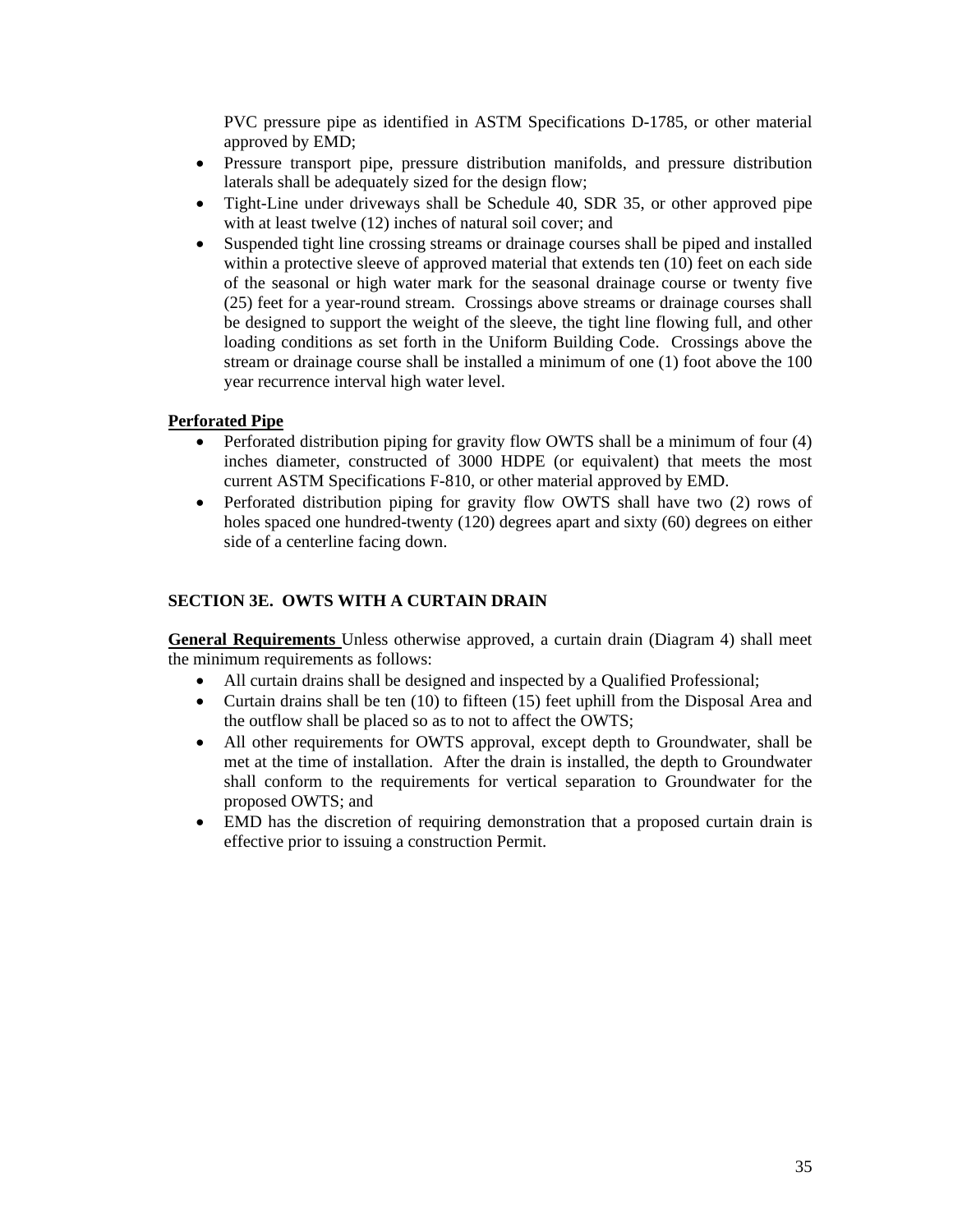



#### **Design, Construction, and Materials**

- The trench shall be situated so that captured water drains by gravity flow out of outlet pipes.
- Trench bottoms shall maintain a minimum of 1% Slope throughout the drainage trench. In areas where the outlet pipe will be subject to damage, the pipe shall be adequately protected.
- The trench shall be a minimum of twelve (12) inches wide. It shall extend from ground surface at least six (6) inches into a limiting layer. For a vertical drain, the trench shall penetrate through the limiting layer into a permeable soil.
- The bottom and the downhill side of the trench may be lined with a waterproof barrier. Material shall be equivalent to two (2) layers of six-mil plastic. The waterproof barrier shall be placed along the downhill side of the trench wall and at the bottom of the trench.
- A four (4) inch minimum diameter perforated pipe approved for use in OWTS shall be laid the entire length of the trench with two (2) inches of gravel underneath the pipe.
- The drain trench shall be filled with Drain Rock. Prior to backfilling the trench, the Drain Rock shall be covered with filter fabric. A minimum of six (6) inches of soil cover shall be placed over the trench.
- In the event that the discharge outflow from a curtain drain will impact a neighboring property, the trench outlet from the drain shall only discharge into a drainage channel or other conveyance designed for the transport of water, unless otherwise approved by EMD.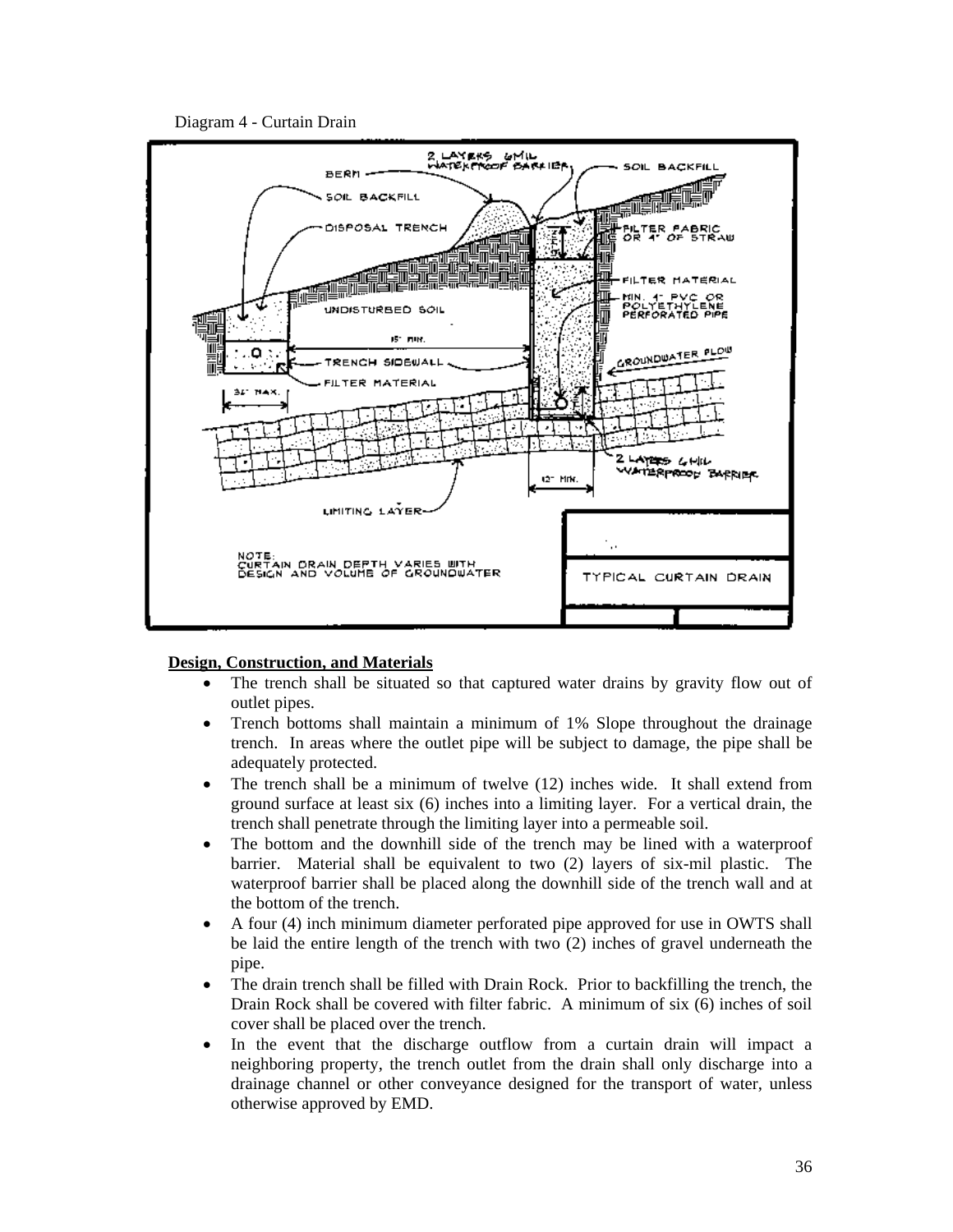### <span id="page-38-0"></span>**SECTION 3F. DISPOSAL FIELD INSTALLATION AND MONITORING**

# **Construction**

Disposal fields shall be protected from vehicle traffic, confined animal and livestock areas, and shall remain unencumbered by structures, above ground swimming pools, and any other use that may damage or compact the soil above the disposal field. Variances when proposed by a Qualified Professional will be reviewed and approved on a case by case basis. Disposal fields shall be constructed as follows:

- Depth of natural earth over the entire disposal field as measured from the lowest point of natural grade is twelve (12) inches;
- Maximum "drop" in leach line drain pipe and/or the bottom of trench is three (3) inches maximum in a one hundred (100) feet line;
- Minimum spacing of leach lines is ten (10) feet center-to-center;
- Minimum trench width is eighteen (18) inches;
- Tight Line shall have minimum Slope of one-eighth (1/8) inch per foot;
- Drain line pipe ends must be capped;
- Observation risers shall be installed in every leach line;
- Chambers or other media OWTS shall be installed in accordance to manufacturer's specifications and approval by EMD;
- All smeared sidewalls compacted surfaces shall be scarified;
- Drain Rock shall be clean, sound, gravel or crushed rock ranging in size from 3/4 to 1 ½-inch diameter, with less than 5% outside this range. Rock and gravel shall contain no more than 1% fines, dust, sand, or clay by weight (less than 1% by weight passing the #200 sieve);
- The drain lines shall be covered with a minimum two (2) inch of Drain Rock, and then covered with an approved soil barrier cover of filter fabric, untreated paper, or straw to prevent closure of voids with earth backfill;
- No earth backfill shall be placed over the soil barrier cover until after inspection and approval by EMD;
- Multiple disposal field laterals, wherever practical, shall be of uniform length; and
- Where two (2) or more drain lines are installed, distribution boxes or pipe fitting Distribution shall be provided in accordance with Diagram 5.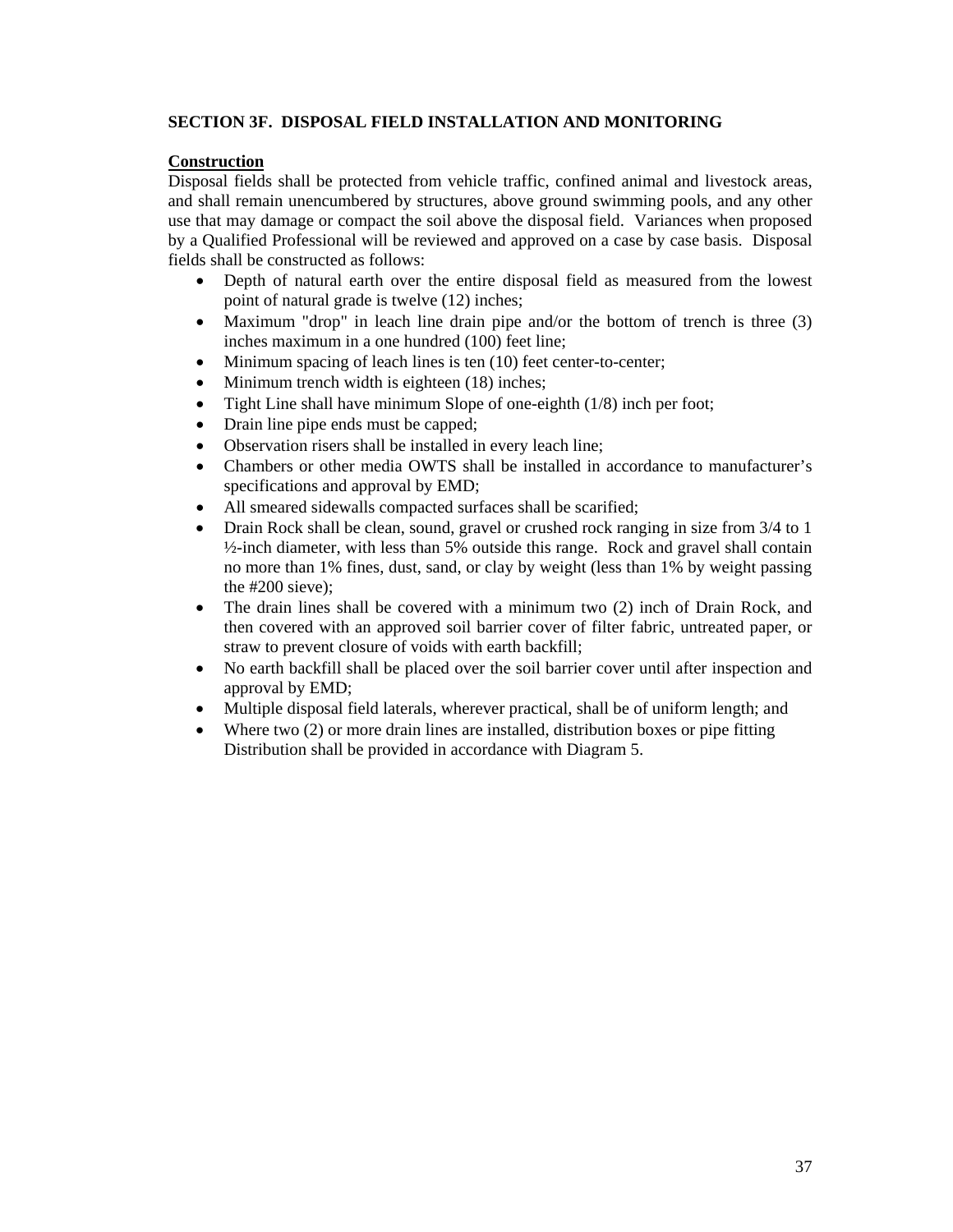Diagram 5 - Pre Cast Distribution Box



# <span id="page-39-0"></span>**SECTION 3G. COMMERCIAL OR INDUSTRIAL SPECIAL LIQUID WASTE DISPOSAL**

Effluent containing commercial or industrial waste which could affect the satisfactory functioning of an OWTS shall have pretreatment devices such as an interceptor tank. Food facilities that generate grease connected to an OWTS shall be required to install a grease interceptor that is at least five hundred (500) gallons unless an acceptable alternative is recommended by a Qualified Professional and approved by EMD. All interceptors shall be sized, installed and operated based on the manufacturer's instructions and shall meet the most recently adopted CPC requirements.

Liquid waste containing hazardous substances may not be discharged into an OWTS.

# <span id="page-39-1"></span>**SECTION 3H. CESSPOOLS AND HOLDING TANKS**

The installation of Cesspools and similar excavations are prohibited in the County.

Any existing cesspool discovered by EMD through the repair or complaint process, or through an application to increase the capacity of any existing OWTS, shall be properly destroyed and replaced with an OWTS acceptable under the OWTS Manual and approved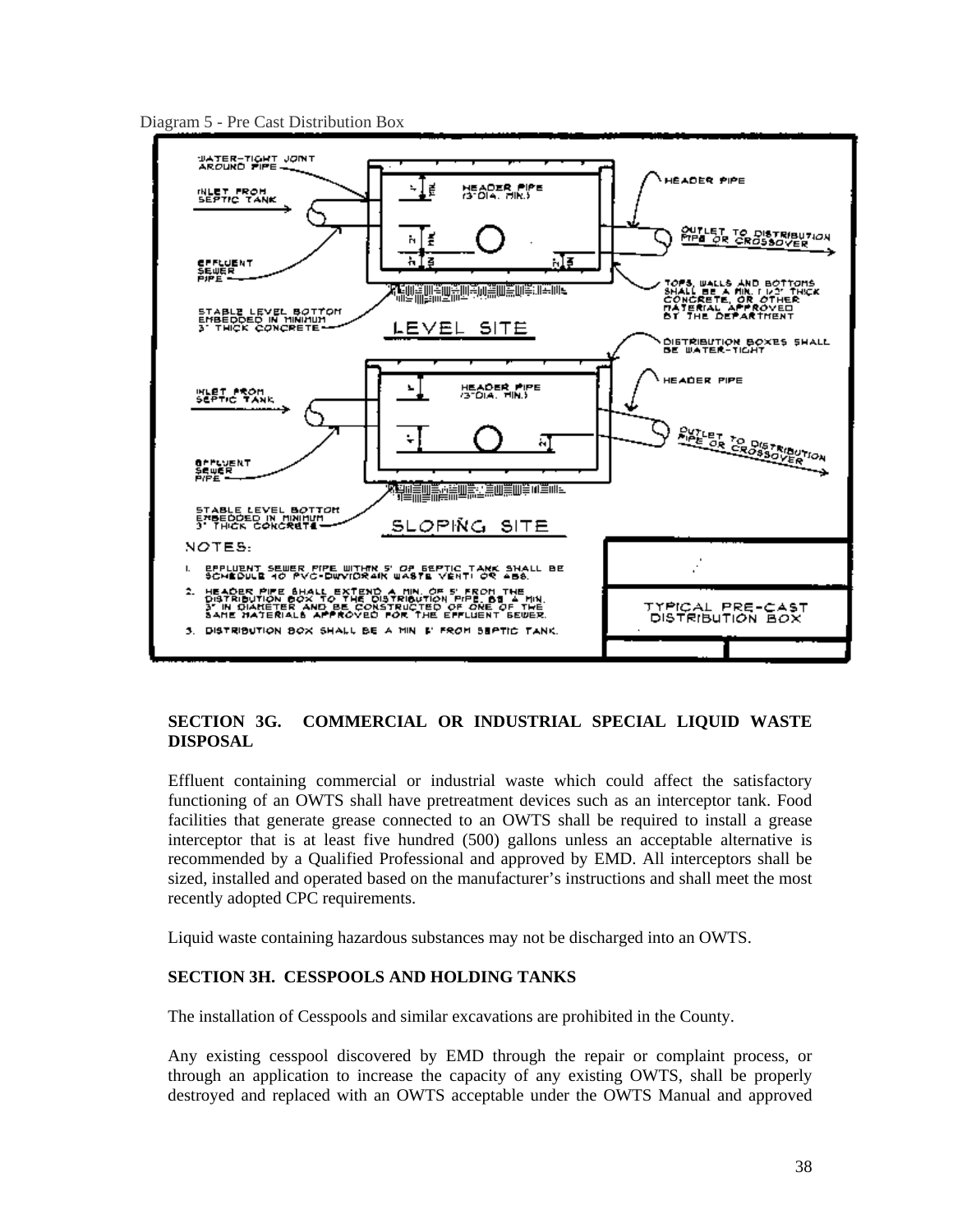under the same process noted in Section 4, Repair or Additions to OWTS. Permits will not be issued for the construction of any cesspool.

The installation of Holding Tanks is not an approved method of sewage disposal in the County. Exemption to this prohibition may be granted by EMD if it is necessary to use a Holding Tank to abate a nuisance or health hazard caused by an OWTS failure while that OWTS is properly repaired. Such exemption shall only be granted for a limited time as determined by EMD. This prohibition does not apply to pre-existing approved holding tanks whose continued use may be allowed unless the Director determines that the holding tank poses a threat of pollution or risk to public safety. Any change to that approval shall be at the discretion of the Director.

#### <span id="page-40-0"></span>**SECTION 3I. PORTABLE AND VAULT TOILETS**

Portable Toilets are intended to serve non-residential, limited use activities, such as field labor operations, special events, and temporary construction sites where connection to a sanitary sewer system or installation of an OWTS is not practicable. Portable Toilets must be removed within seven (7) days of conclusion of operations, events or construction. Any other use of Portable Toilet(s) will require approval by the Director.

The use of vault toilets or semi-permanent Portable Toilets at a publicly owned, nonresidential facility (i.e., seasonal cabins on Federal land; State, County or City parks) may be allowed by EMD where the vault toilet or semi-permanent Portable Toilet is necessary for the public health, safety or welfare, and where installation of an OWTS is not feasible, and a vault toilet or semi-permanent Portable Toilet is determined by EMD to provide the safest and most acceptable method of sewage disposal.

Vault toilets may be allowed by EMD when an individual OWTS cannot be constructed. Vault toilets shall meet the following requirements:

- Vaults shall be watertight;
- Vaults shall be maintained to prevent health hazards and Pollution;
- Vaults shall be pumped by a licensed Septic Tank pumper at the end of each season, at a minimum, and pumper's receipt shall be submitted to EMD within thirty (30) days of pumping;
- Plans and specifications for composting or other alternative toilets will be submitted along with certification from NSF or other organization for review by EMD; and
- Gray water shall be disposed of in a watertight holding tank which will be pumped out by a licensed Septic Tank pumper or other sub-surface method approved by EMD. Gray water shall not be directly discharged onto the ground surface.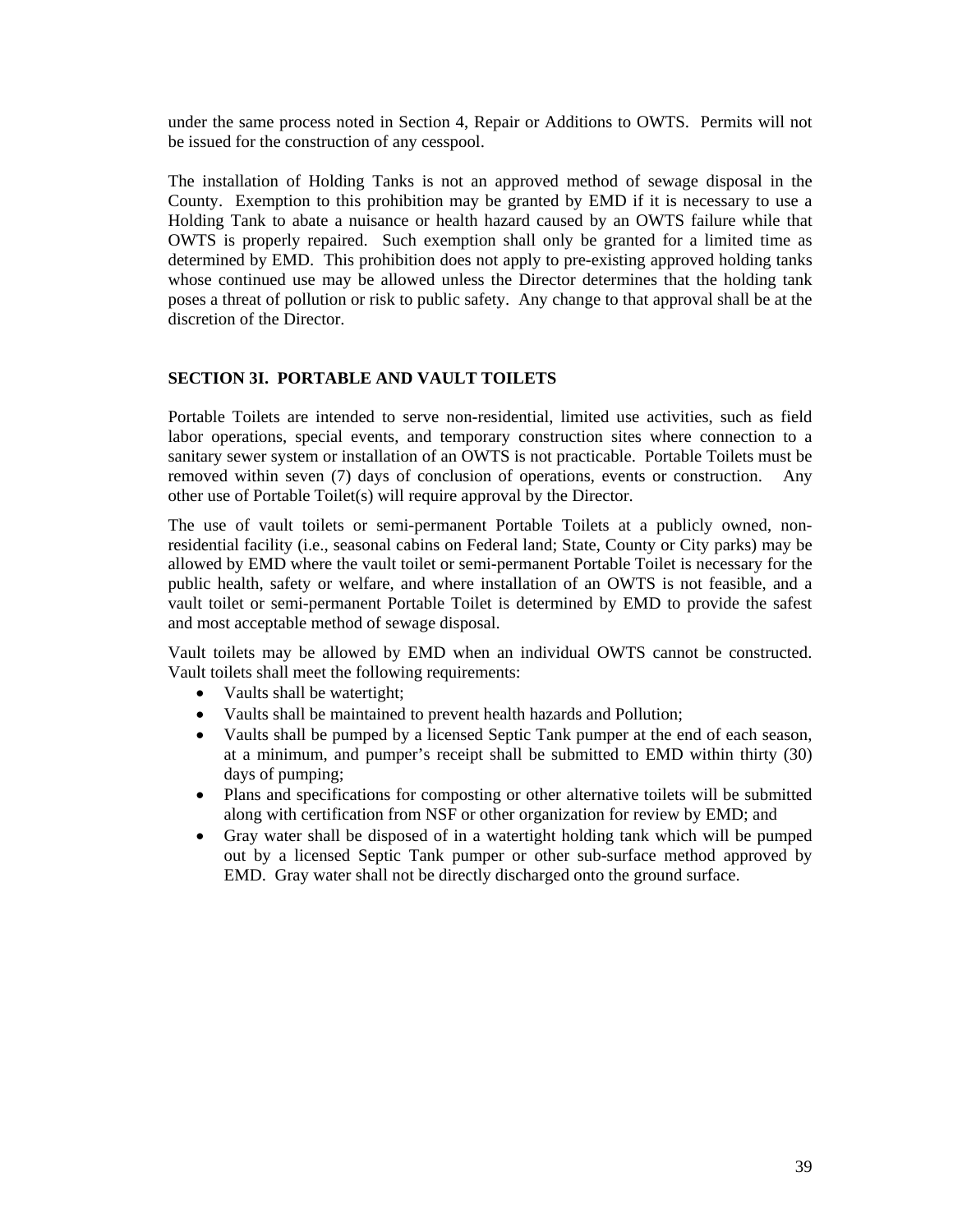# <span id="page-41-0"></span>**SECTION 4 - REPAIR OR ADDITIONS TO EXISTING OWTS**

### <span id="page-41-1"></span>**SECTION 4A. COMPLAINT INVESTIGATION PROCEDURES – NOTIFICATION OF FAILURE**

Upon receipt of a complaint report from a member of the public or a notification by a property Owner, Qualified Professional, or Service Provider, a violation file will be generated with an assigned tracking number.

Upon investigation and confirmation of a Failing OWTS, EMD will issue a Notice of Violation directing the property Owner to eliminate the immediate health hazard through pumping of the septic tank by a licensed septic tank pumper or by the elimination of Wastewater flows from the structure. These actions shall continue until the OWTS has been repaired/replaced and final approval granted by EMD. If known, the Notice of Violation shall note why the OWTS is failing and with the specific corrective actions needed. EMD will also require proper destruction of any cesspool found in use by issuing a Notice of Violation directing abatement. A new OWTS will be required for use.

The Notice of Violation shall require repairs to the OWTS, as needed, within a reasonable time frame. An Inspection Report or Warning Notice may also be issued to the property Owner at the time of the site inspection. Subsequently, a Notice of Violation detailing required corrective actions and time frames may be issued if the identified failure cannot be corrected immediately.

The proposed repair/replacement by a property Owner and/or Contractor in an OWTS Permit application shall be evaluated by EMD to ensure it meets the minimum design requirements of the OWTS Manual or that the proposed repair is otherwise in substantial conformance to the greatest extent practicable.

Any OWTS component failure such as a broken distribution box or broken piping connection (a minor failure), shall have that specific component repaired in a timely manner, and inspection from EMD, so as to return the OWTS to proper functioning condition without the requirement to bring the entire OWTS into compliance with the OWTS Manual.

In the event of failure of a Septic Tank (a major failure), such as a baffle, "tee", or loss of structural integrity, Groundwater intrusion or sewage/Effluent discharge, EMD will require that the Septic Tank be repaired or replaced to bring the tank into compliance with the Septic Tank specifications in the OWTS Manual within a timely manner. An OWTS Permit application will be required and a Permit must be issued by EMD noting the corrections required. The OWTS may not be backfilled or placed into use without an inspection and final approval from EMD.

In the event of the failure of a Supplemental Treatment OWTS or a Dispersal System (a major failure), the Failing OWTS and/or components shall be brought into compliance with the OWTS Manual within a timely manner. Replacement of the Failing OWTS with a Standard OWTS, Special Design OWTS, or OWTS with Supplemental Treatment will be specified in an OWTS Permit issued by EMD. The OWTS may not be backfilled or placed into use without an inspection and final approval from EMD. Supplemental Treatment may be required in situations where ground or surface waters have been impacted by the Failing OWTS.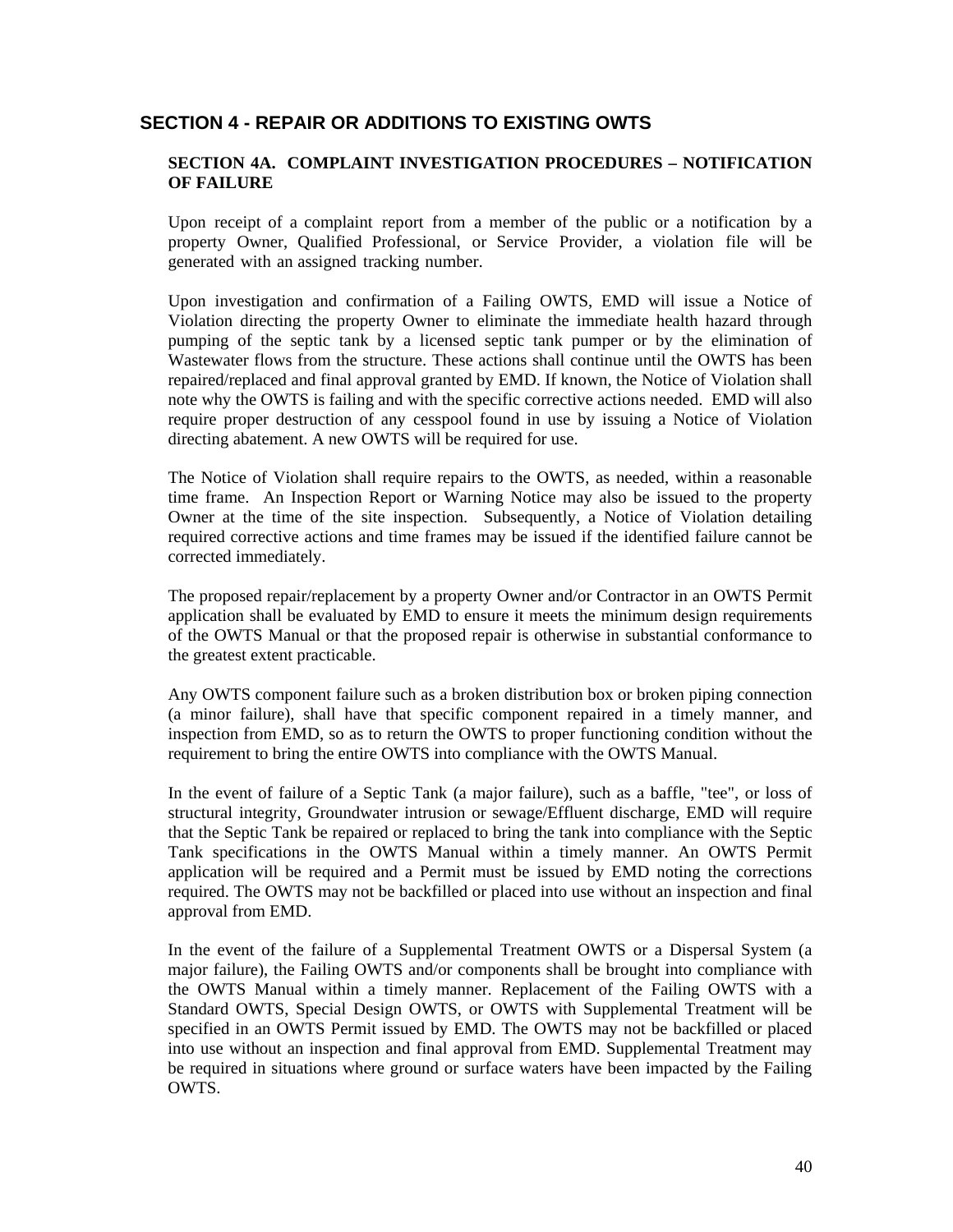Soils tests by a Qualified Professional may be required, at the discretion of EMD, to properly characterize the site with a Failing OWTS. Groundwater separation requirements from the bottom of the Dispersal System and the highest anticipated Groundwater level for repairs are the same as those for newly constructed systems: minimum of five (5) feet (based on soil percolation rates) for standard or special design systems and no less than two (2) feet for systems with Supplemental Treatment and/or an alternate Dispersal System.

Required correction(s) shall be completed under Permit and inspection from EMD within specified time frames. No component of an OWTS shall be backfilled and placed into use until authorized in writing by EMD staff after an inspection confirms substantial compliance with valid EMD Permit conditions and the standards in this OWTS Manual.

#### <span id="page-42-0"></span>**SECTION 4B. REPAIR CRITERIA**

A repair of an existing septic OWTS occurs when an OWTS is failing and can include either the Septic Tank or the leach field, or both. A repair Permit is required in order for any Person to install, replace, abandon or change an OWTS. A separate construction Permit shall be required for expansion purposes or relocation of an OWTS to enable construction of additional structures. A repair does not increase the size capacity of the original OWTS.

#### <span id="page-42-1"></span>**SECTION 4C. DESIGN FOR SINGLE FAMILY DWELLINGS**

The Qualified Professional can use any existing records for the parcel that are maintained at EMD (percolation rate, design calculations, and/or original design) to calculate the size and design of the repair. If data are not available a site evaluation and percolation tests will be required.

#### <span id="page-42-2"></span>**SECTION 4D. SMALL PARCELS AND LIMITED AREA FOR REPAIR**

Owners of existing developed parcels that do not have adequate area available for a complete OWTS Repair may be required to remove minor structures (sheds or other out-buildings) along with trees and other landscaping in order to provide an adequate area for a complete repair. Owners may be advised to consider obtaining an easement from an adjacent property in order to provide adequate area for a complete repair.

If all possibilities for a complete disposal field replacement have been exhausted, an OWTS Repair can be approved with the expansion of the disposal field as long as the expansion conforms with this OWTS Manual and the LAMP to greatest extent practicable.

When possible, a diversion valve shall be installed to allow for future use of the existing failing leach line after a drying out period.

Deep trenches shall only be considered after a site inspection by Qualified Professional is performed and it is verified that there is not adequate area available for a typical leach field.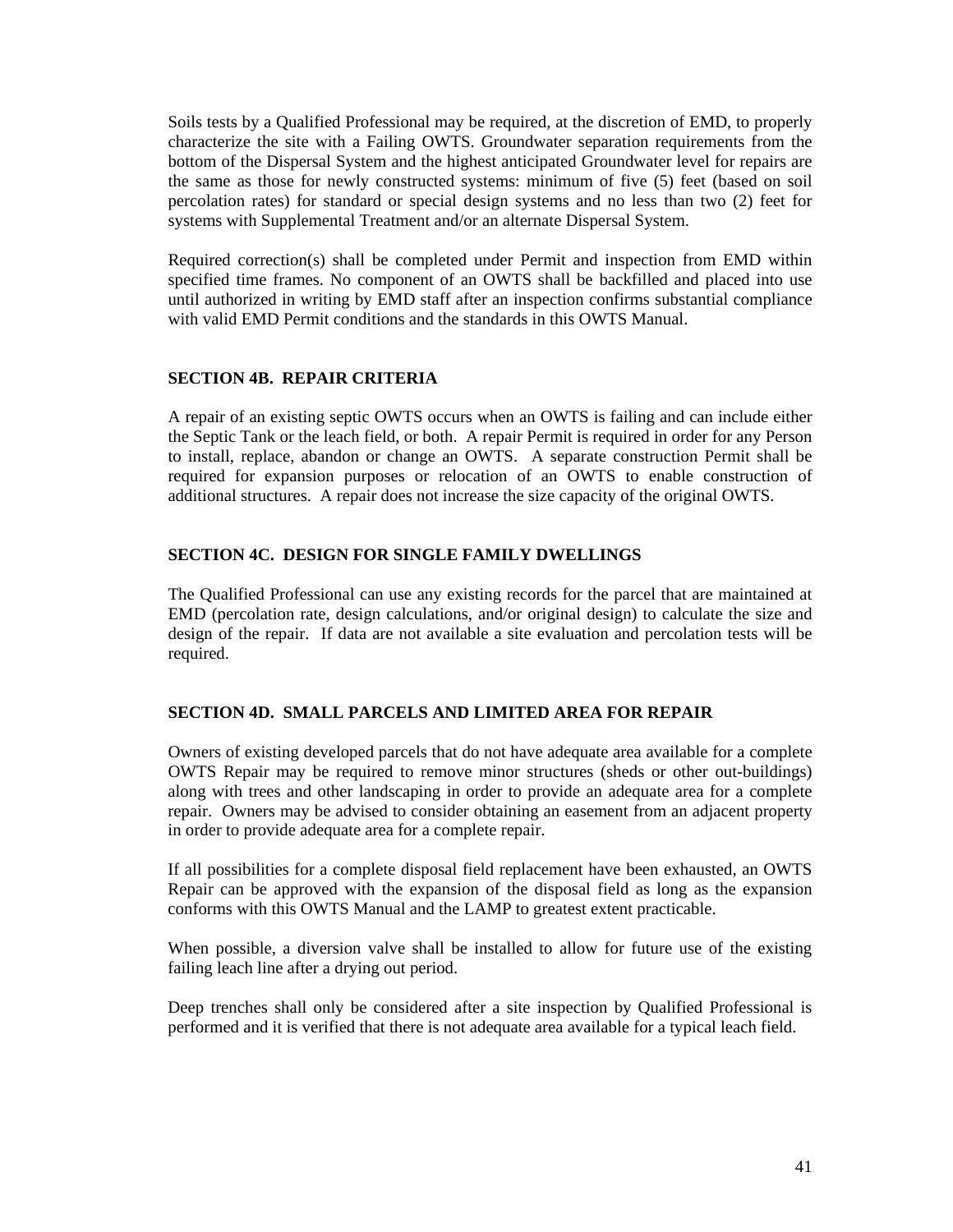#### <span id="page-43-0"></span>**SECTION 4E. REPAIRS FOR COMMERCIAL PROPERTIES**

Repairs for commercial properties shall require a site evaluation by a Qualified Professional that is knowledgeable and experienced in the field of OWTS design and installation.

#### <span id="page-43-1"></span>**SECTION 4F. REPAIRS USING PUMP SYSTEMS**

The repaired pump system operation shall be inspected during the final inspection of the OWTS. If the pump system is not operational at the time of the final inspection, an additional inspection and fee shall be required. The pump system inspection is a joint inspection conducted by EMD and the Qualified Professional or the Contractor.

Electrical components and connections of a repair shall be permitted and inspected by the El Dorado County Building Services Department. Repair Permit will not receive final approval by EMD until final approval of the electrical permit by the El Dorado County Building Services Department.

# <span id="page-43-2"></span>**SECTION 4G. ABANDONED SEWERS AND WASTEWATER DISPOSAL FACILITIES**

Every cesspool, Septic Tank, or seepage pit which has been abandoned shall have the lids removed and contents pumped out by a licensed Septic Tank pumper. The empty Septic Tank shall be completely filled with earth, sand, gravel, concrete, or other approved material. The top cover or arch over the cesspool, Septic Tank, or seepage pit shall be removed before filling for inspection by EMD. After the inspection has been completed by EMD, the cesspool, Septic Tank, or seepage pit shall be filled to the level of the top of the ground.

Where OWTS are abandoned consequent to connecting any premises with the public sewer, the OWTS shall be properly abandoned as required by EMD within thirty days (30) from the time of connecting to the public sewer.

#### <span id="page-43-3"></span>**SECTION 4H. REPORTING TO OWNERS OF PUBLIC WATER SYSTEMS AND DIVISION OF DRINKING WATER AT THE SWRCB**

EMD shall notify the Owner of a public well or water intake and the Division of Drinking Water at the SWRCB as soon as is practicable, but not later than seventy-two (72) hours, upon verification of a major failure of an OWTS component within:

- 150 feet of a public water well; and
- Within 2,500 feet from a public water system surface water intake.

Additionally, EMD will notify the public water system prior to the issuance of a new installation or repair Permit for an OWTS if a surface water intake is within twelve hundred (1,200) feet of a proposed OWTS, is within the drainage catchment of the intake point and is located such that it may impact water quality at the intake point, or if the proposed OWTS is within the horizontal sanitary setback from a public well. Notification is to be made by EMD upon receipt of an application for a new or repair Permit and prior to issuance of the Permit.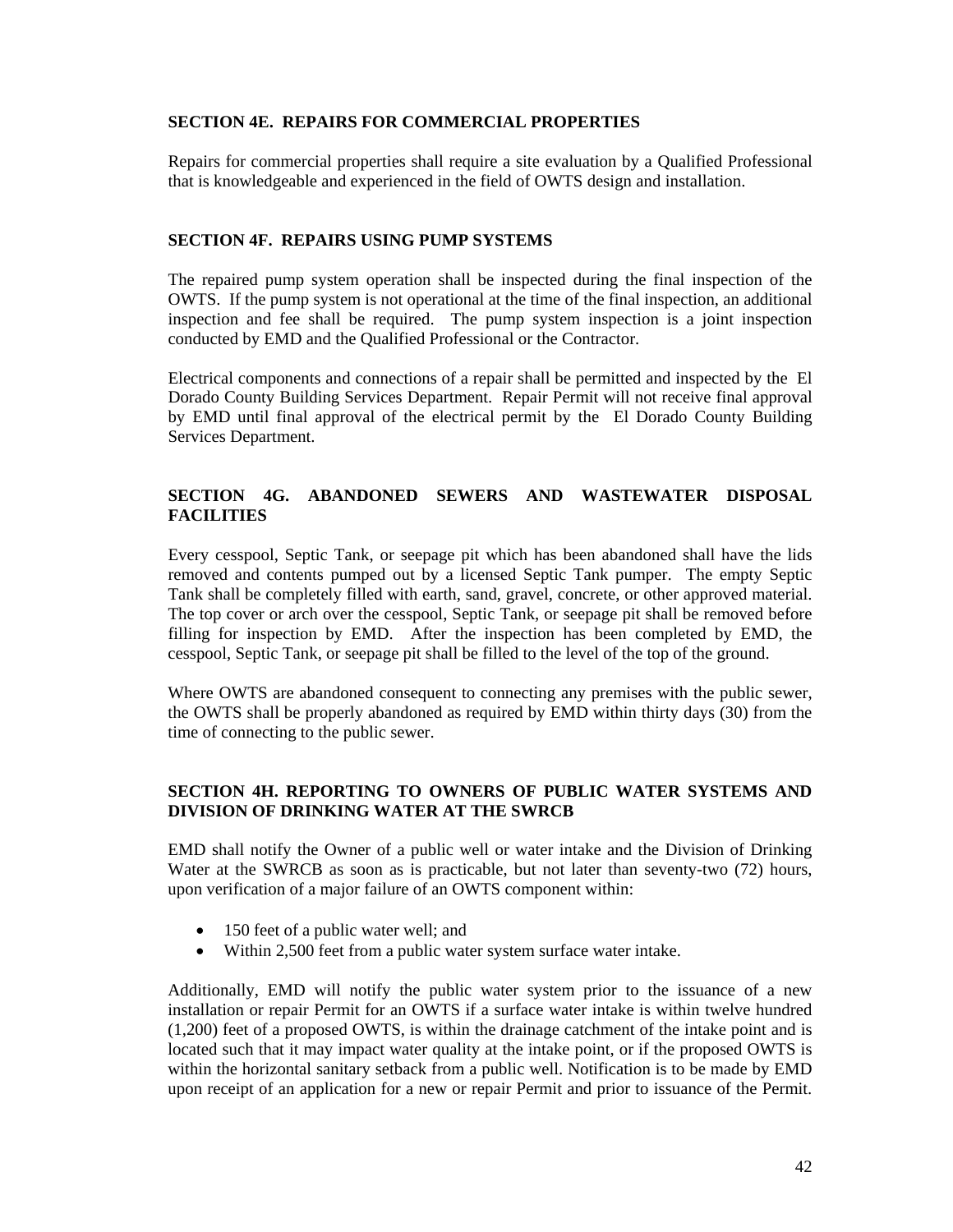Notifications will be made via email or United States mail, or other means that may be available in the future.

For OWTS Permit applications for Dispersal Areas within the horizontal sanitary setback of a public well or a surface water intake point, EMD shall first work with the Owner of the proposed OWTS to see if relocation of the Dispersal Area is possible. Per the State OWTS Policy, an OWTS with Supplemental Treatment for nitrogen reduction and Supplemental Treatment for pathogen reduction may be required if the Dispersal System could not be relocated to meet the required setback.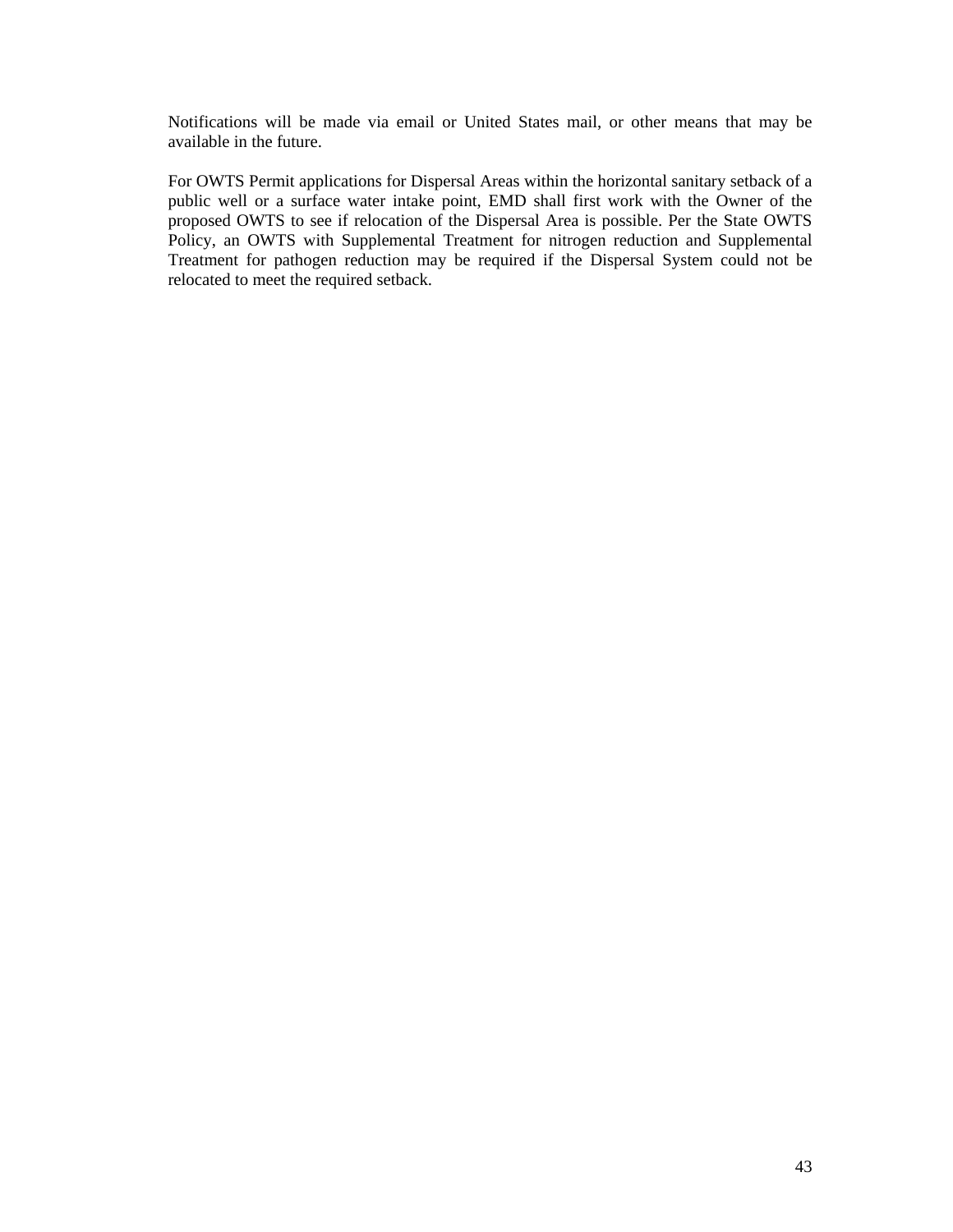# <span id="page-45-0"></span>**SECTION 5 – DEFINITIONS**

In addition to the definitions provide in the LAMP, the following definitions apply for purposes of this Manual:

**American Society for Testing Materials (ASTM):** A technical organization which publishes national standards for the testing and quality assurance of construction materials.

**Absorption Area:** The sidewall area of a trench below the distribution pipe, except for gravel-less chambers which include both the sidewall area and the trench bottom.

**Applicant:** An Owner or Owner's authorized representative.

**Bedrock:** The rock, usually solid, that underlies soil or other unconsolidated surface material.

**Bedroom:** Any room designated as such by the El Dorado County Building Services Department.

**Commercial Facility:** Any structure or building, (excluding single-family and multi-family residential Dwellings), or any portion thereof, intended for commercial or industrial use.

**Contractor:** A Person who possesses an active Class A, B, C-36 or C-42 contractor's license in accordance with the provisions of the California Business and Professions Code.

**County:** County of El Dorado

**Cut:** Any altered area of land surface having a distinctly greater slope than the adjacent ground surface, over 24 inches in vertical height or the OWTS Dispersal System backfill cover depth, whichever is greater, and any part of which is lower in elevation than the ground surface at the nearest point of the OWTS. Cuts supplied by retaining walls or other similar structures shall be included in this definition, as shall be steep natural ground surfaces where a sharp break in the ground slope is discernable.

**Director:** The Director of the El Dorado County, Community Development Services, Environmental Management Department, or designee.

**Dispersal System:** A leachfield, seepage pit, mound, at-grade, subsurface drip field, evapotranspiration and infiltration bed, or other type of system for final wastewater treatment and subsurface discharge.

**Disposal Area:** The entire area used for underground dispersion of the liquid portion of Wastewater.

**Drain Rock:** Clean, sound gravel or crushed rock ranging in size from  $3/4$  to  $1-1/2$ inch diameter with <5% outside this range. Rock and gravel shall contain no more than 1% fines, dust, sand, or clay by weight (less than 1% by weight passing the #200 sieve).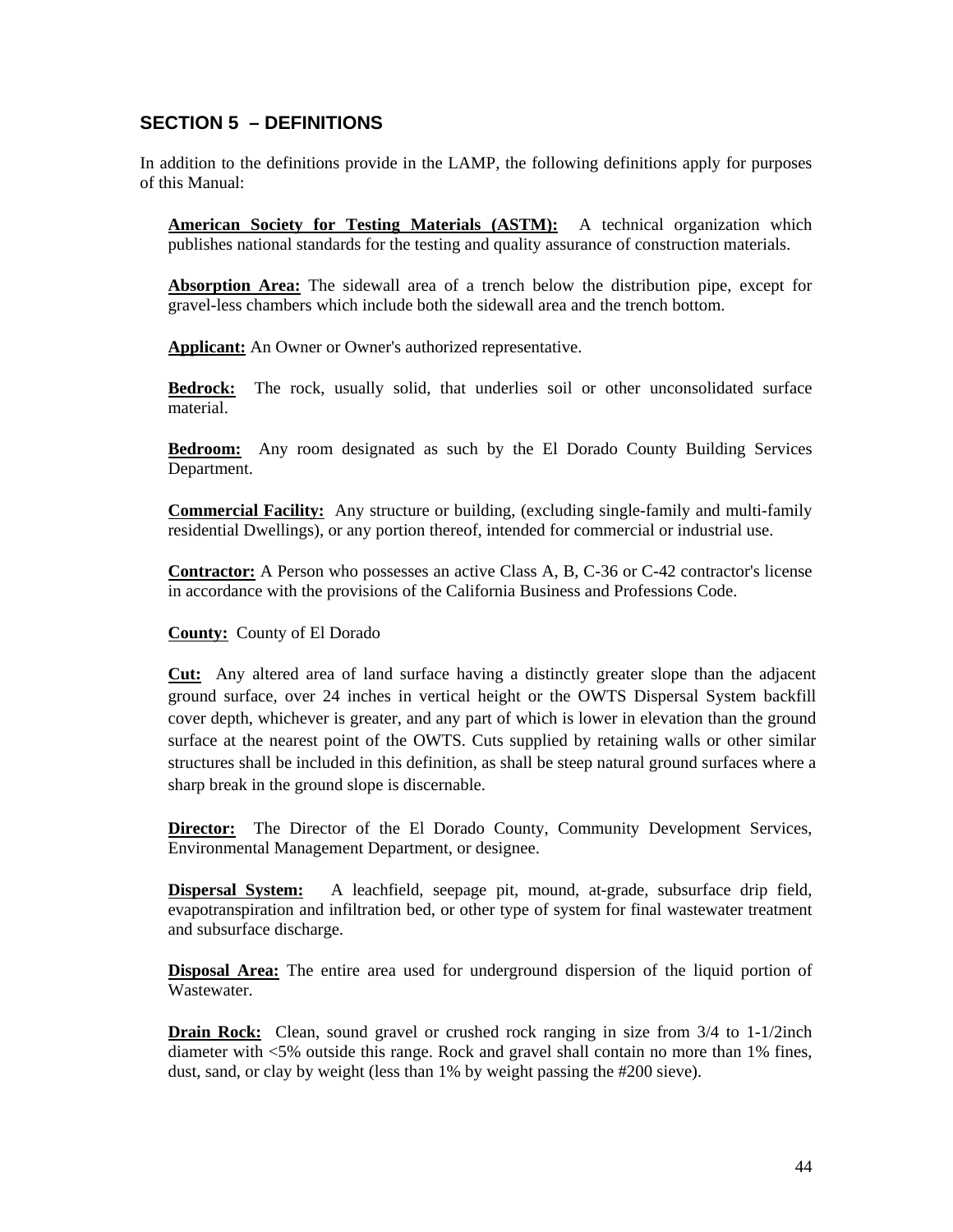**Dwelling**: Any structure or building or any portion thereof, which is used, intended, or designed to be occupied for human living purposes including, but not limited to, houses, manufactured homes, houseboats, boathouses, mobile homes, travel trailers, hotels, motels, and apartments.

**Effective Soil Depth:** The depth of soil material from ground surface that effectively provides filtration of effluent. Effective soil excludes soil layers that meet the criteria for soil with rapid permeability (<5 MPI), Groundwater conditions associated with saturation and limiting layers" (<15% porosity).

**Effluent:** The partially treated, liquid portion of Wastewater.

**Ephemeral Stream**: A stream, or other drainage such as a roadside ditch, that flows for less than five (5) days after the passage of a storm. An ephemeral stream only carries water in direct response to a precipitation event and it contains no water from a spring, snow, or other long-continuing surface source and does not discharge to a perennial aquifer.

**Failing OWTS:** The ineffective dispersal of waste resulting in the surfacing of sewage or inadequately treated sewage Effluent and/or the degradation of surface or groundwater quality.

**Gray Water:** Untreated Wastewater that has not come into contact with toilet wastes. It includes used water from bathtubs, showers, bathroom washbasins, and from clothes washing machines and laundry tubs. It does not include Wastewater from kitchen sinks, dishwashers or laundry water from soiled diapers.

**Groundwater:** A layer or lens of soil or fractured Bedrock in which all open spaces are filled with water. The thickness and extent of Groundwater may vary seasonally or periodically in response to changes in the rate or amount of Groundwater recharge or discharge.

**Medium:** Drain Rock, chambers, EZflow or other approved material used to fill the void of a dispersal trench.

**Owner:** Any Person who alone, or jointly, or severally with others:

- a. Has legal title to any single lot, Dwelling, Dwelling unit, or Commercial Facility.
- b. Has care, charge, or control of any real property as agent, executor, executive administrator, administrative trustee, commercial lessee, or guardian of the estate of the holder of legal title; or the Owner's authorized representative.

**Perennial Waterway:** A stream or other drainage which has continuous flow in all or parts of its stream bed all year during normal rainfall years but may flow only intermittently in drought years.

**Permit:** A written document issued by EMD that allows the construction, installation, use, repair, expansion, replacement, or destruction of an existing OWTS or any part thereof.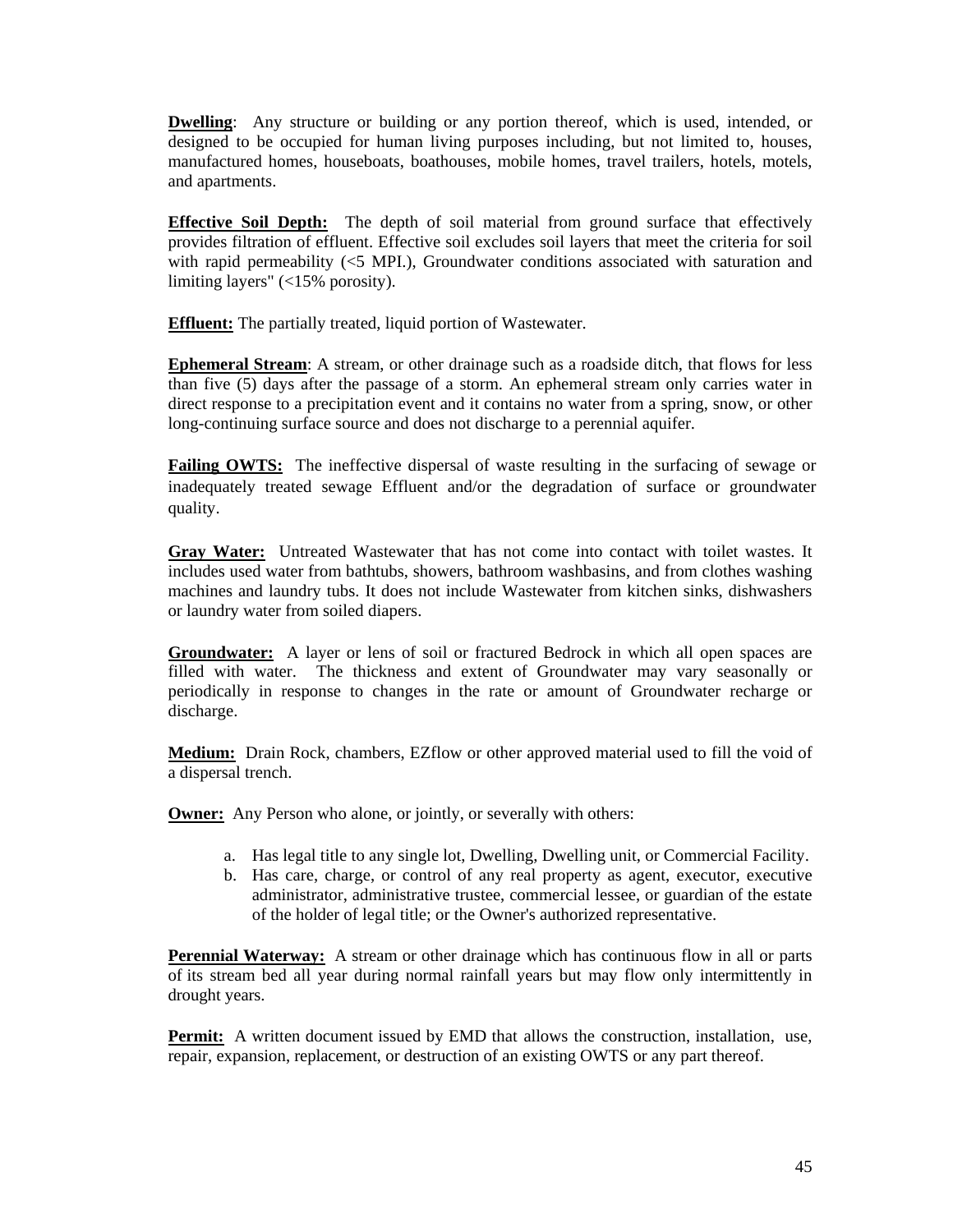Person: Includes individuals, corporations, associations, firms, partnerships, joint stock companies, public and municipal corporations, political subdivisions, cities, counties, the State and any agencies thereof, and the Federal government and any agencies thereof.

**Pipe Fitting Distribution (Crossover Unit):** A series of pipefittings connected to the distribution pipe providing serial distribution of Effluent in the disposal field.

**Pollution:** The undesirable change in the physical, chemical, or biological characteristics of air, land, and water that may or will harmfully affect human life or that of other desirable species, industrial processes, living conditions, and cultural assets; or that may or will waste or deteriorate raw material resources.

**Public Entity:** A local agency that is empowered to plan, design, finance, construct, operate, maintain, and to abandon, if necessary, any OWTS or the expansion of any Wastewater treatment facilities serving a land development as defined in the State of California Government Code Section 53090.

**Qualified Professional:** An individual licensed or certified by a State of California agency to design OWTS and practice as a professional for other associated reports, as allowed under his/her license or registration. Depending on the work to be performed and various licensing and registration requirements, this may include an individual who possesses a Registered Environmental Health Specialist certificate or is currently licensed as a professional engineer or professional geologist. For the purposes of performing site evaluations, soil scientists certified by the Soil Science Society of America are considered Qualified Professionals. Qualified Professionals would be expected to conduct onsite surveys for OWTS suitability, evaluate potential pathways of Wastewater-sourced phosphate and other nutrients toward potentially threatened nearby wells or surface bodies of water, consider hydraulic mounding and linear loading at the site, complete all necessary soils tests, prepare system designs and drawings, meet with Owners and Contractors, and conduct necessary inspections. No other Person, license, or registration/certification will be approved as a Qualified Professional.

**Replacement Area:** An area that is one hundred (100) percent in size of the area approved for the initial sewage system disposal field for a residence and three hundred (300) percent in size of the area approved for the initial sewage system disposal field for others.

**Septic Tank:** A water tight, covered receptacle designed for primary treatment of wastewater and constructed to:

- 1. Receive wastewater discharged from a building or other use;
- 2. Separate settleable and floating solids from the liquid; Digest organic matter by anaerobic bacterial action;
- 3. Store undigested solids; and
- 4. Clarify wastewater for further treatment/subsurface discharge.

**Service Provider:** A Person approved by EMD who is capable of operating, monitoring, inspecting and maintaining an OWTS in accordance with this OWTS Manual.